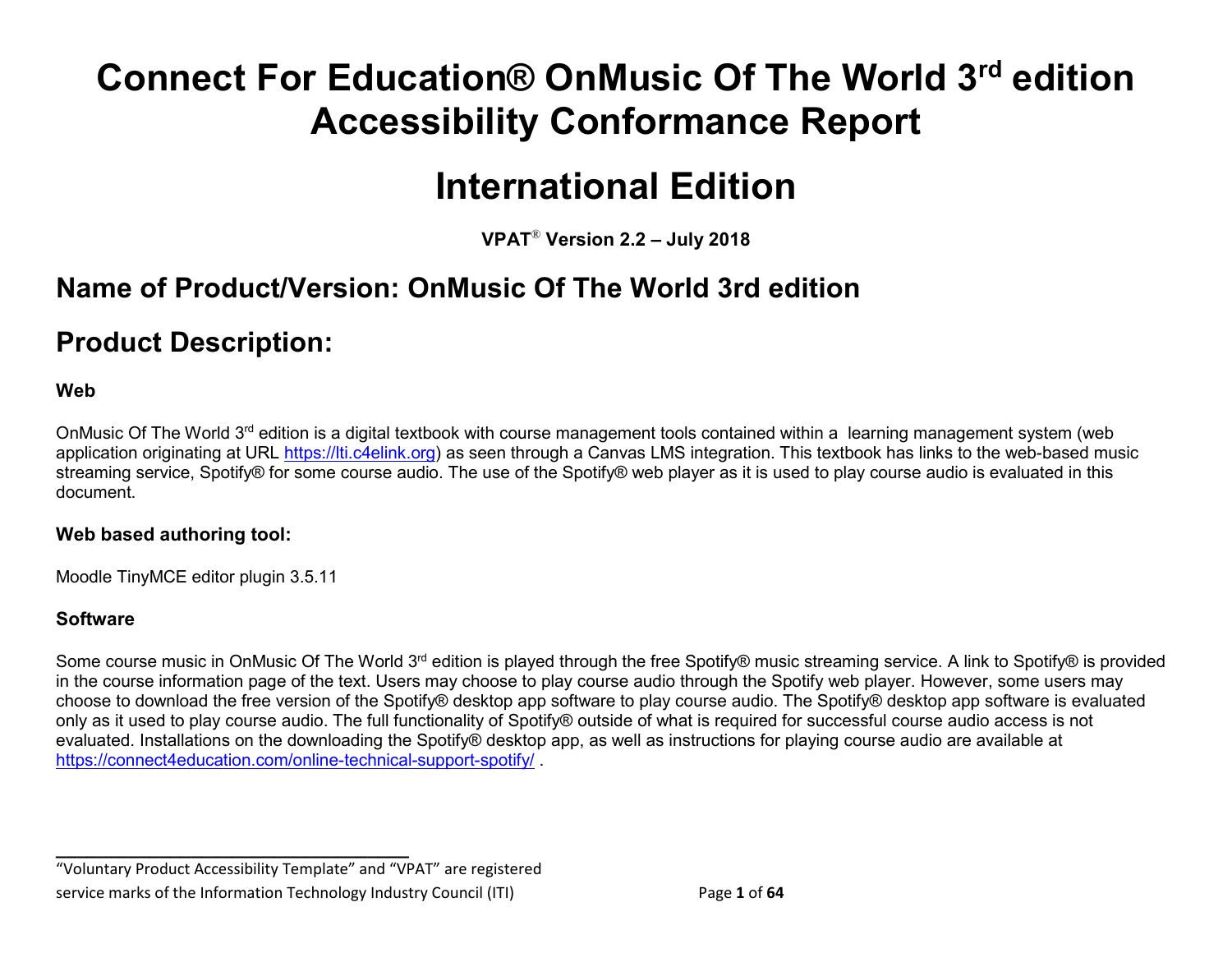#### **Support Documentation and Services**

The Course Preamble/ Course Information page in this digital text displays system and software requirements for the text, as well as the technical support team email and telephone contact information.

### **Date: April 1, 2019**

## **Contact information:**

- Telephone: (703)880-1180 extension 200
- Email: support@connect4education.com

## **Notes:**

- 1. Evaluation was completed from a student view of the texts.
- 2. Tables that were not relevant to these products have been removed from the report. Deletions have been noted in the sections where the tables were located.

## **Evaluation Methods Used:**

A sighted Web Accessibility Specialist familiar with the product conducted the following:

- 1. The Website Accessibility Conformance Evaluation Methodology described at<https://www.w3.org/TR/WCAG-EM/>was followed to define the scope and process of the evaluation.
- 2. The text was explored. Key pages, content, functionalities, and processes were identified.
- 3. A representative structured sample was selected, and random pages were selected from the structured sample. Note: general knowledge of the texts was also employed before a status of 'supports' was given for any specification.
- 4. Accessibility support for the usability of the webpage was evaluated. Successes and failures in meeting each WCAG 2.0 specification were determined and recorded.
- 5. The following assistive technologies were used when evaluating each page and variation of that page:
	- All testing was conducted on Windows 10 OS
	- NVDA screen reader on Firefox Browser
	- Keyboard only input on Firefox and Chrome browser
	- Touch only input on Firefox and Chrome browser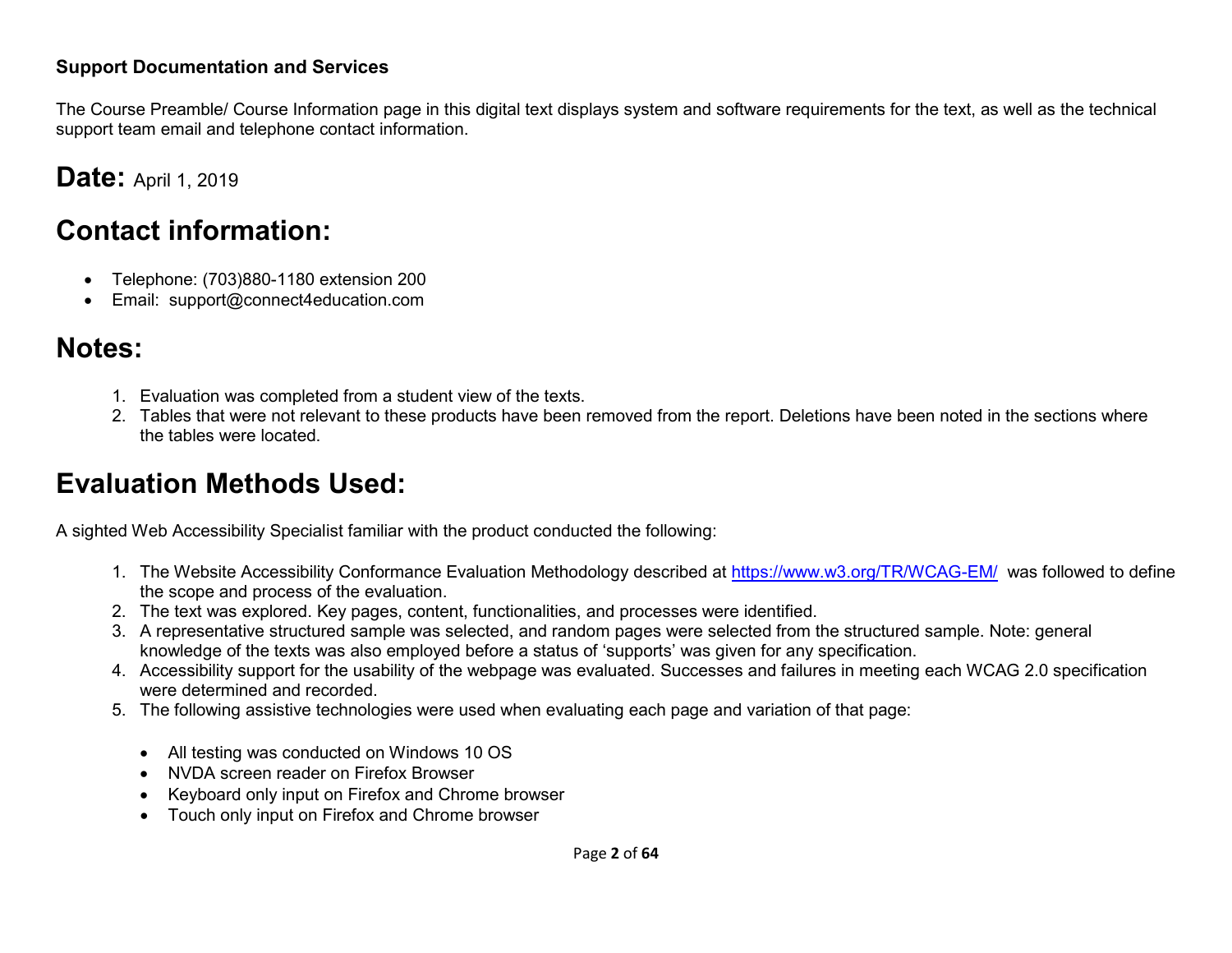- Magnification in the browser to 200% Firefox and Chrome browser
- Windows Magnification to 200%
- Windows High Contrast mode
- Windows Color Filtering setting
- Windows Text resizing settings.
- Automated testing with Axe by Deque and Lighthouse by Google.

## **Applicable Standards/Guidelines**

This report covers the degree of conformance for the following accessibility standard/guidelines:

| <b>Standards / Guidelines</b>                                                                                                                                                                                                              | <b>Included In Report</b> |
|--------------------------------------------------------------------------------------------------------------------------------------------------------------------------------------------------------------------------------------------|---------------------------|
| Web Content Accessibility Guidelines 2.0, at http://www.w3.org/TR/2008/REC-                                                                                                                                                                | Level A (Yes)             |
| WCAG20-20081211/                                                                                                                                                                                                                           | Level AA (Yes)            |
|                                                                                                                                                                                                                                            | Level AAA (No)            |
| Revised Section 508 standards as published by the U.S. Access Board in the Federal<br>Register on January 18, 2017<br>Corrections to the ICT Final Rule as published by the US Access Board in the Federal<br>Register on January 22, 2018 | (Yes)                     |
| EN 301 549 Accessibility requirements suitable for public procurement of ICT<br>products and services in Europe, - V1.1.2 (2015-04) at<br>http://mandate376.standards.eu/standard                                                          | (Yes)                     |

## **Terms**

The terms used in the Conformance Level information are defined as follows:

- **Supports**: The functionality of the product has at least one method that meets the criterion without known defects or meets with equivalent facilitation.
- **Partially Supports**: Some functionality of the product does not meet the criterion.
- **Does Not Support**: The majority of product functionality does not meet the criterion.
- **Not Applicable**: The criterion is not relevant to the product.
- **Not Evaluated**: The product has not been evaluated against the criterion. This can be used only in WCAG 2.0 Level AAA.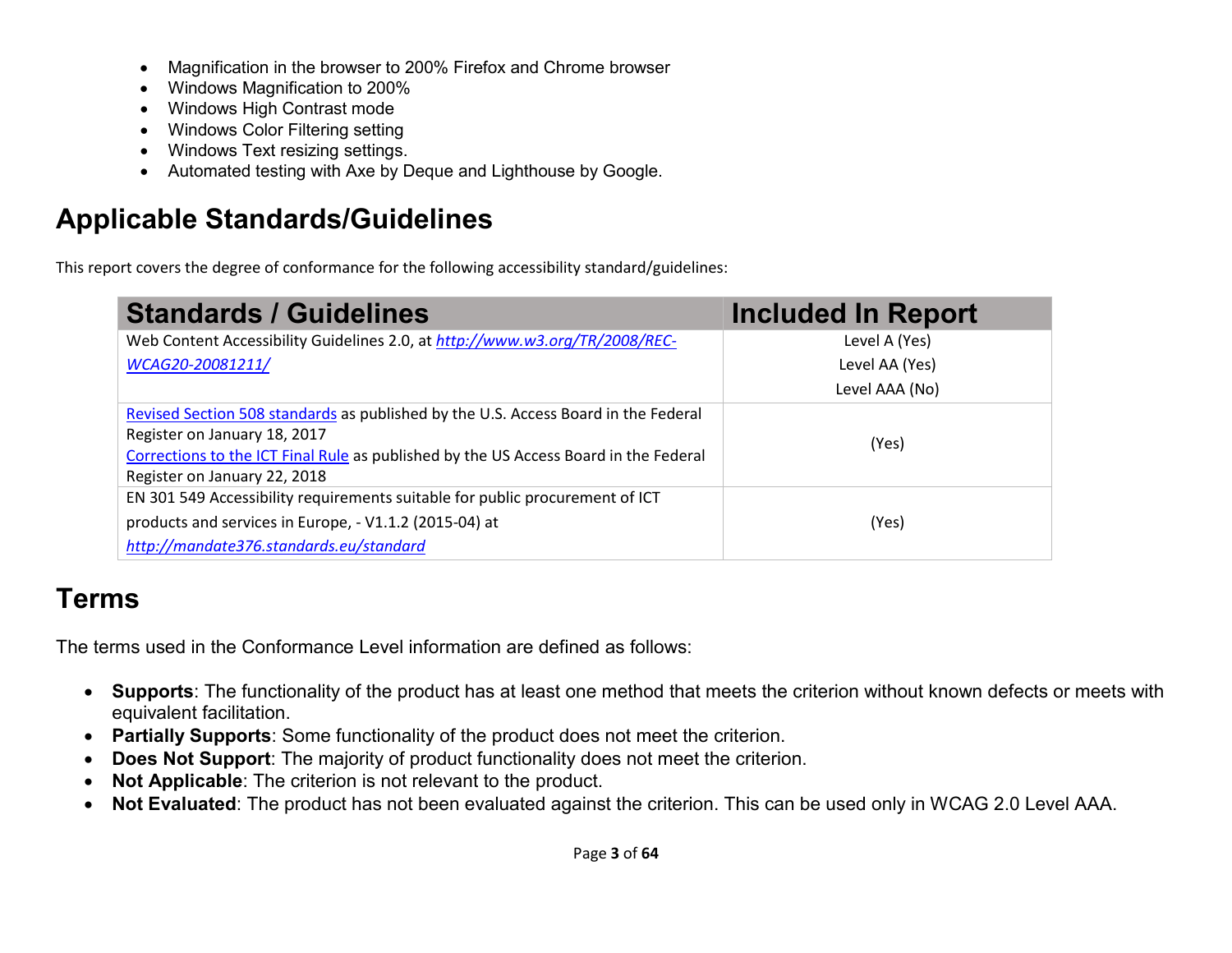## **WCAG 2.0 Report**

Tables 1 and 2 also document conformance with:

- EN 301 549: Chapter 9 Web, Chapter 10 Non-Web documents, Section 11.2.1- Non-Web Software (excluding closed functionality), and Section 11.2.2 - Non-Web Software (closed functionality).
- Revised Section 508: Chapter 5 501.1 Scope, 504.2 Content Creation or Editing, and Chapter 6 602.3 Electronic Support Documentation.

**Note:** When reporting on conformance with the WCAG 2.0 Success Criteria, they are scoped for full pages, complete processes, and accessibilitysupported ways of using technology as documented in the [WCAG 2.0 Conformance Requirements.](https://www.w3.org/TR/WCAG20/#conformance-reqs)

#### **Table 1: Success Criteria, Level A**

#### **Notes:**

All conformance levels and remarks for 'Electronic Docs' and 'Closed' are marked as Not Applicable. This product does not utilize or contain electronic docs or closed systems.

Also, please note that the free version of the Spotify® desktop app software and the Spotify® web player were evaluated as they are used to access course audio. The conformance level found for playing our course audio with Spotify® is recorded in this Accessibility Conformance Report. Other functions of the Spotify® desktop app software and the Spotify® web player were not evaluated. Our instructions for playing course audio with Spotify® can be found at [https://connect4education.com/online-technical-support-spotify/.](https://connect4education.com/online-technical-support-spotify/) Details about the conformance of the Spotify® web player are recorded under 'Web'. Details about the conformance of the Spotify® desktop app is recorded under 'Software'.

| <b>Criteria</b>                                                                                         | <b>Conformance Level</b>           | <b>Remarks and Explanations</b>                                                                                                                         |
|---------------------------------------------------------------------------------------------------------|------------------------------------|---------------------------------------------------------------------------------------------------------------------------------------------------------|
| 1.1.1 Non-text Content (Level A)<br>Also applies to:                                                    | <b>Web: Partially Supports</b>     | Web:<br>Lesson content passes this criterion. However,                                                                                                  |
| EN 301 549 Criteria<br>9.2.1 (Web)<br>10.2.1 (non-web document)                                         | Electronic Docs: Not<br>Applicable | The main banner image on the table of contents<br>and assignments page has no alt text. This page is<br>appropriately titled however, and screen reader |
| 11.2.1.1 (Software)<br>$\bullet$<br>11.2.2.1 (Closed Functionality Software)<br>11.6.2 (Authoring Tool) | Software: Supports                 | users will hear the page title on page load.<br>The icons on buttons in the Spotify® web player<br>playback bar have no alt text or aria-labeling, only |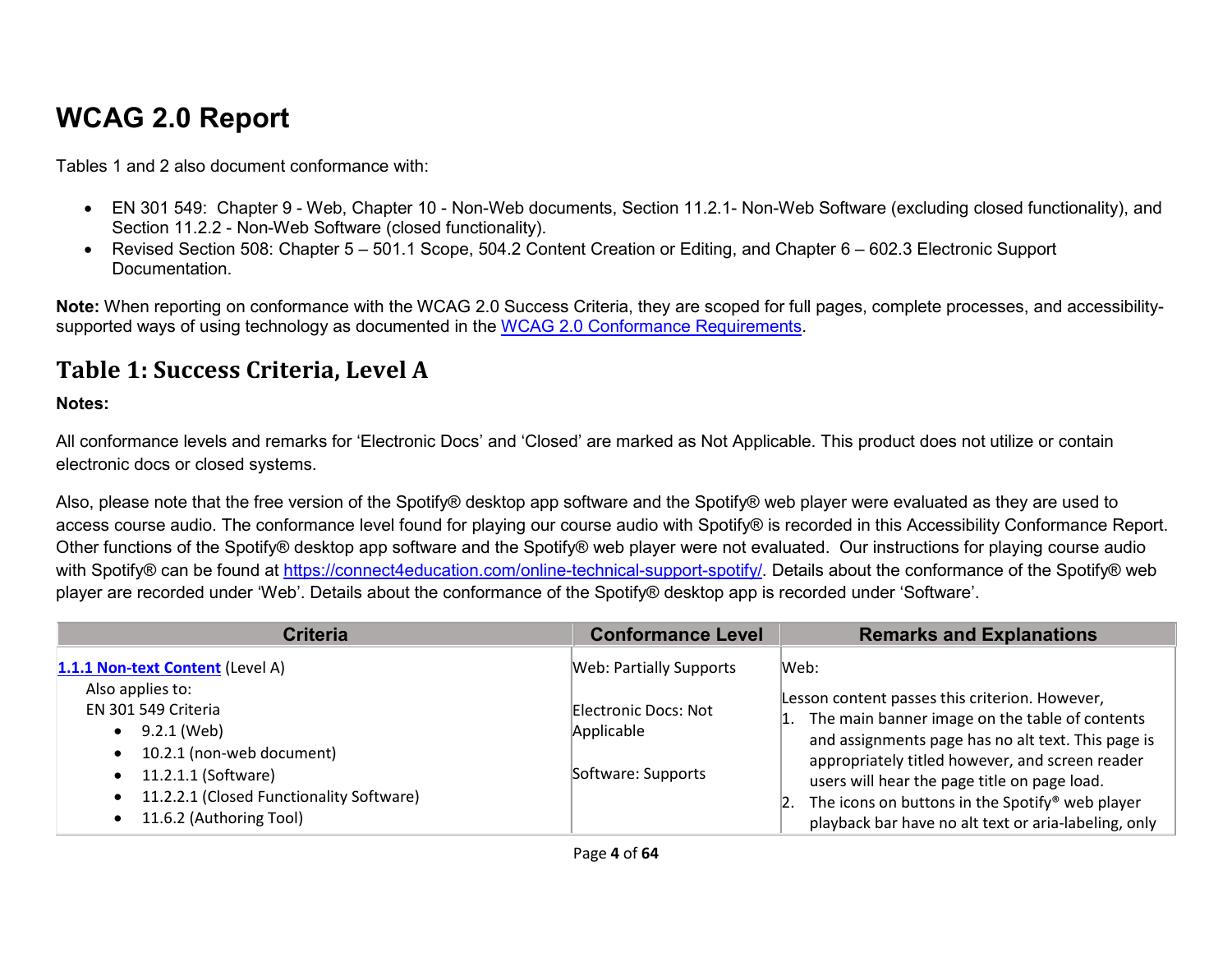| <b>Criteria</b>                                                                                                                                                                                                                                                               | <b>Conformance Level</b>                                                                                            | <b>Remarks and Explanations</b>                                                                                                                                                                                                                                                                                                                                                                                                                                                                                                                                                                                                                                              |
|-------------------------------------------------------------------------------------------------------------------------------------------------------------------------------------------------------------------------------------------------------------------------------|---------------------------------------------------------------------------------------------------------------------|------------------------------------------------------------------------------------------------------------------------------------------------------------------------------------------------------------------------------------------------------------------------------------------------------------------------------------------------------------------------------------------------------------------------------------------------------------------------------------------------------------------------------------------------------------------------------------------------------------------------------------------------------------------------------|
| 12.1.2 (Product Docs)<br>$\bullet$<br>12.2.4 (Support Docs)<br><b>Revised Section 508</b><br>501 (Web)(Software)<br>$\bullet$<br>504.2 (Authoring Tool)<br>602.3 (Support Docs)                                                                                               | Closed: Not Applicable<br>Authoring Tool: Partially<br>Supports                                                     | title attributes. Though providing names to inputs<br>with title attributes is not ideal, title attributes on<br>links and image inputs currently have a lot of<br>support among user agents:<br>https://www.powermapper.com/tests/screen-<br>readers/attributes/#title                                                                                                                                                                                                                                                                                                                                                                                                      |
|                                                                                                                                                                                                                                                                               |                                                                                                                     | Electronic Docs: Not Applicable<br>Software: (Spotify® desktop app) No issues with non-                                                                                                                                                                                                                                                                                                                                                                                                                                                                                                                                                                                      |
|                                                                                                                                                                                                                                                                               |                                                                                                                     | text content were found.                                                                                                                                                                                                                                                                                                                                                                                                                                                                                                                                                                                                                                                     |
|                                                                                                                                                                                                                                                                               |                                                                                                                     | Closed: Not Applicable<br>Authoring Tool: (TinyMCE editor) Most of the<br>functionality of the tool supports this standard.<br>However, the TinyMCE Editor has four input controls<br>that are icons without names. Please note that the text<br>equivalent of the icon is available next to the icon and<br>clicking that name provides the same function. Also, key<br>board shortcuts for bold, italic, undo, etc. work in this<br>rich text area. Accessing the control panel of the rich<br>text editor is not necessary to complete the assignment.<br>Students are also allowed to complete the assignment<br>in the text editor of their choice and upload the file. |
| 1.2.1 Audio-only and Video-only (Prerecorded) (Level A)<br>Also applies to:<br>EN 301 549 Criteria<br>9.2.2 (Web)<br>٠<br>10.2.2 (non-web document)<br>11.2.1.2 (Software)<br>11.2.2.2.1 and 11.2.2.2.2 (Closed Software)<br>11.6.2 (Authoring Tool)<br>12.1.2 (Product Docs) | Web: Does not support<br>Electronic Docs: Not<br>Applicable<br>Software: Does not support<br>Closed: Not Applicable | Web: Our stand-alone audio files of songs are labelled<br>for title, artist, and time marks. Transcripts of lyrics for<br>the audio-only files are not provided. The Spotify® web<br>player presents stand-alone audio files are labeled for<br>artist, song title, and time stamps, but without<br>transcripts for song lyrics. Until this issue is addressed,<br>when the lyrics of the song are relevant to the musical<br>idea being discussed, they are prominently provided in<br>the lecture text.                                                                                                                                                                    |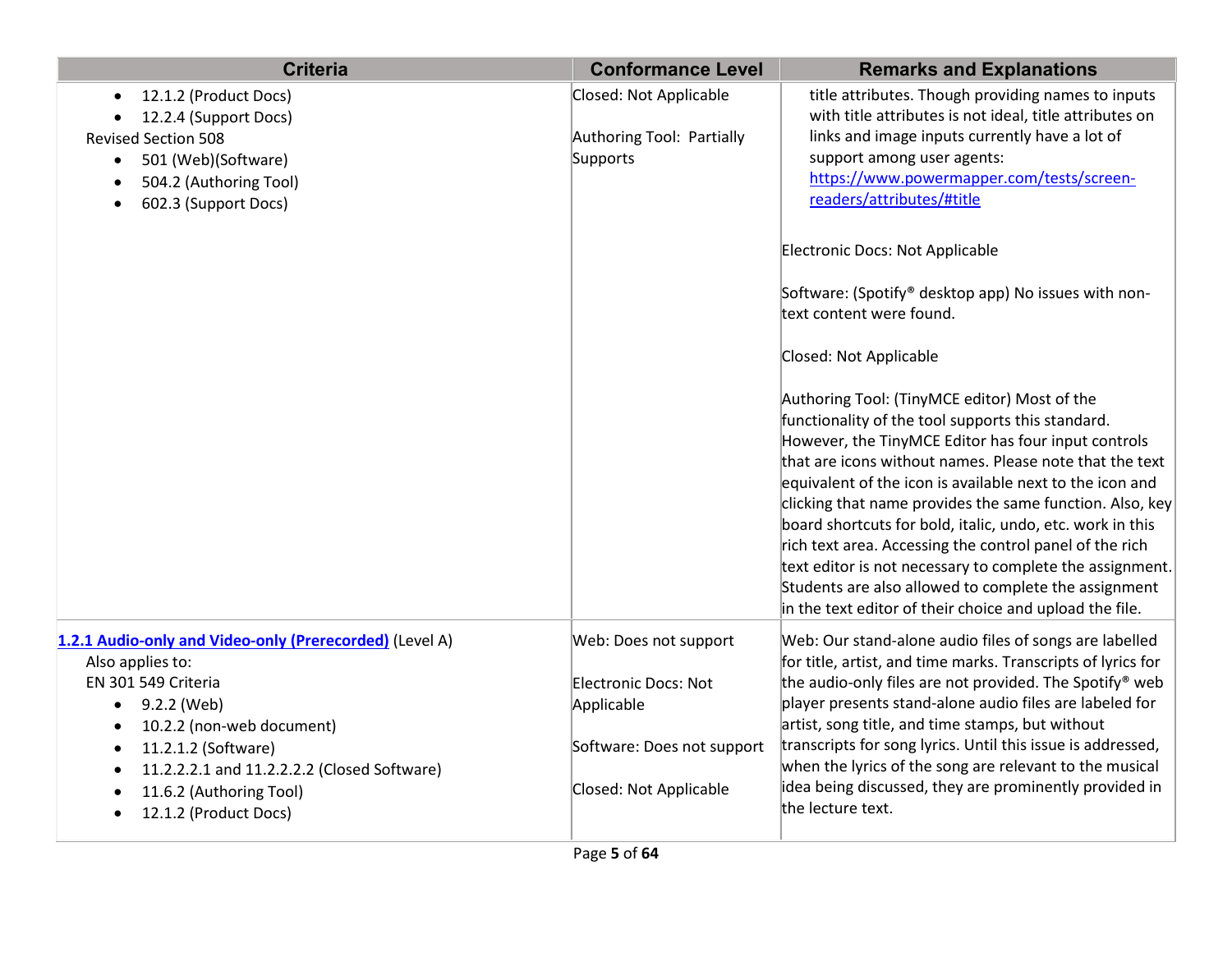| <b>Criteria</b>                                                                                                                                                                                                                                                                                                                                                                                                                | <b>Conformance Level</b>                                                                                      | <b>Remarks and Explanations</b>                                                                                                                                                                                                                                                                                                                                                                                                                                                                                                                                                                        |
|--------------------------------------------------------------------------------------------------------------------------------------------------------------------------------------------------------------------------------------------------------------------------------------------------------------------------------------------------------------------------------------------------------------------------------|---------------------------------------------------------------------------------------------------------------|--------------------------------------------------------------------------------------------------------------------------------------------------------------------------------------------------------------------------------------------------------------------------------------------------------------------------------------------------------------------------------------------------------------------------------------------------------------------------------------------------------------------------------------------------------------------------------------------------------|
| 12.2.4 (Support Docs)<br>$\bullet$<br><b>Revised Section 508</b><br>501 (Web)(Software)<br>$\bullet$<br>504.2 (Authoring Tool)<br>602.3 (Support Docs)                                                                                                                                                                                                                                                                         | Authoring Tool: Supports                                                                                      | Electronic Docs: Not Applicable<br>Software: (The Spotify® desktop app) presents stand-<br>alone audio files that are labeled for artist, song title,<br>and time stamps, but without transcripts for song lyrics.<br>Until this issue is addressed, when the lyrics of the song<br>are relevant to the musical idea being discussed, they<br>are prominently provided in the lecture text.<br>Closed: Not Applicable<br>Authoring Tool: (TinyMCE editor) Audio-only or video-<br>only media is not present.                                                                                           |
| 1.2.2 Captions (Prerecorded) (Level A)<br>Also applies to:<br>EN 301 549 Criteria<br>9.2.3 (Web)<br>$\bullet$<br>10.2.3 (non-web document)<br>11.2.1.3 (Software)<br>11.2.2.3 (Closed Software) - Does not apply<br>11.6.2 (Authoring Tool)<br>12.1.2 (Product Docs)<br>$\bullet$<br>12.2.4 (Support Docs)<br><b>Revised Section 508</b><br>501 (Web)(Software)<br>$\bullet$<br>504.2 (Authoring Tool)<br>602.3 (Support Docs) | Web: Does not support<br>Electronic Docs: Not<br>Applicable<br>Software: Supports<br>Authoring Tool: Supports | Web:<br>Three lesson content pages were found to contain<br>videos without captions. Some of the videos in the<br>Discover Video feature opening from the toolbar do not<br>contain captions. These videos are optional and<br>supplemental to the lesson content. If needed, the<br>Discover Video feature can be suppressed and not<br>included in a course until such time that all videos have<br>captions.<br>Electronic Docs: Not Applicable<br>Software: (The Spotify® desktop app) No prerecorded<br>video is present.<br>Authoring Tool: (TinyMCE editor) No prerecorded video<br>is present. |
| 1.2.3 Audio Description or Media Alternative (Prerecorded) (Level A)<br>Also applies to:<br>EN 301 549 Criteria<br>$\bullet$ 9.2.4 (Web)                                                                                                                                                                                                                                                                                       | Web: Does not support                                                                                         | Web: Videos in the main lesson content and Discover<br>Video feature opening from the toolbar do not have<br>audio descriptions. Some of these videos do not have<br>descriptive audio tracks and need audio descriptions.                                                                                                                                                                                                                                                                                                                                                                             |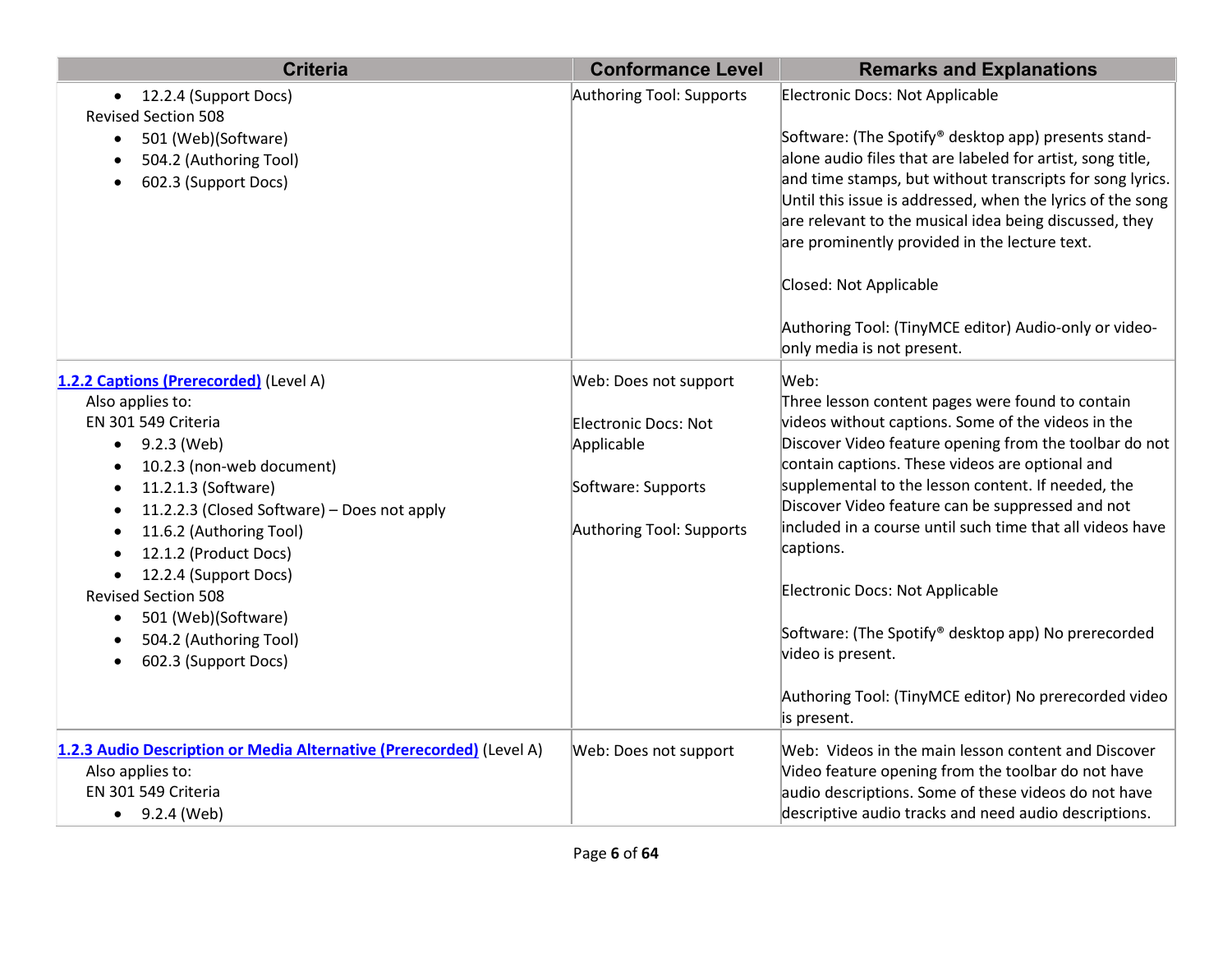| <b>Criteria</b>                                                                                                                                                                                                                                                                                                                                               | <b>Conformance Level</b>                                                                          | <b>Remarks and Explanations</b>                                                                                                                                                                                                                                                                                                                                                                                                                                                                                                                                                                                                                                                                                                                                                                                                            |
|---------------------------------------------------------------------------------------------------------------------------------------------------------------------------------------------------------------------------------------------------------------------------------------------------------------------------------------------------------------|---------------------------------------------------------------------------------------------------|--------------------------------------------------------------------------------------------------------------------------------------------------------------------------------------------------------------------------------------------------------------------------------------------------------------------------------------------------------------------------------------------------------------------------------------------------------------------------------------------------------------------------------------------------------------------------------------------------------------------------------------------------------------------------------------------------------------------------------------------------------------------------------------------------------------------------------------------|
| 10.2.4 (non-web document)<br>$\bullet$<br>11.2.1.4 (Software)<br>11.2.2.4 (Closed Software)                                                                                                                                                                                                                                                                   | <b>Electronic Docs: Not</b><br>Applicable                                                         | These videos are optional and supplemental to the<br>lesson content. If needed, the Discover Video feature<br>can be suppressed and not included in a course until                                                                                                                                                                                                                                                                                                                                                                                                                                                                                                                                                                                                                                                                         |
| 11.6.2 (Authoring Tool)<br>12.1.2 (Product Docs)                                                                                                                                                                                                                                                                                                              | Software: Supports                                                                                | such time that all videos have audio descriptions.                                                                                                                                                                                                                                                                                                                                                                                                                                                                                                                                                                                                                                                                                                                                                                                         |
| 12.2.4 (Support Docs)<br><b>Revised Section 508</b>                                                                                                                                                                                                                                                                                                           | Closed: Not Applicable                                                                            | Electronic Docs: Not Applicable                                                                                                                                                                                                                                                                                                                                                                                                                                                                                                                                                                                                                                                                                                                                                                                                            |
| 501 (Web)(Software)<br>$\bullet$<br>504.2 (Authoring Tool)                                                                                                                                                                                                                                                                                                    | Authoring Tool: Supports                                                                          | Software: (The Spotify® desktop app) No video is<br>present.                                                                                                                                                                                                                                                                                                                                                                                                                                                                                                                                                                                                                                                                                                                                                                               |
| 602.3 (Support Docs)                                                                                                                                                                                                                                                                                                                                          |                                                                                                   | Closed: Not Applicable                                                                                                                                                                                                                                                                                                                                                                                                                                                                                                                                                                                                                                                                                                                                                                                                                     |
|                                                                                                                                                                                                                                                                                                                                                               |                                                                                                   | Authoring Tool: (TinyMCE editor) No video is present.                                                                                                                                                                                                                                                                                                                                                                                                                                                                                                                                                                                                                                                                                                                                                                                      |
| 1.3.1 Info and Relationships (Level A)                                                                                                                                                                                                                                                                                                                        | Web: Partially supports                                                                           | Web:                                                                                                                                                                                                                                                                                                                                                                                                                                                                                                                                                                                                                                                                                                                                                                                                                                       |
| Also applies to:<br>EN 301 549 Criteria<br>$-9.2.7$ (Web)<br>10.2.7 (non-web document)<br>11.2.1.7 (Software)<br>11.2.2.7 (Closed Software) - Does not apply<br>11.6.2 (Authoring Tool)<br>12.1.2 (Product Docs)<br>12.2.4 (Support Docs)<br><b>Revised Section 508</b><br>501 (Web)(Software)<br>$\bullet$<br>504.2 (Authoring Tool)<br>602.3 (Support Docs) | Electronic Docs: Not<br>Applicable<br>Software: Supports<br>Authoring Tool: Partially<br>supports | 1. Some tables were found in the main lesson<br>content that were not marked as<br>presentational, and did not have headers, scope<br>or ids. Tables were found in the course<br>preamble / course information page without<br>headers or ids. Until this is repaired, the<br>information in the tables can still be understood<br>as the information is still read in logical order.<br>2. In the user report grade book page, a non-<br>critical dropdown menu control was missing a<br>label.<br>3. In the Spotify web player, audio playback<br>control buttons in the 'Now Playing' region of<br>the web player are icons with ONLY titles. Also,<br>the Spotify web player signup form has 7<br>elements that do not have associated labels -<br>place holders are used instead.<br>4. The written assignment pages utilize headings |
|                                                                                                                                                                                                                                                                                                                                                               |                                                                                                   | that are only styled like headings and not use<br>semantic heading markup.                                                                                                                                                                                                                                                                                                                                                                                                                                                                                                                                                                                                                                                                                                                                                                 |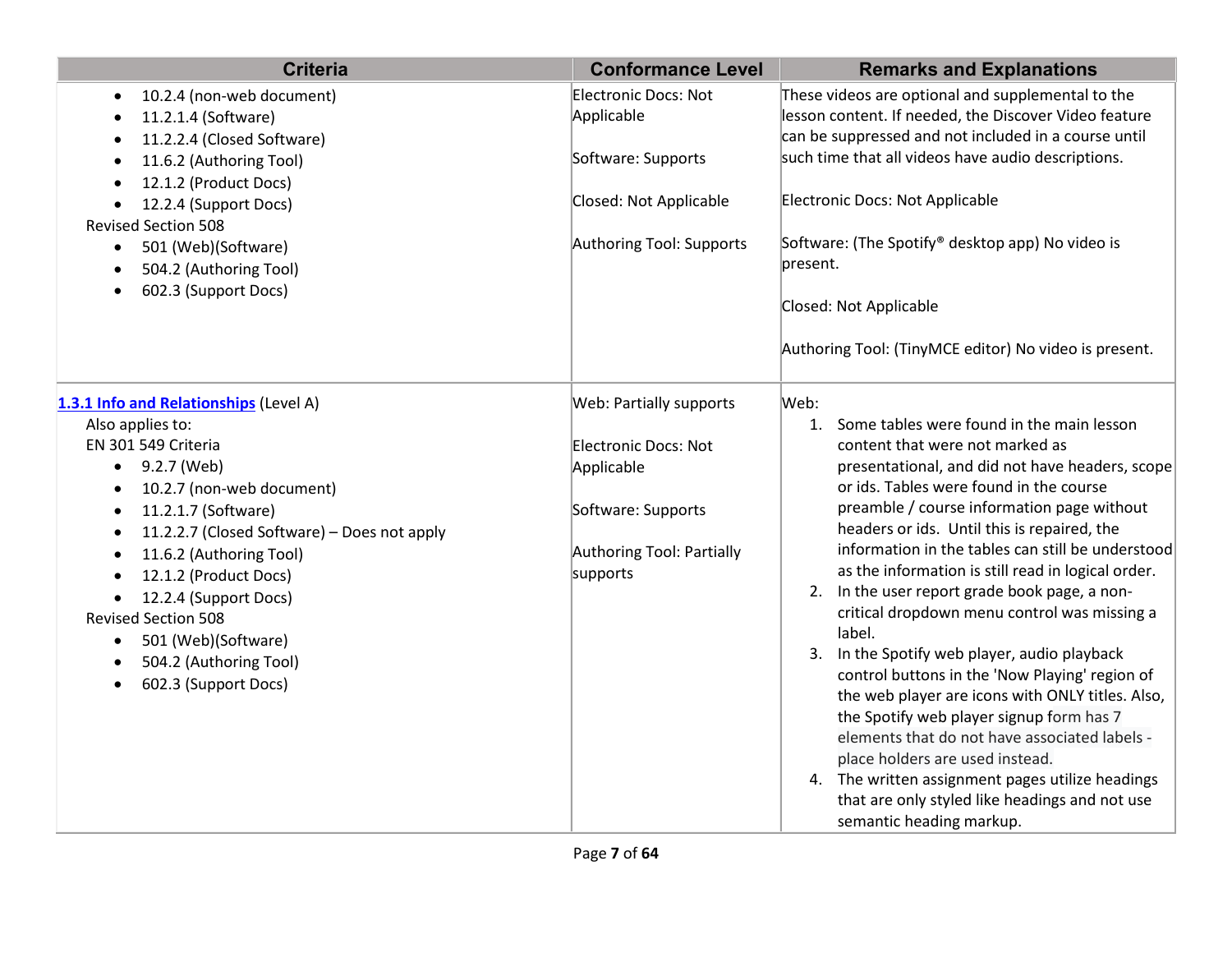| <b>Criteria</b>                                          | <b>Conformance Level</b> | <b>Remarks and Explanations</b>                                                                |
|----------------------------------------------------------|--------------------------|------------------------------------------------------------------------------------------------|
|                                                          |                          | 5. In the supplemental 'Test Yourself' feature<br>opening from the toolbar, answer feedback is |
|                                                          |                          | presented, but is not accessible to screen                                                     |
|                                                          |                          | reader users. The new feedback content is not                                                  |
|                                                          |                          | announced after a question is answered and it                                                  |
|                                                          |                          | is added to the page. Once it is added, the                                                    |
|                                                          |                          | screen reader cannot access it via the keyboard.                                               |
|                                                          |                          | Electronic Docs: Not Applicable                                                                |
|                                                          |                          | Software: (The Spotify® desktop app) Information,                                              |
|                                                          |                          | structure, and relationships presented visually were                                           |
|                                                          |                          | available with the screen reader.                                                              |
|                                                          |                          | Authoring Tool: (TinyMCE editor) This tool uses a                                              |
|                                                          |                          | properly structured layout table for the presentation of                                       |
|                                                          |                          | its controls. However, four links that are operating as                                        |
|                                                          |                          | user input controls do not have associated text labels or<br>alternative.                      |
| 1.3.2 Meaningful Sequence (Level A)                      | Web: Supports            | Web: Sequence of navigation is visually and                                                    |
| Also applies to:                                         |                          | programmatically consistent.                                                                   |
| EN 301 549 Criteria                                      | Electronic Docs: Not     |                                                                                                |
| 9.2.8 (Web)<br>10.2.8 (non-web document)                 | Applicable               | Electronic Docs: Not Applicable                                                                |
| 11.2.1.8 (Software)                                      | Software: Supports       |                                                                                                |
| 11.2.2.8 (Closed Software) - Does not apply<br>$\bullet$ |                          | Software: (The Spotify® desktop app) Programmatic                                              |
| 11.6.2 (Authoring Tool)                                  | Authoring Tool: Supports | sequence is logical and matches the visual order in this                                       |
| 12.1.2 (Product Docs)                                    |                          | software interface.                                                                            |
| 12.2.4 (Support Docs)                                    |                          | Authoring Tool: (TinyMCE editor) The reading and                                               |
| <b>Revised Section 508</b>                               |                          | navigation order (determined by code order) of the                                             |
| 501 (Web)(Software)                                      |                          | TinyMCE application interface is logical and intuitive                                         |
| 504.2 (Authoring Tool)                                   |                          | when needed.                                                                                   |
| 602.3 (Support Docs)                                     |                          |                                                                                                |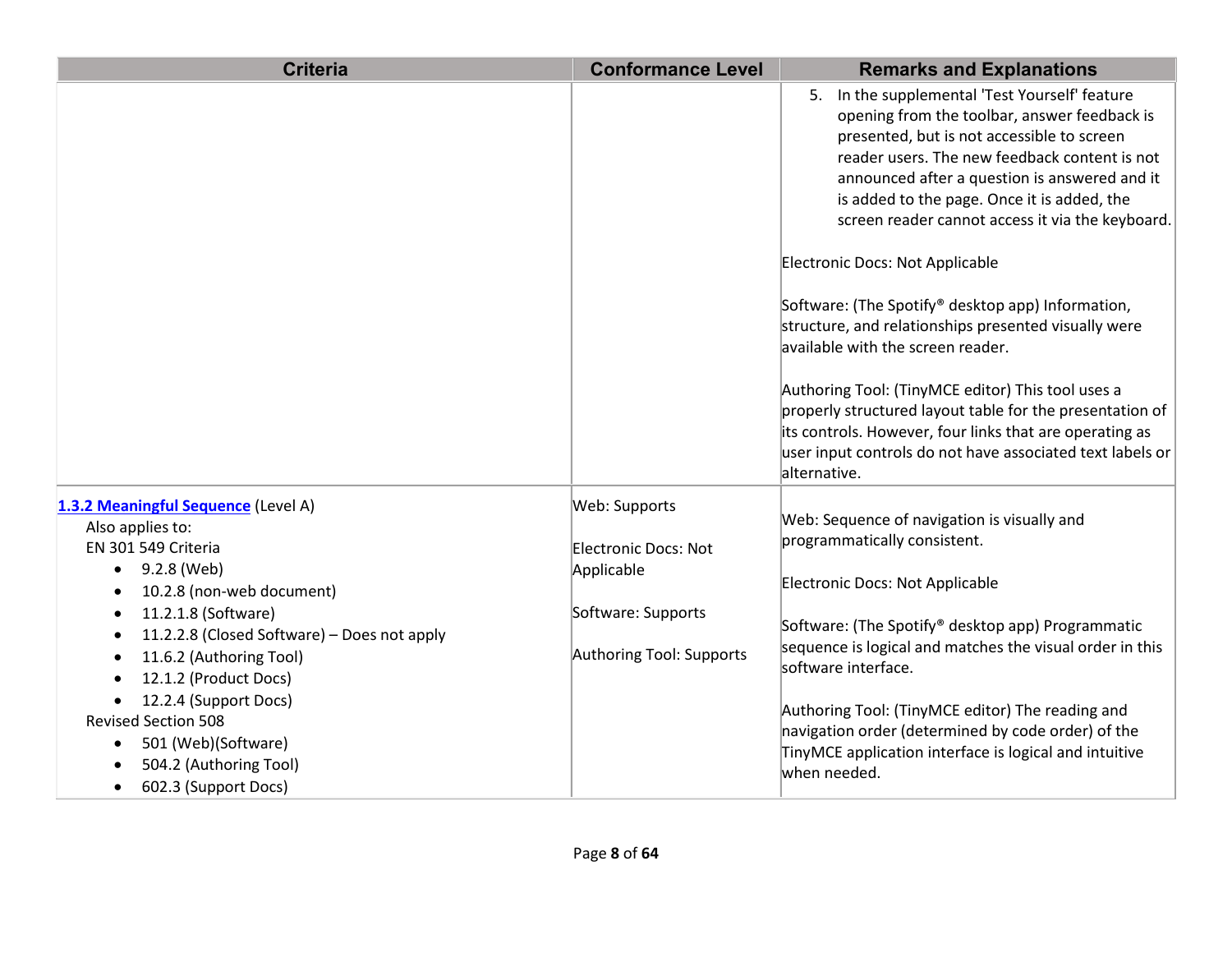| <b>Criteria</b>                                             | <b>Conformance Level</b>       | <b>Remarks and Explanations</b>                                                                               |
|-------------------------------------------------------------|--------------------------------|---------------------------------------------------------------------------------------------------------------|
| 1.3.3 Sensory Characteristics (Level A)<br>Also applies to: | Web: Supports                  | Web: Any instructions provided for understanding and<br>operating content do not rely solely on sensory       |
| EN 301 549 Criteria                                         | <b>Electronic Docs: Not</b>    | characteristics of components such as shape, size, visual                                                     |
| 9.2.9 (Web)<br>$\bullet$                                    | Applicable                     | location, orientation, or sound.                                                                              |
| 10.2.9 (non-web document)                                   |                                |                                                                                                               |
| 11.2.1.9 (Software)<br>٠                                    | Software: Supports             | Electronic Docs: Not Applicable                                                                               |
| 11.2.2.9 (Closed Software) - Does not apply<br>$\bullet$    |                                |                                                                                                               |
| 11.6.2 (Authoring Tool)<br>$\bullet$                        | Authoring Tool: Supports       | Software: (The Spotify® desktop app) Any instructions                                                         |
| 12.1.2 (Product Docs)<br>$\bullet$                          |                                | provided for understanding and operating content do                                                           |
| 12.2.4 (Support Docs)<br>$\bullet$                          |                                | not rely solely on sensory characteristics of components                                                      |
| <b>Revised Section 508</b>                                  |                                | such as shape, size, visual location, orientation, or                                                         |
| 501 (Web)(Software)<br>$\bullet$                            |                                | sound.                                                                                                        |
| 504.2 (Authoring Tool)                                      |                                | Authoring Tool: (TinyMCE editor) Any instructions                                                             |
| 602.3 (Support Docs)                                        |                                | provided for understanding and operating content do                                                           |
|                                                             |                                | not rely solely on sensory characteristics of components                                                      |
|                                                             |                                | such as shape, size, visual location, orientation, or                                                         |
|                                                             |                                | sound.                                                                                                        |
| 1.4.1 Use of Color (Level A)                                | <b>Web: Partially Supports</b> | Web: Three pages of lesson content were found to have                                                         |
| Also applies to:                                            |                                | links to Wikipedia that depended on color to identify                                                         |
| EN 301 549 Criteria                                         | Electronic Docs: Not           | them as links in text. One map was found in the lesson                                                        |
| 9.2.10 (Web)<br>$\bullet$                                   | Applicable                     | content that depended on color to understand the map                                                          |
| 10.2.10 (non-web document)<br>$\bullet$                     |                                | data. On the course preamble/information page, some                                                           |
| 11.2.1.10 (Software)<br>$\bullet$                           | Software: Supports             | links in text were found to rely on color to visually                                                         |
| 11.2.2.10 (Closed Software) - Does not apply<br>$\bullet$   |                                | identify them as links.                                                                                       |
| 11.6.2 (Authoring Tool)<br>$\bullet$                        | Authoring Tool: Supports       |                                                                                                               |
| 12.1.2 (Product Docs)<br>$\bullet$                          |                                | Electronic Docs: Not Applicable                                                                               |
| 12.2.4 (Support Docs)<br>$\bullet$                          |                                |                                                                                                               |
| <b>Revised Section 508</b>                                  |                                | Software: (The Spotify® desktop app) Use of the app or                                                        |
| 501 (Web)(Software)<br>$\bullet$                            |                                | its controls is not dependent on color perception.                                                            |
| 504.2 (Authoring Tool)                                      |                                |                                                                                                               |
| 602.3 (Support Docs)<br>$\bullet$                           |                                | Authoring Tool: (TinyMCE editor) Understanding and<br>operating the TinyMCE editor do not rely on the sensory |
|                                                             |                                | characteristics of components                                                                                 |
|                                                             |                                |                                                                                                               |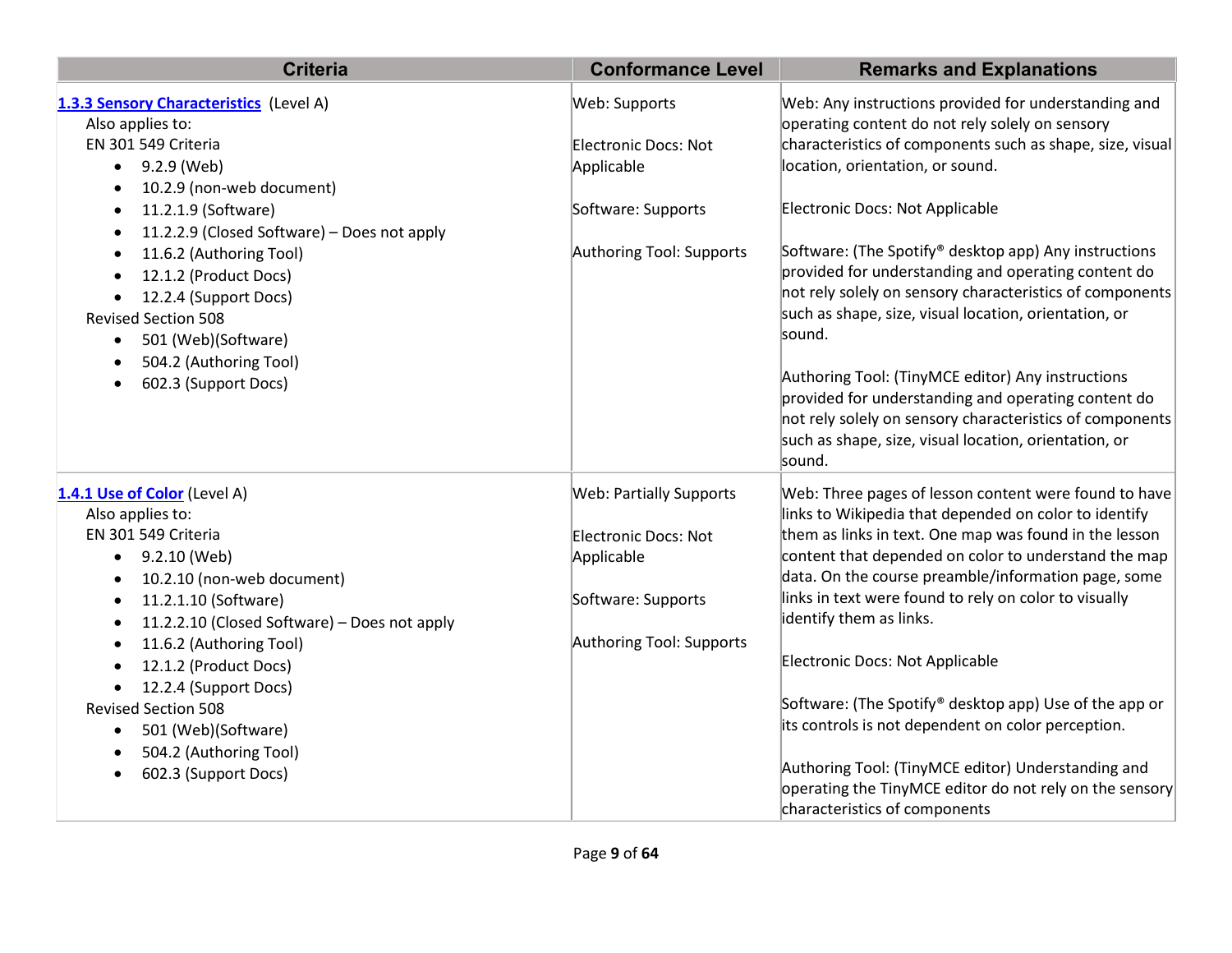| <b>Criteria</b>                                           | <b>Conformance Level</b>       | <b>Remarks and Explanations</b>                                                |
|-----------------------------------------------------------|--------------------------------|--------------------------------------------------------------------------------|
| 1.4.2 Audio Control (Level A)<br>Also applies to:         | Web: Supports                  | Web: All audio is started by user input and does not<br>proceed automatically. |
| EN 301 549 Criteria                                       | Electronic Docs: Not           |                                                                                |
| 9.2.11 (Web)<br>$\bullet$                                 | Applicable                     | Electronic Docs: Not Applicable                                                |
| 10.2.11 (non-web document)<br>$\bullet$                   |                                |                                                                                |
| 11.2.1.11 (Software)<br>$\bullet$                         | Software: Supports             | Software: (The Spotify® desktop app) All audio is started                      |
| 11.2.2.11 (Closed Software) - Does not apply<br>$\bullet$ |                                | by user input and does not proceed automatically.                              |
| 11.6.2 (Authoring Tool)<br>$\bullet$                      | Authoring Tool: Supports       |                                                                                |
| 12.1.2 (Product Docs)<br>$\bullet$                        |                                | Authoring Tool (Tiny MCE Editor): No audio is present.                         |
| 12.2.4 (Support Docs)<br>$\bullet$                        |                                |                                                                                |
| <b>Revised Section 508</b>                                |                                |                                                                                |
| 501 (Web)(Software)<br>$\bullet$                          |                                |                                                                                |
| 504.2 (Authoring Tool)<br>$\bullet$                       |                                |                                                                                |
| 602.3 (Support Docs)<br>$\bullet$                         |                                |                                                                                |
| 2.1.1 Keyboard (Level A)                                  | <b>Web: Partially supports</b> | Web:                                                                           |
| Also applies to:                                          |                                | In the supplemental Discover Music popup<br>1.                                 |
| EN 301 549 Criteria                                       | Electronic Docs: Not           | feature when using the Firefox browser, direct                                 |
| 9.2.15 (Web)<br>$\bullet$                                 | Applicable                     | focus of some audio player controls is not                                     |
| 10.2.15 (non-web document)<br>$\bullet$                   |                                | possible. However, these controls can be mostly                                |
| 11.2.1.15 (Software)<br>$\bullet$                         | Software: Does not support     | controlled via the keyboard using the space bar                                |
| 11.2.2.15 (Closed Software)<br>$\bullet$                  |                                | and arrows when the whole player interface is                                  |
| 11.6.2 (Authoring Tool)<br>$\bullet$                      | Closed: Not Applicable         | focused. Focus of the individual audio player                                  |
| 12.1.2 (Product Docs)<br>$\bullet$                        |                                | controls in the Discover Music tool is permitted                               |
| 12.2.4 (Support Docs)                                     | Authoring Tool: Does not       | in Google Chrome and Microsoft Edge. Please                                    |
| <b>Revised Section 508</b>                                | support                        | note that all audio presented in the Discover                                  |
| 501 (Web)(Software)<br>$\bullet$                          |                                | Music tool is also available in the main lesson                                |
| 504.2 (Authoring Tool)<br>$\bullet$                       |                                | content. The audio player in the main lesson                                   |
| 602.3 (Support Docs)<br>$\bullet$                         |                                | content in accessible in all browsers.                                         |
|                                                           |                                | 2. In the supplemental 'Test Yourself' feature                                 |
|                                                           |                                | opening from the toolbar the 'Next Question'                                   |
|                                                           |                                | link and the interactive question numbers that                                 |
|                                                           |                                | advance to the next questions cannot be                                        |
|                                                           |                                | accessed with the keyboard.                                                    |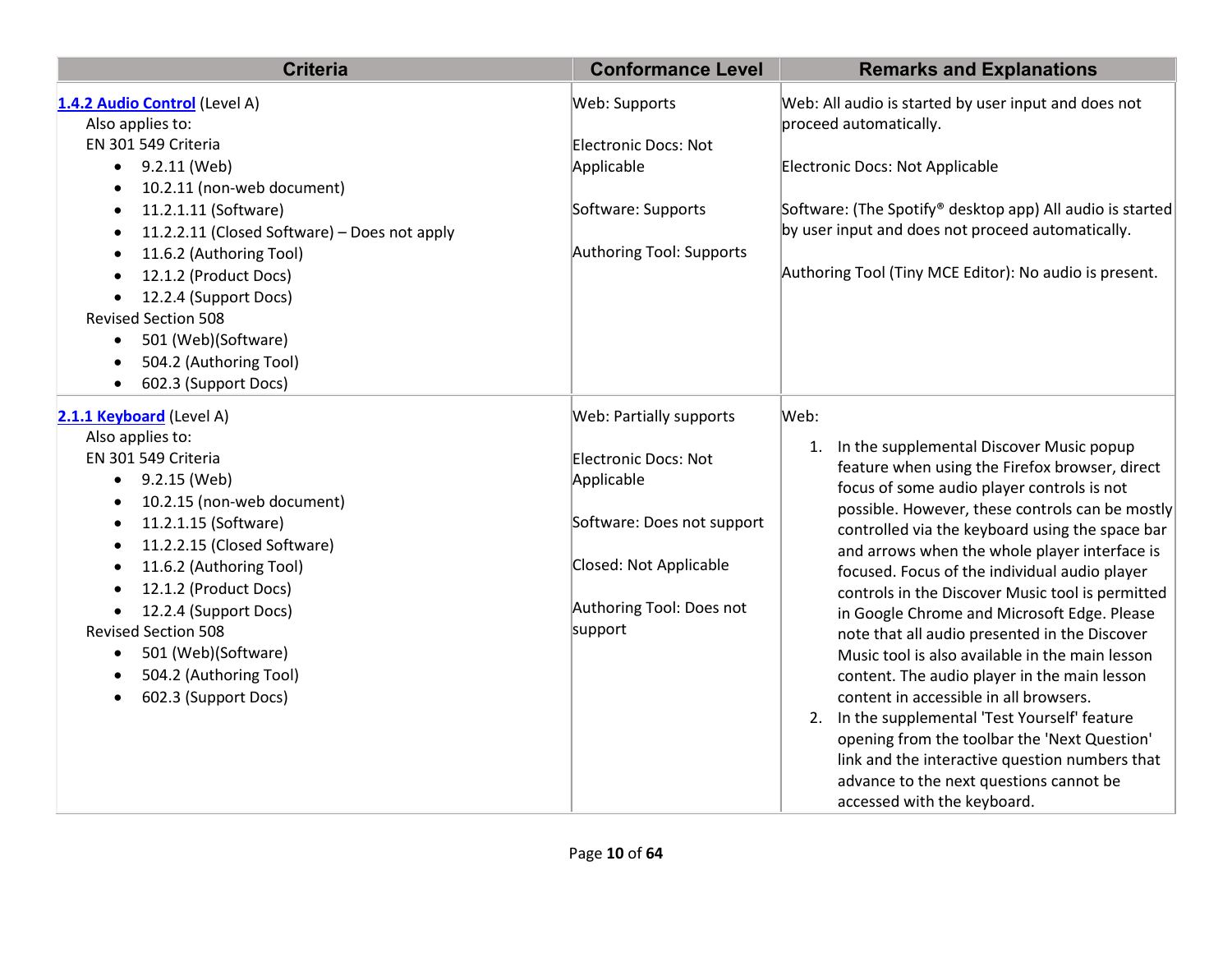| <b>Criteria</b> | <b>Conformance Level</b> | <b>Remarks and Explanations</b>                                                                                                                                                                                                                                                                                                                                                                                                                                                                                                                                                                                                                                                                                    |
|-----------------|--------------------------|--------------------------------------------------------------------------------------------------------------------------------------------------------------------------------------------------------------------------------------------------------------------------------------------------------------------------------------------------------------------------------------------------------------------------------------------------------------------------------------------------------------------------------------------------------------------------------------------------------------------------------------------------------------------------------------------------------------------|
|                 |                          | 3. In the supplemental 'Test Yourself' feature<br>opening from the toolbar, answer feedback is<br>not accessible to screen reader users. The new<br>feedback content is not announced after a<br>question is answered and it is added to the<br>page. Once it is added, the screen reader<br>cannot access it via the keyboard.<br>4. The small, clickable video poster images<br>appearing at the bottom of the optional<br>Discover Video carousel that allow a user to<br>select a new video in the queue are not<br>keyboard accessible and do not receive<br>keyboard focus.<br>5. The Spotify® web player progress bar and<br>volume bar are not keyboard accessible using<br>the keyboard or screen reader. |
|                 |                          | Electronic Docs: Not Applicable<br>Software: (The Spotify® desktop app) audio playback<br>controls have an invisible focus state when accessed<br>using keyboard-only. The volume slider cannot be<br>controlled with the keyboard<br>Closed: Not Applicable<br>Authoring Tool: (TinyMCE editor) The toolbar, where<br>sighted mouse users can add videos, headings, links,<br>etc., is an application region that is not accessible to<br>keyboard only users or the screen reader. As a<br>workaround for this issue, users can type in the text<br>editor using the default text settings or upload a file of<br>their assignment that was created on their own system                                          |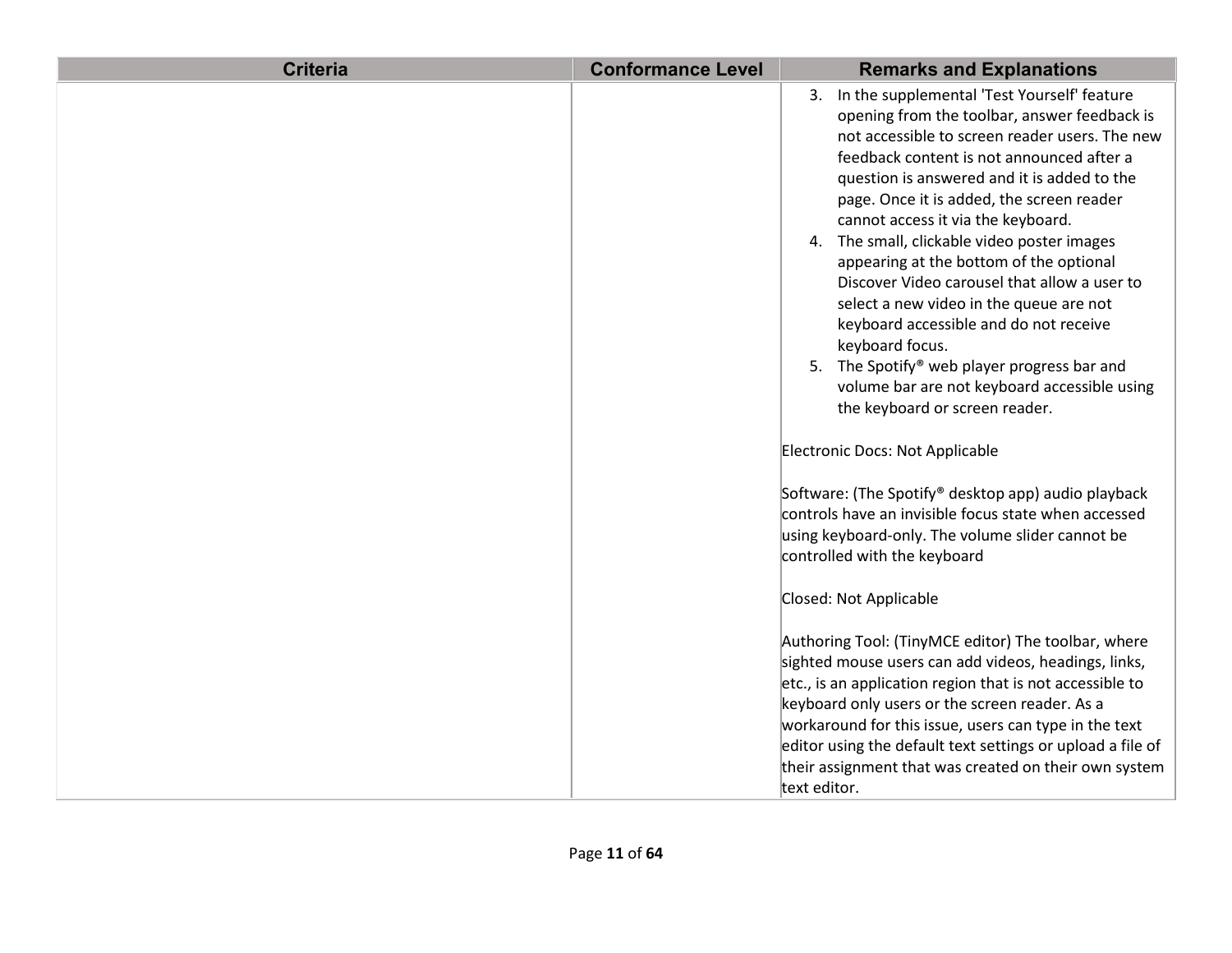| <b>Criteria</b>                                           | <b>Conformance Level</b>    | <b>Remarks and Explanations</b>                                                                                       |
|-----------------------------------------------------------|-----------------------------|-----------------------------------------------------------------------------------------------------------------------|
| 2.1.2 No Keyboard Trap (Level A)<br>Also applies to:      | Web: Partially supports     | Web: The chat tool appearing on most pages becomes a<br>keyboard trap when opened and the focus is placed in          |
| EN 301 549 Criteria                                       | <b>Electronic Docs: Not</b> | it. When the user closes the chat tool or tries to move                                                               |
| 9.2.16 (Web)<br>$\bullet$                                 | Applicable                  | focus back out of the chat tool, the focus is trapped.                                                                |
| 10.2.16 (non-web document)<br>$\bullet$                   |                             | Focus can successfully navigate forwards and backwards                                                                |
| 11.2.1.16 (Software)<br>$\bullet$                         | Software: Supports          | over the closed chat tool. Users can access support via                                                               |
| 11.2.2.16 (Closed Software) - Does not apply<br>$\bullet$ |                             | email or telephone until this issue is repaired. No other                                                             |
| 11.6.2 (Authoring Tool)<br>$\bullet$                      | Authoring Tool: Does not    | traps have been found.                                                                                                |
| 12.1.2 (Product Docs)                                     | support                     |                                                                                                                       |
| 12.2.4 (Support Docs)                                     |                             | Electronic Docs: Not Applicable                                                                                       |
| <b>Revised Section 508</b>                                |                             |                                                                                                                       |
| 501 (Web)(Software)<br>$\bullet$                          |                             | Software: (The Spotify® desktop app)                                                                                  |
| 504.2 (Authoring Tool)                                    |                             |                                                                                                                       |
| 602.3 (Support Docs)<br>$\bullet$                         |                             | Authoring Tool: (TinyMCE editor) will not allow users to<br>tab backwards out of the rich text editor without special |
|                                                           |                             | keyboard input.                                                                                                       |
| 2.2.1 Timing Adjustable (Level A)                         | Web: Supports               | Web: Adjustable timing is particularly relevant to our                                                                |
| Also applies to:                                          |                             | exams. Our settings provide ways to fully adjust or                                                                   |
| EN 301 549 Criteria                                       | Electronic Docs: Not        | remove timing constraints for classes or individual                                                                   |
| 9.2.17 (Web)<br>$\bullet$                                 | Applicable                  | students.                                                                                                             |
| 10.2.17 (non-web document)<br>$\bullet$                   |                             |                                                                                                                       |
| 11.2.1.17 (Software)<br>$\bullet$                         | Software: Supports          | Electronic Docs: Not Applicable                                                                                       |
| 11.2.2.17 (Closed Software) - Does not apply<br>$\bullet$ |                             |                                                                                                                       |
| 11.6.2 (Authoring Tool)<br>$\bullet$                      | Authoring Tool: Supports    | Software: (The Spotify® desktop app): Timing is not a                                                                 |
| 12.1.2 (Product Docs)<br>$\bullet$                        |                             | feature of this app.                                                                                                  |
| 12.2.4 (Support Docs)<br>$\bullet$                        |                             |                                                                                                                       |
| <b>Revised Section 508</b>                                |                             | Authoring Tool: (TinyMCE editor): Timing is not a                                                                     |
| 501 (Web)(Software)<br>$\bullet$                          |                             | feature of this tool.                                                                                                 |
| 504.2 (Authoring Tool)<br>$\bullet$                       |                             |                                                                                                                       |
| 602.3 (Support Docs)<br>$\bullet$                         |                             |                                                                                                                       |
| 2.2.2 Pause, Stop, Hide (Level A)                         | Web: Supports               | Web: Moving, blinking, scrolling, or auto updating                                                                    |
| Also applies to:                                          |                             | content is not included in the text. In the Spotify web                                                               |
| EN 301 549 Criteria                                       |                             | player, the Google ads start automatically and may                                                                    |
| $-9.2.18$ (Web)                                           |                             | scroll/update. However, movement does not last more                                                                   |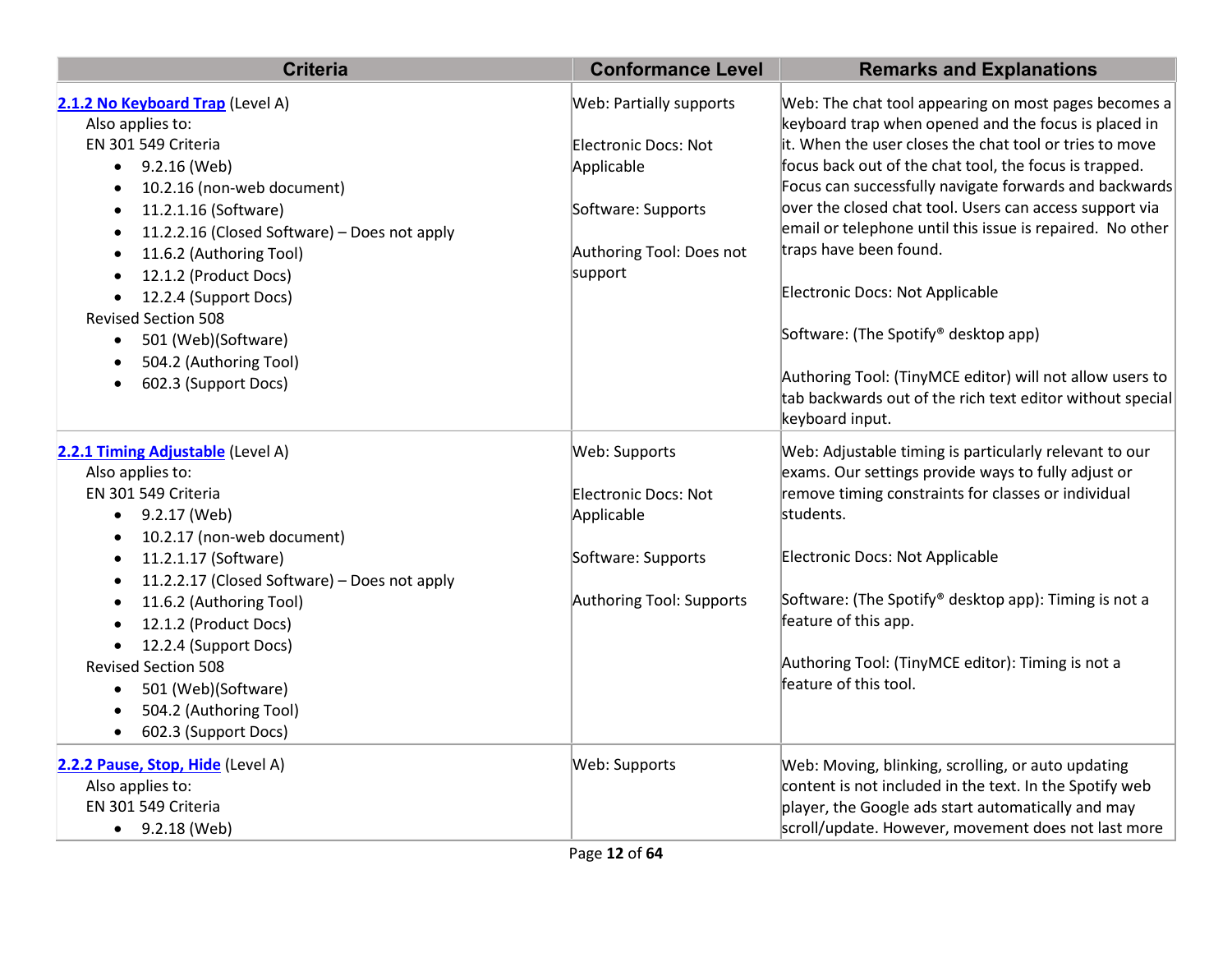| <b>Criteria</b>                                                                                                                                                                                                                                                             | <b>Conformance Level</b>                                                             | <b>Remarks and Explanations</b>                                                                                                                                                                                                                                                                                                                                    |
|-----------------------------------------------------------------------------------------------------------------------------------------------------------------------------------------------------------------------------------------------------------------------------|--------------------------------------------------------------------------------------|--------------------------------------------------------------------------------------------------------------------------------------------------------------------------------------------------------------------------------------------------------------------------------------------------------------------------------------------------------------------|
| 10.2.18 (non-web document)<br>11.2.1.18 (Software)<br>11.2.2.18 (Closed Software) - Does not apply<br>11.6.2 (Authoring Tool)<br>12.1.2 (Product Docs)<br>12.2.4 (Support Docs)<br><b>Revised Section 508</b><br>501 (Web)(Software)<br>$\bullet$<br>504.2 (Authoring Tool) | Electronic Docs: Not<br>Applicable<br>Software: Supports<br>Authoring Tool: Supports | than three seconds. Because the Spotify web player<br>window opens in a minimized floating new window<br>onclick of a link in our text, users can choose to play the<br>course audio without maximizing the Spotify window to<br>eliminate exposure to the ad content.<br>Electronic Docs: Not Applicable<br>Software: (The Spotify® desktop app) Google ads start |
| 602.3 (Support Docs)                                                                                                                                                                                                                                                        |                                                                                      | automatically and may scroll/update, but movement<br>does not last more than three seconds.<br>Authoring Tool: (TinyMCE editor) Moving, blinking,<br>scrolling, or auto updating content is not included.<br>Web: Content does not flash.                                                                                                                          |
| 2.3.1 Three Flashes or Below Threshold (Level A)<br>Also applies to:                                                                                                                                                                                                        | Web: Supports                                                                        |                                                                                                                                                                                                                                                                                                                                                                    |
| EN 301 549 Criteria<br>9.2.19 (Web)<br>$\bullet$                                                                                                                                                                                                                            | Electronic Docs: Not<br>Applicable                                                   | Electronic Docs: Not Applicable                                                                                                                                                                                                                                                                                                                                    |
| 10.2.19 (non-web document)<br>11.2.1.19 (Software)<br>$\bullet$<br>11.2.2.19 (Closed Software) - Does not apply                                                                                                                                                             | Software: Supports                                                                   | Software: (The Spotify® desktop app) Content does not<br>flash.                                                                                                                                                                                                                                                                                                    |
| 11.6.2 (Authoring Tool)<br>12.1.2 (Product Docs)<br>12.2.4 (Support Docs)<br><b>Revised Section 508</b><br>501 (Web)(Software)<br>504.2 (Authoring Tool)<br>602.3 (Support Docs)                                                                                            | Authoring Tool: Supports                                                             | Authoring Tool: (TinyMCE editor) Content does not<br>flash.                                                                                                                                                                                                                                                                                                        |
| 2.4.1 Bypass Blocks (Level A)<br>Also applies to:<br>EN 301 549 Criteria<br>9.2.20 (Web)<br>$\bullet$<br>10.2.20 (non-web document) - Does not apply                                                                                                                        | Web: Partially supports<br>Electronic Docs: Not<br>Applicable                        | Web: Pages have landmarks and semantic structure that<br>will enable users to bypass repeated content. However,<br>videos appeared in untitled iframes in five different<br>lesson content pages. In the toolbar (displaying<br>supplemental content), the Discover Video feature                                                                                  |
| 11.2.1.20 (Software) - Does not apply<br>$\bullet$                                                                                                                                                                                                                          | Authoring Tool: Supports                                                             |                                                                                                                                                                                                                                                                                                                                                                    |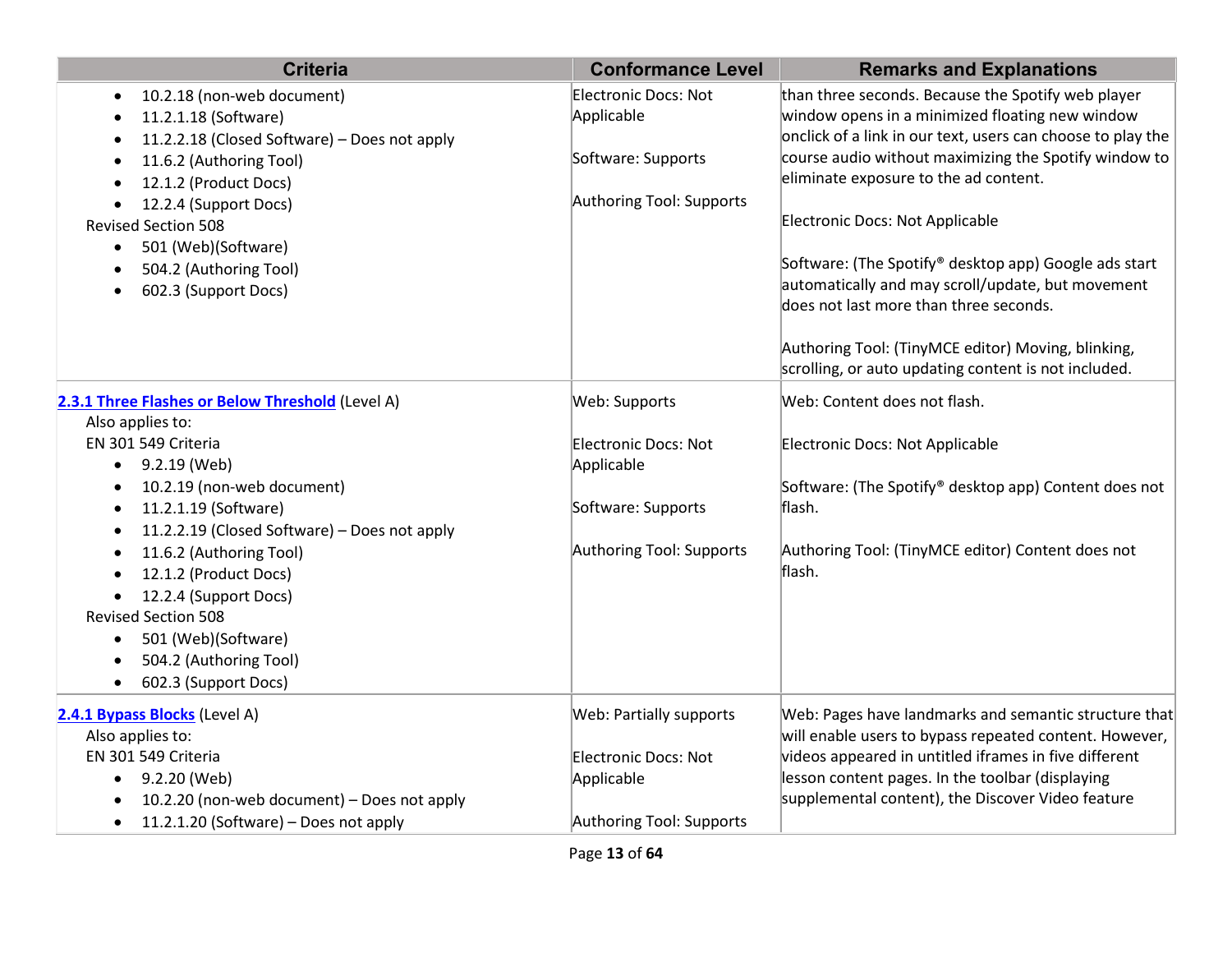| <b>Criteria</b>                                                       | <b>Conformance Level</b>    | <b>Remarks and Explanations</b>                                                                                   |
|-----------------------------------------------------------------------|-----------------------------|-------------------------------------------------------------------------------------------------------------------|
| 11.2.2.20 (Closed Software) - Does not apply                          |                             | displays the Discover Video selection in an untitled                                                              |
| 11.6.2 (Authoring Tool)                                               |                             | iframe.                                                                                                           |
| 12.1.2 (Product Docs)                                                 |                             |                                                                                                                   |
| 12.2.4 (Support Docs)                                                 |                             | Electronic Docs: Not Applicable                                                                                   |
| <b>Revised Section 508</b>                                            |                             |                                                                                                                   |
| 501 (Web)(Software) - Does not apply to non-web software<br>$\bullet$ |                             | Authoring Tool: (TinyMCE editor) A mechanism is                                                                   |
| 504.2 (Authoring Tool)                                                |                             | available to collapse the toolbar area so that a user can                                                         |
| 602.3 (Support Docs) - Does not apply to non-web docs                 |                             | bypass that content when needed.                                                                                  |
| 2.4.2 Page Titled (Level A)                                           | Web: Supports               | Web: All pages were found to be titled.                                                                           |
| Also applies to:                                                      |                             |                                                                                                                   |
| EN 301 549 Criteria                                                   | Supports                    | Electronic Docs: Not Applicable                                                                                   |
| $-9.2.21$ (Web)                                                       |                             |                                                                                                                   |
| 10.2.21 (non-web document)<br>$\bullet$                               | <b>Electronic Docs: Not</b> | Software: (The Spotify® desktop app) The views within                                                             |
| 11.2.1.21 (Software) - Does not apply<br>$\bullet$                    | Applicable                  | this app that were evaluated were found to contain                                                                |
| 11.2.2.21 (Closed Software) - Does not apply                          |                             | titles.                                                                                                           |
| 11.6.2 (Authoring Tool)                                               | Software: Supports          |                                                                                                                   |
| 12.1.2 (Product Docs)                                                 |                             | Authoring Tool: (TinyMCE editor). This tool is titled.                                                            |
| 12.2.4 (Support Docs)                                                 | Authoring Tool: Supports    |                                                                                                                   |
| <b>Revised Section 508</b>                                            |                             |                                                                                                                   |
| 501 (Web)(Software)<br>$\bullet$                                      |                             |                                                                                                                   |
| 504.2 (Authoring Tool)                                                |                             |                                                                                                                   |
| 602.3 (Support Docs)<br>$\bullet$                                     |                             |                                                                                                                   |
| 2.4.3 Focus Order (Level A)                                           | Web: Partially supports     | Web: Videos that are in the carousel but not the active                                                           |
| Also applies to:                                                      |                             | video in the supplemental Discover Video tool carousel                                                            |
| EN 301 549 Criteria                                                   | Electronic Docs: Not        | slider can receive focus with the keyboard and screen                                                             |
| $-9.2.22$ (Web)                                                       | Applicable                  | reader.                                                                                                           |
| 10.2.22 (non-web document)<br>$\bullet$                               |                             |                                                                                                                   |
| 11.2.1.22 (Software)<br>$\bullet$                                     | Software: Supports          | Electronic Docs: Not Applicable                                                                                   |
| 11.2.2.22 (Closed Software) - Does not apply                          |                             |                                                                                                                   |
| 11.6.2 (Authoring Tool)                                               | Authoring Tool: Supports    | Software: (The Spotify® desktop app) focus order is                                                               |
| 12.1.2 (Product Docs)                                                 |                             | logical.                                                                                                          |
| 12.2.4 (Support Docs)                                                 |                             |                                                                                                                   |
| <b>Revised Section 508</b>                                            |                             | Authoring Tool: (TinyMCE editor) Focus order proceed<br>with the visual order. (Please note that not all controls |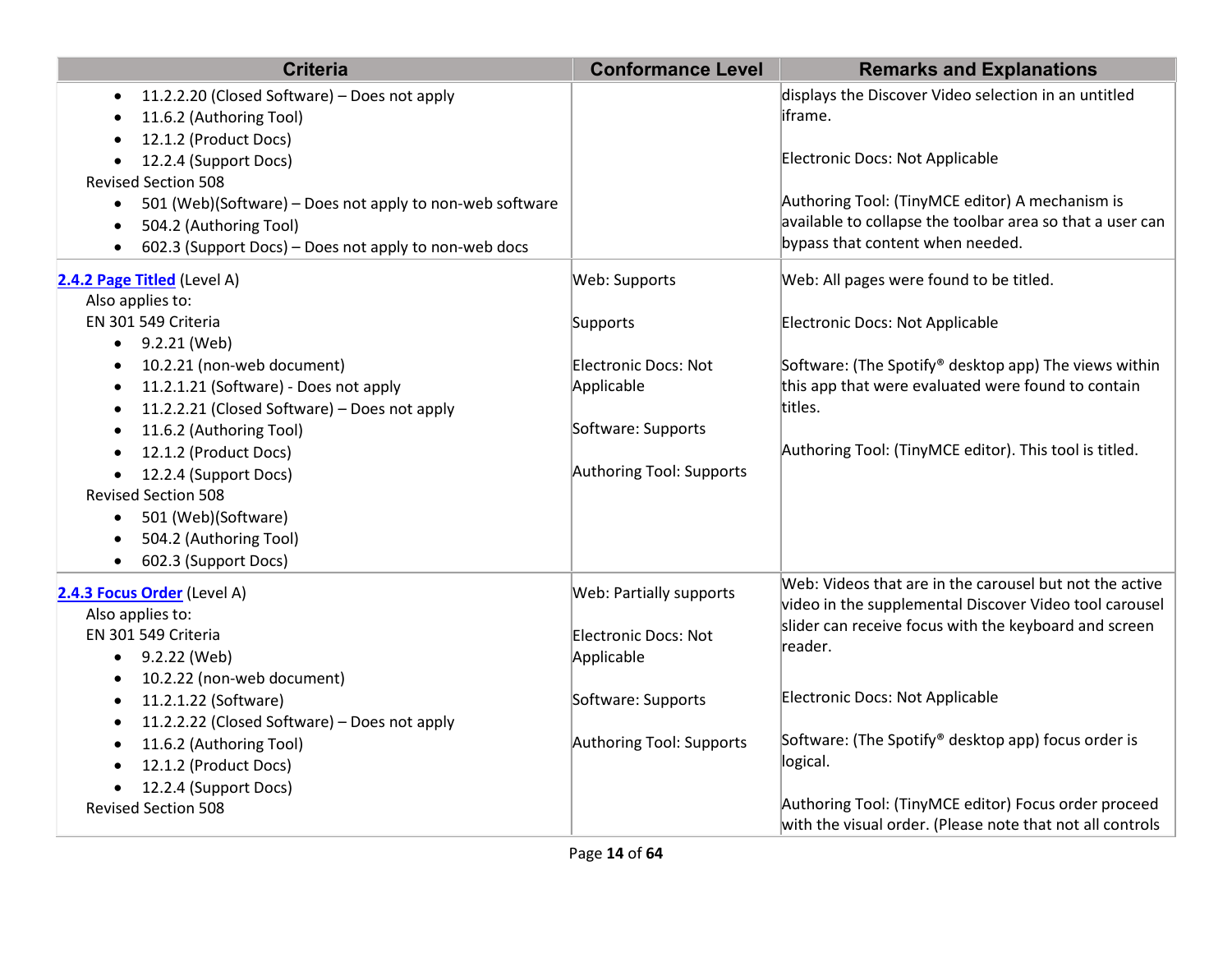| <b>Criteria</b>                                                                                                                                                                                                                                                                                                                                                                                                           | <b>Conformance Level</b>                                                                                                                         | <b>Remarks and Explanations</b>                                                                                                                                                                                                                                                                                                                                                                                                                                                                                                     |
|---------------------------------------------------------------------------------------------------------------------------------------------------------------------------------------------------------------------------------------------------------------------------------------------------------------------------------------------------------------------------------------------------------------------------|--------------------------------------------------------------------------------------------------------------------------------------------------|-------------------------------------------------------------------------------------------------------------------------------------------------------------------------------------------------------------------------------------------------------------------------------------------------------------------------------------------------------------------------------------------------------------------------------------------------------------------------------------------------------------------------------------|
| 501 (Web)(Software)<br>$\bullet$<br>504.2 (Authoring Tool)                                                                                                                                                                                                                                                                                                                                                                |                                                                                                                                                  | in the TinyMCE Editor are keyboard accessible, as noted<br>in 2.1.1 Keyboard).                                                                                                                                                                                                                                                                                                                                                                                                                                                      |
| 602.3 (Support Docs)                                                                                                                                                                                                                                                                                                                                                                                                      |                                                                                                                                                  |                                                                                                                                                                                                                                                                                                                                                                                                                                                                                                                                     |
| 2.4.4 Link Purpose (In Context) (Level A)                                                                                                                                                                                                                                                                                                                                                                                 | Web: Partially supports                                                                                                                          | Web:                                                                                                                                                                                                                                                                                                                                                                                                                                                                                                                                |
| Also applies to:<br>EN 301 549 Criteria<br>$\bullet$ 9.2.23 (Web)<br>10.2.23 (non-web document)<br>٠<br>11.2.1.23 (Software)<br>$\bullet$<br>11.2.2.23 (Closed Software) - Does not apply<br>$\bullet$<br>11.6.2 (Authoring Tool)<br>$\bullet$<br>12.1.2 (Product Docs)<br>12.2.4 (Support Docs)<br><b>Revised Section 508</b><br>501 (Web)(Software)<br>$\bullet$<br>504.2 (Authoring Tool)<br>602.3 (Support Docs)<br>٠ | Electronic Docs: Not<br>Applicable<br>Software: Supports<br>Authoring Tool: Supports                                                             | In a few lesson content pages, a null, blank link<br>1)<br>was found in the aside region.<br>An insufficiently labeled link in the Youtube<br>2)<br>video player exists in the Discover Video popup<br>window video carousel. All videos can be<br>accessed, however, the insufficiently labeled<br>link to off-site material at Youtube is present.<br>Electronic Docs: Not Applicable<br>Software: (The Spotify® desktop app) Link purpose is<br>lclear.<br>Authoring Tool: (TinyMCE editor) Links in context are<br>not present. |
| 3.1.1 Language of Page (Level A)<br>Also applies to:<br>EN 301 549 Criteria<br>$-9.2.27$ (Web)<br>10.2.27 (non-web document)<br>11.2.1.27 (Software)<br>11.2.2.27 (Closed Software)<br>11.6.2 (Authoring Tool)<br>12.1.2 (Product Docs)<br>12.2.4 (Support Docs)<br><b>Revised Section 508</b><br>501 (Web)(Software)<br>$\bullet$<br>504.2 (Authoring Tool)<br>602.3 (Support Docs)<br>$\bullet$                         | <b>Web: Partially Supports</b><br>Electronic Docs: Not<br>Applicable<br>Software: Supports<br>Closed: Not Applicable<br>Authoring Tool: Supports | Web: The default human language of each Web page<br>can be programmatically determined throughout all<br>pages of the textbook except for the "Listening Note"<br>pop up pages. There are several of these pages in the<br>application with no language attribute.<br>Electronic Docs: Not Applicable<br>Software: (The Spotify <sup>®</sup> desktop app)<br>Closed: Not Applicable                                                                                                                                                 |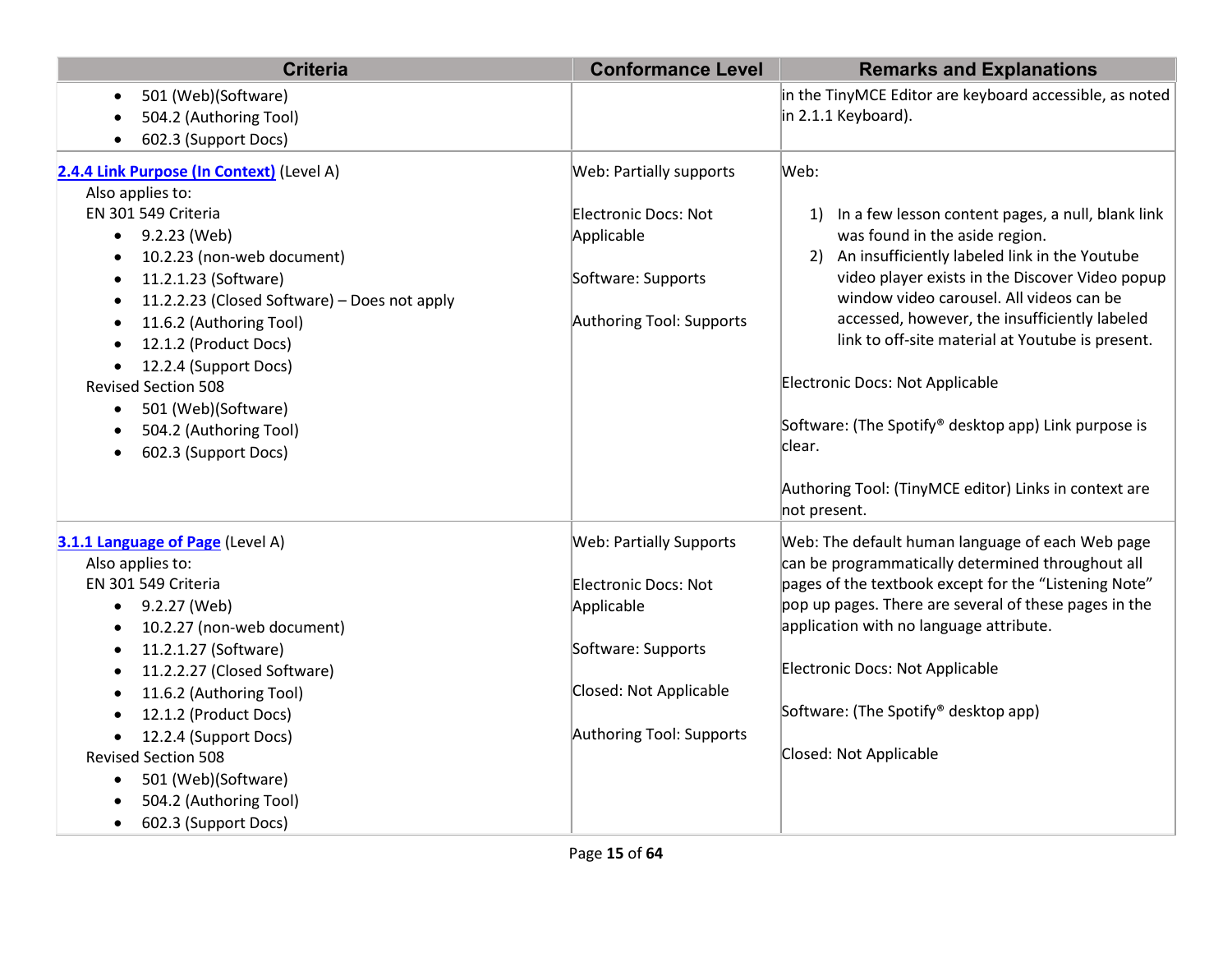| <b>Criteria</b>                                                                                                                                                                                                                                                                                                                                                                                         | <b>Conformance Level</b>                                                                              | <b>Remarks and Explanations</b>                                                                                                                                                                                                                                                                                                                                                                                                                                                                                                                                                                                                                                                                   |
|---------------------------------------------------------------------------------------------------------------------------------------------------------------------------------------------------------------------------------------------------------------------------------------------------------------------------------------------------------------------------------------------------------|-------------------------------------------------------------------------------------------------------|---------------------------------------------------------------------------------------------------------------------------------------------------------------------------------------------------------------------------------------------------------------------------------------------------------------------------------------------------------------------------------------------------------------------------------------------------------------------------------------------------------------------------------------------------------------------------------------------------------------------------------------------------------------------------------------------------|
|                                                                                                                                                                                                                                                                                                                                                                                                         |                                                                                                       | Authoring Tool: (TinyMCE editor) The language of the<br>parent page supplies the embedded TinyMCE editor<br>with a language attribute.                                                                                                                                                                                                                                                                                                                                                                                                                                                                                                                                                            |
| 3.2.1 On Focus (Level A)<br>Also applies to:<br>EN 301 549 Criteria<br>$-9.2.29$ (Web)<br>10.2.29 (non-web document)<br>11.2.1.29 (Software)<br>11.2.2.29 (Closed Software) - Does not apply<br>11.6.2 (Authoring Tool)<br>12.1.2 (Product Docs)<br>12.2.4 (Support Docs)<br><b>Revised Section 508</b><br>501 (Web)(Software)<br>504.2 (Authoring Tool)<br>602.3 (Support Docs)                        | Web: Supports<br>Electronic Docs: Not<br>Applicable<br>Software: Supports<br>Authoring Tool:          | Web: When any component receives focus, it does not<br>initiate a change of context.<br>Electronic Docs: Not Applicable<br>Software: (The Spotify® desktop app) When any<br>component receives focus, it does not initiate a change<br>of context.<br>Authoring Tool: (TinyMCE editor) When any component<br>receives focus, it does not initiate a change of context.                                                                                                                                                                                                                                                                                                                            |
| 3.2.2 On Input (Level A)<br>Also applies to:<br>EN 301 549 Criteria<br>9.2.30 (Web)<br>$\bullet$<br>10.2.30 (non-web document)<br>11.2.1.30 (Software)<br>11.2.2.30 (Closed Software) - Does not apply<br>11.6.2 (Authoring Tool)<br>$\bullet$<br>12.1.2 (Product Docs)<br>12.2.4 (Support Docs)<br><b>Revised Section 508</b><br>501 (Web)(Software)<br>504.2 (Authoring Tool)<br>602.3 (Support Docs) | Web: Supports<br>Electronic Docs: Not<br>Applicable<br>Software: Supports<br>Authoring Tool: Supports | Web: Entering data or selecting a form control has<br>predictable effects in this web-based textbook.<br>Changing the setting of any user interface component<br>does not automatically cause a change of context unless<br>the user has been advised of the behavior before using<br>the component.<br>Electronic Docs: Not Applicable<br>Software: (The Spotify® desktop app) Changing the<br>setting of any user interface component does not<br>automatically cause a change of context unless the user<br>has been advised of the behavior before using the<br>component.<br>Authoring Tool: (TinyMCE editor) Changing the setting<br>of any user interface component does not automatically |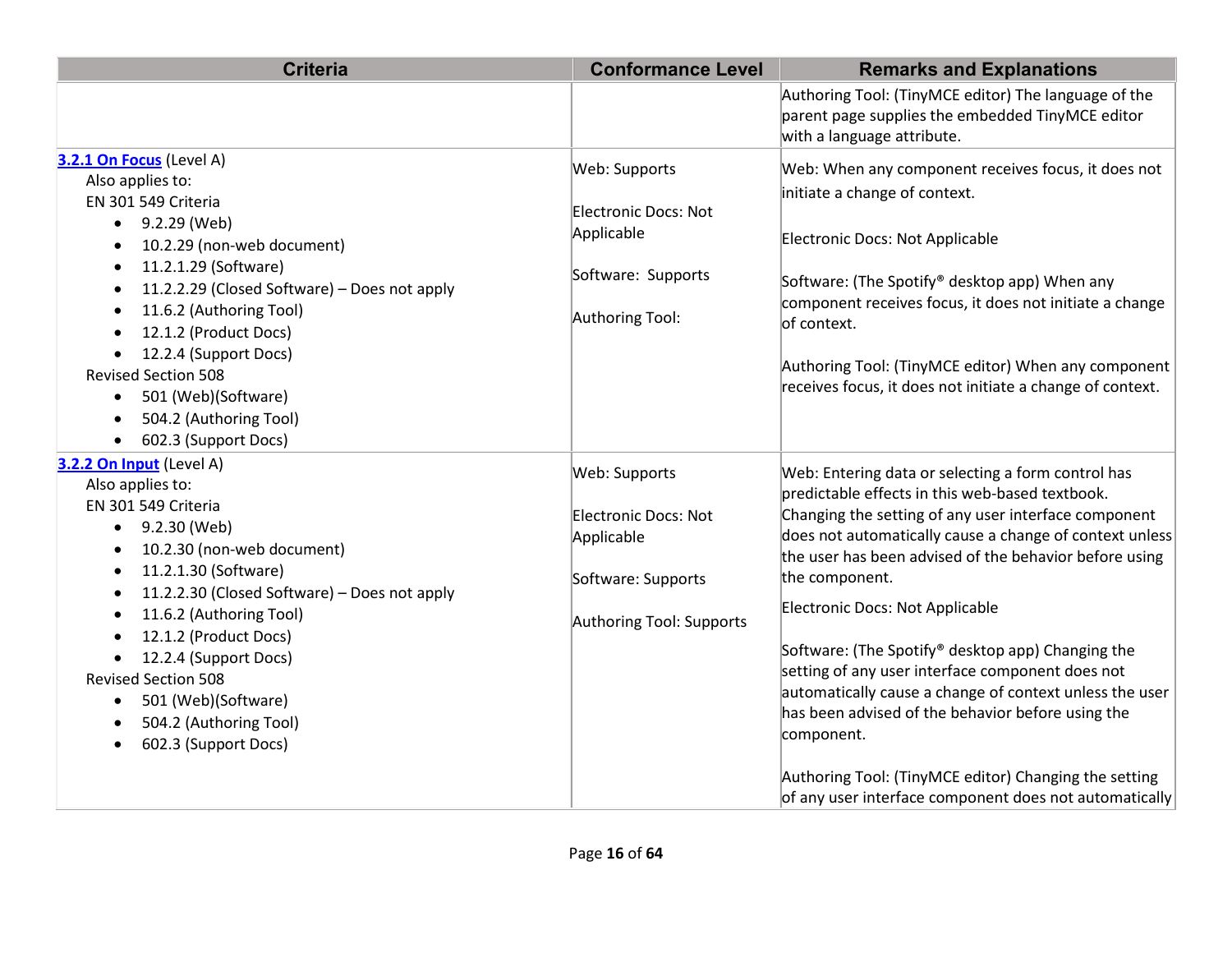| <b>Criteria</b>                                                                                                                                                                                                                                                                                                                                                                                                                                                          | <b>Conformance Level</b>                                                                                                                                   | <b>Remarks and Explanations</b>                                                                                                                                                                                                                                                                                                                                                                                                                                                                                                                                                                                                                                                                                                                                                                                                                                                     |
|--------------------------------------------------------------------------------------------------------------------------------------------------------------------------------------------------------------------------------------------------------------------------------------------------------------------------------------------------------------------------------------------------------------------------------------------------------------------------|------------------------------------------------------------------------------------------------------------------------------------------------------------|-------------------------------------------------------------------------------------------------------------------------------------------------------------------------------------------------------------------------------------------------------------------------------------------------------------------------------------------------------------------------------------------------------------------------------------------------------------------------------------------------------------------------------------------------------------------------------------------------------------------------------------------------------------------------------------------------------------------------------------------------------------------------------------------------------------------------------------------------------------------------------------|
|                                                                                                                                                                                                                                                                                                                                                                                                                                                                          |                                                                                                                                                            | cause a change of context unless the user has been<br>advised of the behavior before using the component.                                                                                                                                                                                                                                                                                                                                                                                                                                                                                                                                                                                                                                                                                                                                                                           |
| 3.3.1 Error Identification (Level A)<br>Also applies to:<br>EN 301 549 Criteria<br>9.2.33 (Web)<br>$\bullet$<br>10.2.33 (non-web document)<br>11.2.1.33 (Software)<br>٠<br>11.2.2.33 (Closed Software)<br>$\bullet$<br>11.6.2 (Authoring Tool)<br>$\bullet$<br>12.1.2 (Product Docs)<br>$\bullet$<br>12.2.4 (Support Docs)<br><b>Revised Section 508</b><br>501 (Web)(Software)<br>$\bullet$<br>504.2 (Authoring Tool)<br>$\bullet$<br>602.3 (Support Docs)<br>$\bullet$ | <b>Web: Partially Supports</b><br>Electronic Docs: Not<br>Applicable<br>Software: Partially supports<br>Closed: Not Applicable<br>Authoring Tool: Supports | Web: In the supplemental 'Test Yourself' feature<br>opening from the toolbar, feedback for wrong answers<br>is not presented so that screen reader users can access<br>lit.<br>Electronic Docs: Not Applicable<br>Software: (The Spotify® desktop app) The login form<br>does not provide error identification when required<br>information is missing.<br>Closed: Not Applicable<br>Authoring Tool: The TinyMCE editor does not provide<br>error assistance, however, the Learning Management<br>System provides basic error messages on behalf of the<br>text editor. The system warns users if they are leaving<br>unsaved work that has been entered in the editor. The<br>system will not let users submit an empty assignment.<br>Once an entry is saved, the system continues to provide<br>error identification and description to users until their<br>entry is submitted. |
| 3.3.2 Labels or Instructions (Level A)<br>Also applies to:<br>EN 301 549 Criteria<br>9.2.34 (Web)<br>$\bullet$<br>10.2.34 (non-web document)<br>$\bullet$<br>11.2.1.34 (Software)<br>$\bullet$<br>11.2.2.34 (Closed Software) - Does not apply<br>٠<br>11.6.2 (Authoring Tool)<br>$\bullet$<br>12.1.2 (Product Docs)<br>12.2.4 (Support Docs)<br><b>Revised Section 508</b>                                                                                              | <b>Web: Partially Supports</b><br>Electronic Docs: Not<br>Applicable<br>Software: Supports<br>Authoring Tool: Does not<br>support                          | Web:<br>The drop-down menu on the user report (grade<br>1)<br>book) has an explicit <label> that is hidden.<br/>The menu button to open the collapsed<br/>2)<br/>responsive menu consists of three bar-shaped<br/>icons. In high contrast mode, this button is<br/>invisible because the icon image does not<br/>change contrast.</label>                                                                                                                                                                                                                                                                                                                                                                                                                                                                                                                                           |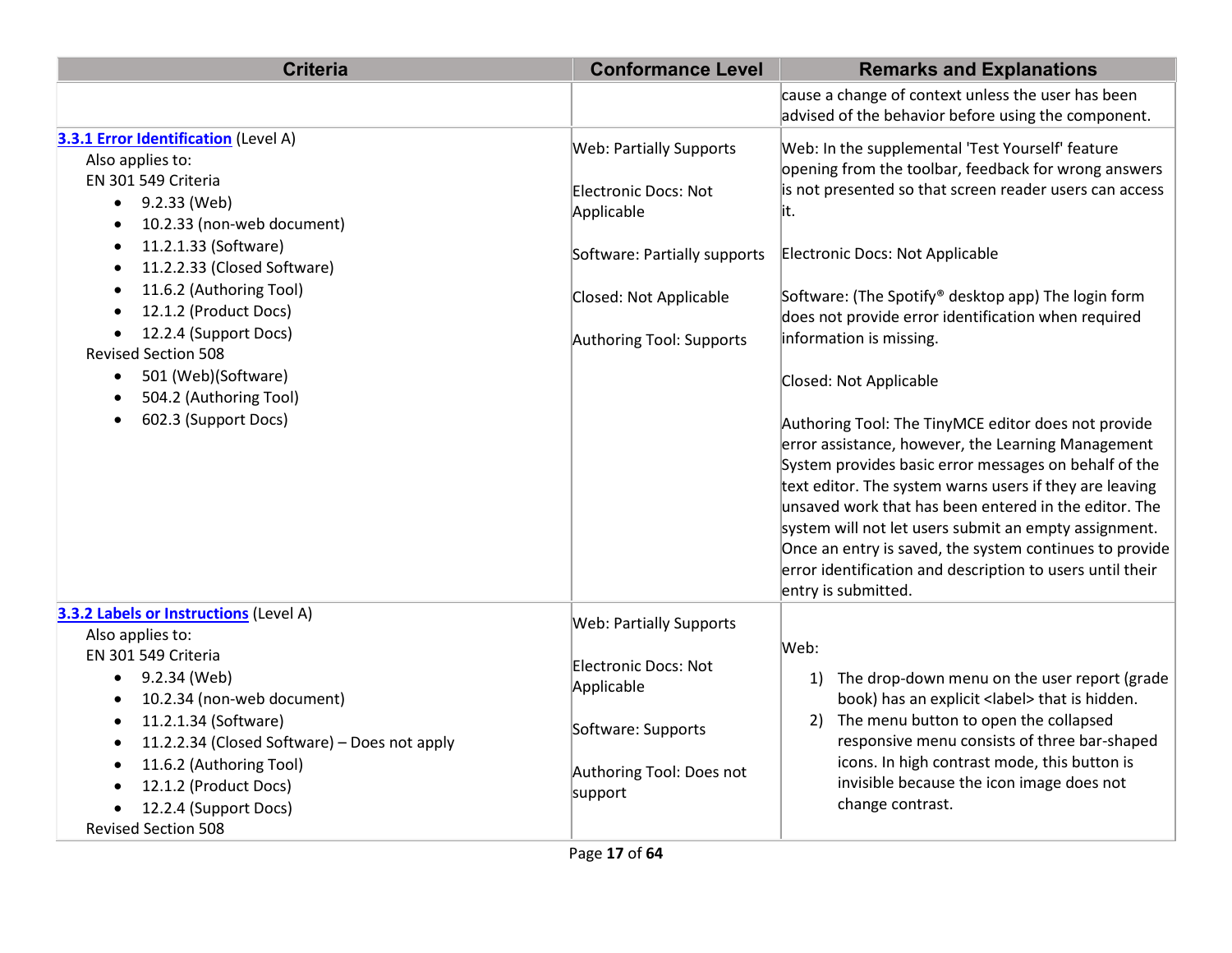| <b>Criteria</b>                                                                                                                                                                                                                                                                                                                                                                                                               | <b>Conformance Level</b>                                                                                               | <b>Remarks and Explanations</b>                                                                                                                                                                                                                                                                                                                                                                                                                                                                                                                                                                                                                             |
|-------------------------------------------------------------------------------------------------------------------------------------------------------------------------------------------------------------------------------------------------------------------------------------------------------------------------------------------------------------------------------------------------------------------------------|------------------------------------------------------------------------------------------------------------------------|-------------------------------------------------------------------------------------------------------------------------------------------------------------------------------------------------------------------------------------------------------------------------------------------------------------------------------------------------------------------------------------------------------------------------------------------------------------------------------------------------------------------------------------------------------------------------------------------------------------------------------------------------------------|
| 501 (Web)(Software)<br>$\bullet$<br>504.2 (Authoring Tool)<br>602.3 (Support Docs)                                                                                                                                                                                                                                                                                                                                            |                                                                                                                        | Electronic Docs: Not Applicable<br>Software: (The Spotify® desktop app)<br>Authoring Tool: TinyMCE editor has four links among its<br>controls without discernible text. TinyMCE editor has<br>many controls that are icons/images with no<br>background color and no visible text labels. These<br>controls are not visible in high contrast mode. A few<br>labels are hard to see in color - inverted mode. As a<br>workaround, users can simply upload a file created on<br>the text editor of their choice to complete the written<br>assignments.                                                                                                      |
| 4.1.1 Parsing (Level A)<br>Also applies to:<br>EN 301 549 Criteria<br>9.2.37 (Web)<br>10.2.37 (non-web document)<br>11.2.1.37 (Software)<br>$\bullet$<br>11.2.2.37 (Closed Software) - Does not apply<br>11.6.2 (Authoring Tool)<br>$\bullet$<br>12.1.2 (Product Docs)<br>$\bullet$<br>12.2.4 (Support Docs)<br><b>Revised Section 508</b><br>501 (Web)(Software)<br>٠<br>504.2 (Authoring Tool)<br>602.3 (Support Docs)<br>٠ | Web: Partially supports<br><b>Electronic Docs: Not</b><br>Applicable<br>Software: Supports<br>Authoring Tool: Supports | Web:<br>$\vert$ 1. The Spotify Web Player track listing is a list with<br>disallowed code elements. However, no problems<br>accessing the list were detected. The track list does<br>not need to be accessed to play course audio.<br>The supplemental Listening Note popup pages are<br> 2.<br>not marked for HTML Document type or character<br>encoding (charset).<br>There is a link to an active element in the tool bar<br>3.<br>pop-up windows that does not have a unique ID.<br>Electronic Docs: Not Applicable<br>Software: The Spotify® desktop app supports this<br>criterion.<br>Authoring Tool: (TinyMCE editor) Parsing errors not<br>found. |
| 4.1.2 Name, Role, Value (Level A)<br>Also applies to:                                                                                                                                                                                                                                                                                                                                                                         | Web: Partially supports                                                                                                | Web: (Note: Issues currently exist with support for this<br>success criterion. If a user has unmet accessibility needs                                                                                                                                                                                                                                                                                                                                                                                                                                                                                                                                      |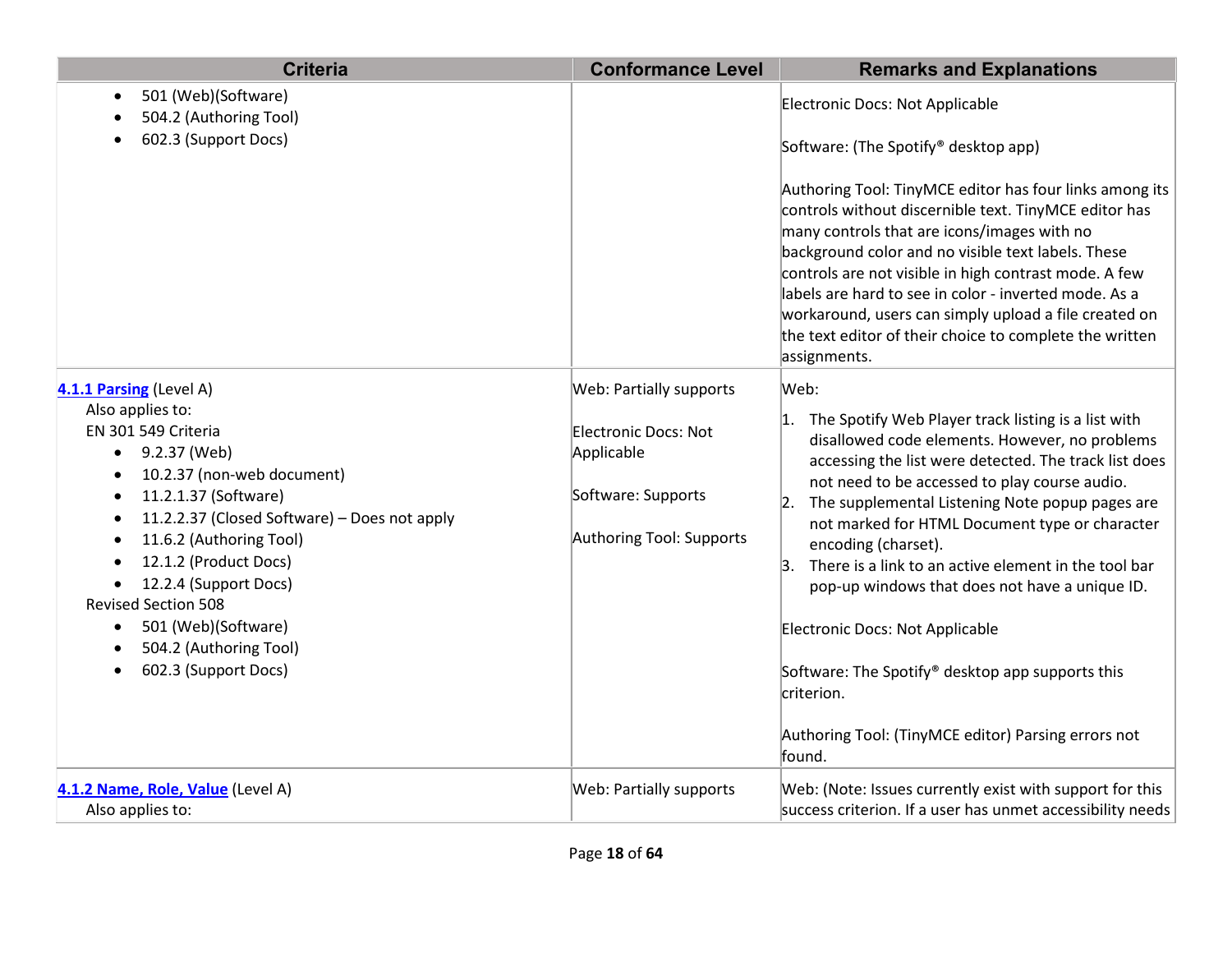| <b>Criteria</b>                              | <b>Conformance Level</b>     | <b>Remarks and Explanations</b>                                                                             |
|----------------------------------------------|------------------------------|-------------------------------------------------------------------------------------------------------------|
| EN 301 549 Criteria                          | Electronic Docs: Not         | whilst using OnMusic Of The World 3rd edition, an                                                           |
| 9.2.38 (Web)                                 | Applicable                   | accessible PDF of the lecture content can be provided.                                                      |
| 10.2.38 (non-web document)                   |                              | Also, all MP3 audio files of the 'Listen to Lecture'                                                        |
| 11.2.1.38 (Software)                         | Software: Partially supports | recordings can be provided.                                                                                 |
| 11.2.2.38 (Closed Software) - Does not apply |                              | 1) Spotify <sup>®</sup> Web Player: Audio playback control                                                  |
| 11.6.2 (Authoring Tool)                      | Authoring Tool: Does not     | buttons in the 'Now Playing' region of the web                                                              |
| 12.1.2 (Product Docs)                        | support                      | player are icons with only title attributes. They do                                                        |
| 12.2.4 (Support Docs)                        |                              | not have accessible names. When navigating with                                                             |
| <b>Revised Section 508</b>                   |                              | the arrow keys using NVDA screen reader, these                                                              |
| 501 (Web)(Software)<br>$\bullet$             |                              | titles are not heard. The titles are heard when                                                             |
| 504.2 (Authoring Tool)                       |                              | navigating by tab key or other command keys.                                                                |
| 602.3 (Support Docs)                         |                              | Navigating the Spotify® Web Player: Audio playback<br>control buttons with the tab key is recommended       |
|                                              |                              | for screen reader users.                                                                                    |
|                                              |                              | 2) Spotify <sup>®</sup> Web Player: Google ads appearing in                                                 |
|                                              |                              | iframes do not have titles, however, their content is                                                       |
|                                              |                              | labeled '3rd party ad' when navigating by iframes.                                                          |
|                                              |                              | The user can choose to skip them, knowing the                                                               |
|                                              |                              | general nature of their content.                                                                            |
|                                              |                              | 3) Spotify <sup>®</sup> Web Player: the signup form month, day                                              |
|                                              |                              | and year inputs have no labels.                                                                             |
|                                              |                              | 4) In a few lesson content pages, a null, blank link was                                                    |
|                                              |                              | found in the aside region.                                                                                  |
|                                              |                              | 5) An insufficiently labeled link exists in the Youtube                                                     |
|                                              |                              | video player in the supplemental Discover Video                                                             |
|                                              |                              | popup window video carousel. All videos can be                                                              |
|                                              |                              | accessed and the play button is labeled, however,                                                           |
|                                              |                              | the insufficiently labeled link to off-site material at                                                     |
|                                              |                              | Youtube is present.                                                                                         |
|                                              |                              | In the supplemental Discover Music pop up tool,<br><sup>6)</sup>                                            |
|                                              |                              | when using the Firefox browser, direct focus of the                                                         |
|                                              |                              | audio player controls is not possible. Therefore, the<br>names and values of all controls may not always be |
|                                              |                              | determinable by the user. Focus of the individual                                                           |
|                                              |                              | audio player controls is permitted in Google Chrome                                                         |
|                                              |                              | and Microsoft Edge, and the focus does reveal their                                                         |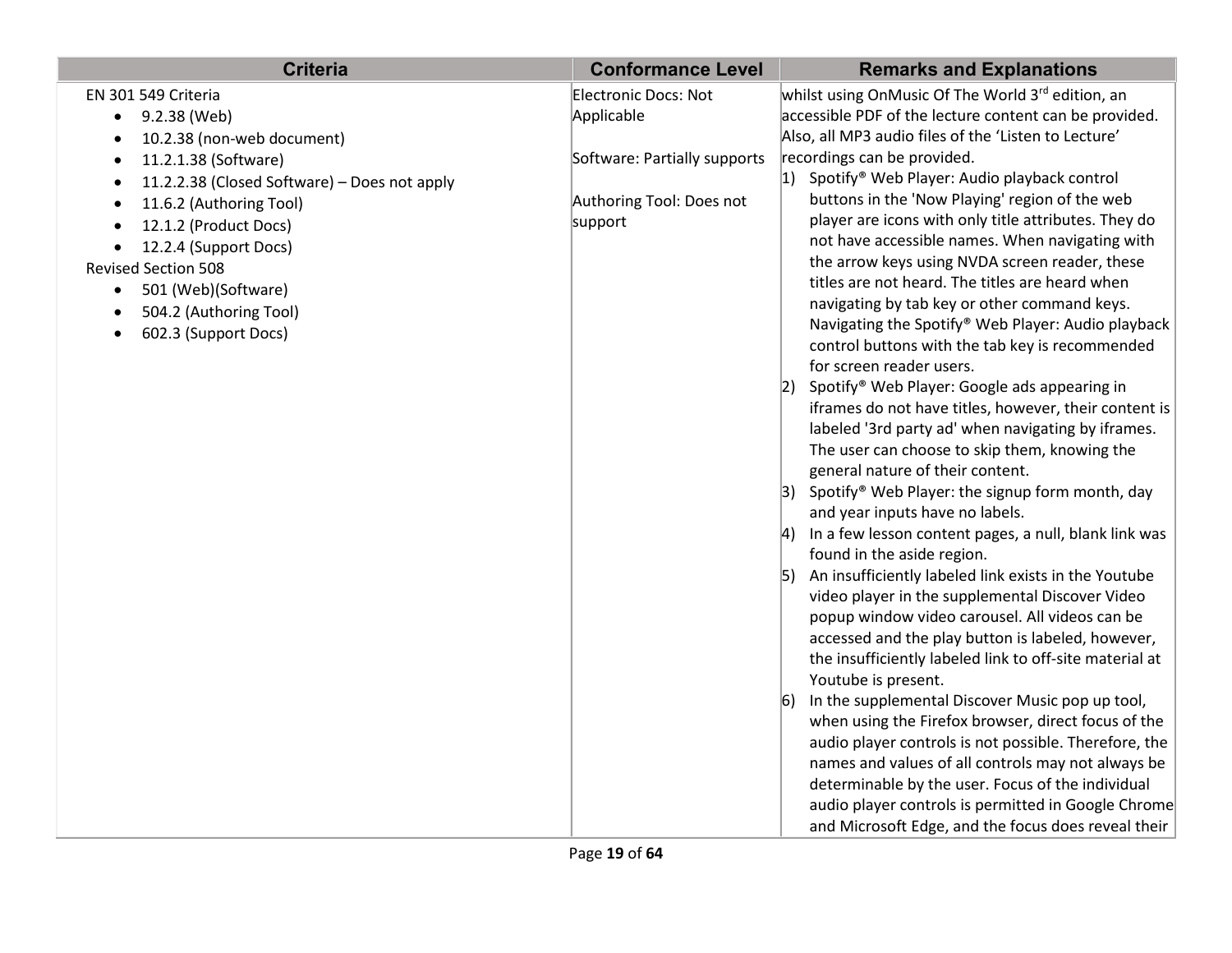| <b>Criteria</b> | <b>Conformance Level</b> | <b>Remarks and Explanations</b>                                                                                                                                                                                                                                                                                                                                                                                                                                                                                                                                                                                                                                                                                            |
|-----------------|--------------------------|----------------------------------------------------------------------------------------------------------------------------------------------------------------------------------------------------------------------------------------------------------------------------------------------------------------------------------------------------------------------------------------------------------------------------------------------------------------------------------------------------------------------------------------------------------------------------------------------------------------------------------------------------------------------------------------------------------------------------|
|                 |                          | name and value. Please note that all course audio<br>selections are also available from within the lesson<br>content pages. The audio player used in the lesson<br>content is accessible in Firefox, Chrome, and Edge<br>browsers. The names, roles, and values of the audio<br>player controls can be ascertained by users.<br>7) The 'start attempt' confirmation box heading<br>'confirmation' found in assessments uses an ID that<br>is referenced by multiple elements in the document.<br>Also, there were multiple static elements with the<br>same id attribute of 'quiz-timer'.<br>Untitled iframes were found in 5 lesson content<br>pages and in the Discover Video popup feature<br>opening from the toolbar. |
|                 |                          | Electronic Docs: Not Applicable<br>Software: (The Spotify® desktop app) The name and role<br>of most user interface controls could be<br>progammatically determined. Most states, properties,<br>and values that can be set by the user can be<br>programmatically set; and notification of changes to<br>these items is available to user agents. The progress bar<br>and the volume slider are not keyboard accessible, and<br>their roles, values and states cannot be determined.<br>Authoring Tool: TinyMCE editor is using 6 aria attributes<br>that are not valid. Some of these attributes do not<br>conform to valid values.                                                                                      |
|                 |                          |                                                                                                                                                                                                                                                                                                                                                                                                                                                                                                                                                                                                                                                                                                                            |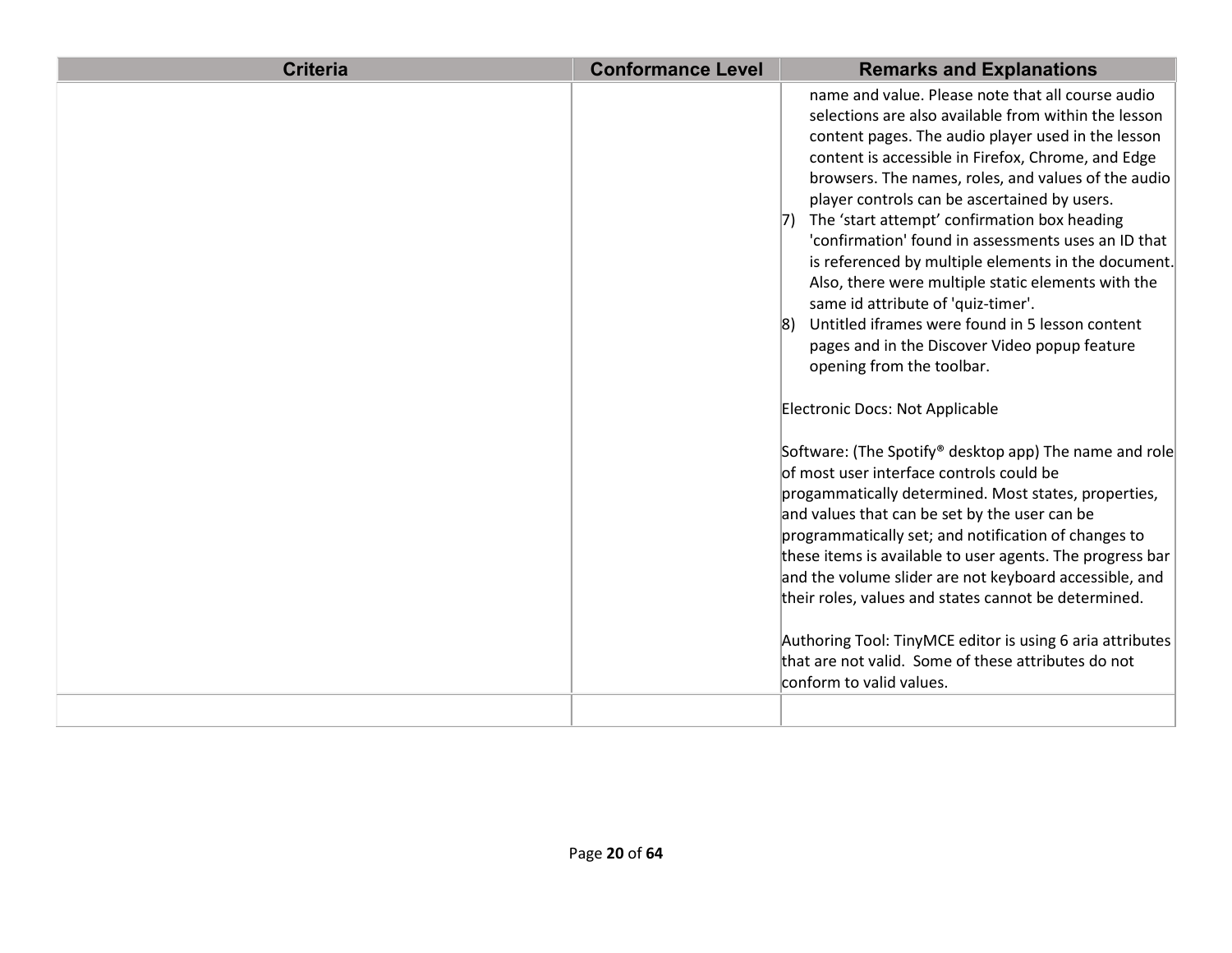### **Table 2: Success Criteria, Level AA**

Notes: All conformance levels and remarks for Electronic Docs and Closed are marked as Not Applicable. This product does not utilize or contain electronic docs or closed systems.

| <b>Criteria</b>                                  | <b>Conformance Level</b> | <b>Remarks and Explanations</b>                                    |
|--------------------------------------------------|--------------------------|--------------------------------------------------------------------|
| 1.2.4 Captions (Live) (Level AA)                 | Web: Supports            | Web: Live media is not present.                                    |
| Also applies to:                                 |                          |                                                                    |
| EN 301 549 Criteria                              | Electronic Docs: Not     | Electronic Docs: Not Applicable                                    |
| 9.2.5 (Web)<br>$\bullet$                         | Applicable               |                                                                    |
| 10.2.5 (non-web document)                        |                          | Software: (The Spotify <sup>®</sup> desktop app) Live media is not |
| 11.2.1.5 (Software)                              | Software: Supports       | present.                                                           |
| 11.2.2.5 (Closed Software) - Does not apply      |                          |                                                                    |
| 11.6.2 (Authoring Tool)                          | Authoring Tool: Supports | Authoring Tool: (TinyMCE editor) Live media is not                 |
| 12.1.2 (Product Docs)                            |                          | present.                                                           |
| 12.2.4 (Support Docs)                            |                          |                                                                    |
| <b>Revised Section 508</b>                       |                          |                                                                    |
| 501 (Web)(Software)<br>$\bullet$                 |                          |                                                                    |
| 504.2 (Authoring Tool)                           |                          |                                                                    |
| 602.3 (Support Docs)                             |                          |                                                                    |
| 1.2.5 Audio Description (Prerecorded) (Level AA) | Web: Does not support    | Web: Videos in the Discover Video feature opening from             |
| Also applies to:                                 |                          | the toolbar do not have audio descriptions. Some of                |
| EN 301 549 Criteria                              | Electronic Docs: Not     | these videos do not have descriptive audio tracks and              |
| 9.2.6 (Web)<br>$\bullet$                         | Applicable               | need audio descriptions. These videos are optional and             |
| 10.2.6 (non-web document)                        |                          | supplemental to the lesson content. If needed, the                 |
| 11.2.1.6 (Software)                              | Software: Supports       | Discover Video feature can be suppressed and not                   |
| 11.2.2.6 (Closed Software) - Does not apply      |                          | included in a course until such time that all videos have          |
| 11.6.2 (Authoring Tool)                          | Authoring Tool: Supports | audio descriptions.                                                |
| 12.1.2 (Product Docs)                            |                          |                                                                    |
| 12.2.4 (Support Docs)                            |                          | Electronic Docs: Not Applicable                                    |
| <b>Revised Section 508</b>                       |                          |                                                                    |
| 501 (Web)(Software)<br>$\bullet$                 |                          | Software: (The Spotify® desktop app) No video is                   |
| 504.2 (Authoring Tool)                           |                          | present.                                                           |
| 602.3 (Support Docs)<br>$\bullet$                |                          |                                                                    |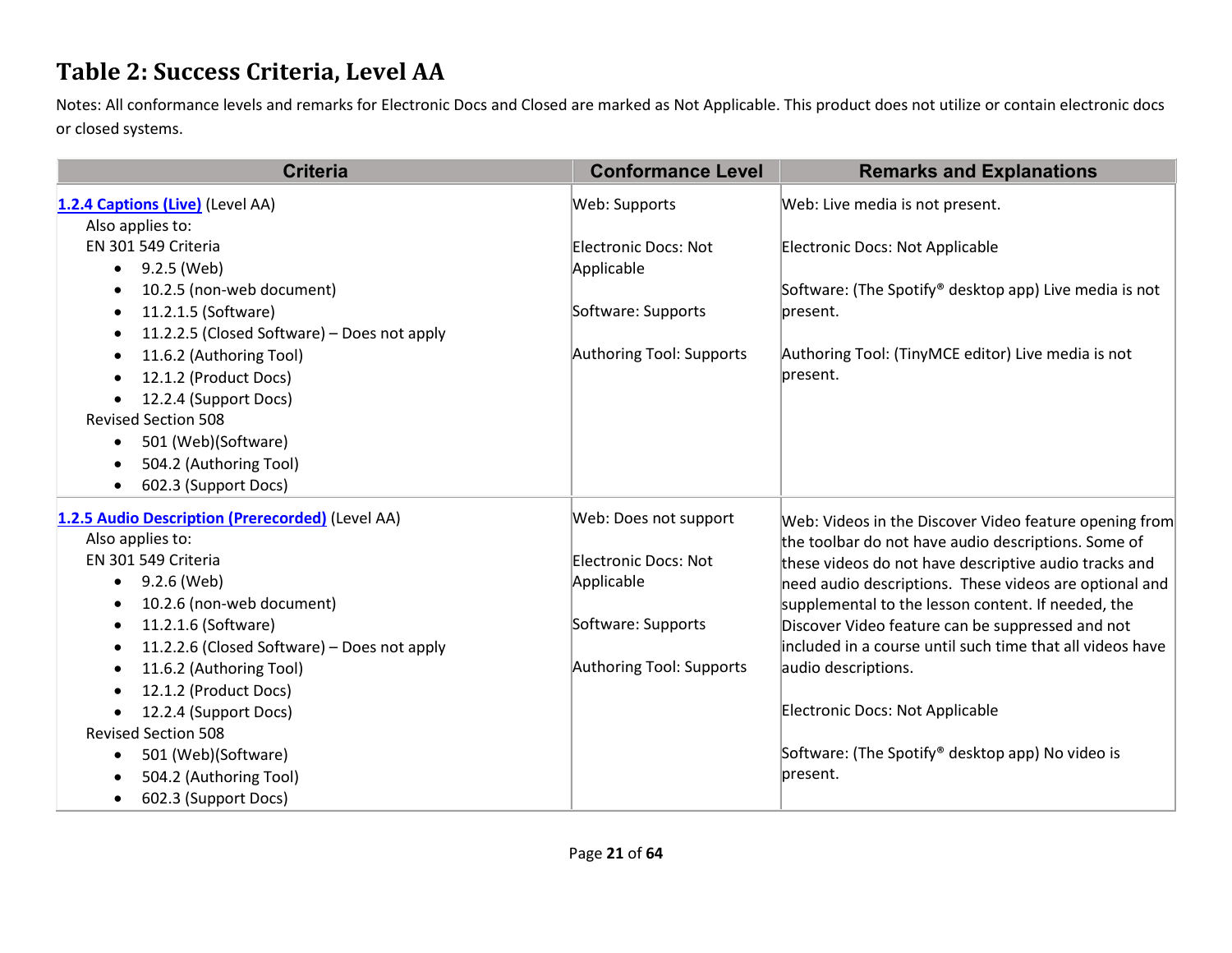| <b>Criteria</b>                                                                                                                                                                                                                                                                                                                                                                                                                 | <b>Conformance Level</b>                                                                                     | <b>Remarks and Explanations</b>                                                                                                                                                                                                                                                                                                                                                                                                                                                                                                                                                                                                                                                                                                                                                                                                                                                                                                                                                                                                                                                                                                                                                                                                                                                                                             |
|---------------------------------------------------------------------------------------------------------------------------------------------------------------------------------------------------------------------------------------------------------------------------------------------------------------------------------------------------------------------------------------------------------------------------------|--------------------------------------------------------------------------------------------------------------|-----------------------------------------------------------------------------------------------------------------------------------------------------------------------------------------------------------------------------------------------------------------------------------------------------------------------------------------------------------------------------------------------------------------------------------------------------------------------------------------------------------------------------------------------------------------------------------------------------------------------------------------------------------------------------------------------------------------------------------------------------------------------------------------------------------------------------------------------------------------------------------------------------------------------------------------------------------------------------------------------------------------------------------------------------------------------------------------------------------------------------------------------------------------------------------------------------------------------------------------------------------------------------------------------------------------------------|
|                                                                                                                                                                                                                                                                                                                                                                                                                                 |                                                                                                              | Closed: Not Applicable<br>Authoring Tool: (TinyMCE editor) No video is present.                                                                                                                                                                                                                                                                                                                                                                                                                                                                                                                                                                                                                                                                                                                                                                                                                                                                                                                                                                                                                                                                                                                                                                                                                                             |
| 1.4.3 Contrast (Minimum) (Level AA)                                                                                                                                                                                                                                                                                                                                                                                             | Web: Does not support                                                                                        | Web:                                                                                                                                                                                                                                                                                                                                                                                                                                                                                                                                                                                                                                                                                                                                                                                                                                                                                                                                                                                                                                                                                                                                                                                                                                                                                                                        |
| Also applies to:<br>EN 301 549 Criteria<br>9.2.12 (Web)<br>$\bullet$<br>10.2.12 (non-web document)<br>11.2.1.12 (Software)<br>$\bullet$<br>11.2.2.12 (Closed Software) - Does not apply<br>$\bullet$<br>11.6.2 (Authoring Tool)<br>$\bullet$<br>12.1.2 (Product Docs)<br>12.2.4 (Support Docs)<br><b>Revised Section 508</b><br>501 (Web)(Software)<br>$\bullet$<br>504.2 (Authoring Tool)<br>$\bullet$<br>602.3 (Support Docs) | Electronic Docs: Not<br>Applicable<br>Software: Partially supports<br>Authoring Tool: Partially<br>supports. | Multiple contrast errors appear on each page. For<br>$ 1\rangle$<br>users who have contrast issues, Windows high<br>contrast mode is a support option that works well<br>with the text and the learning management<br>platform. If a user has unmet accessibility needs<br>whilst using OnMusic Of The World 3rd edition, an<br>accessible PDF of the lecture content can be<br>provided. Also, all MP3 audio files of the 'Listen to<br>Lecture' recordings can be provided.<br>Multiple contrast errors exist in the Spotify® 'Sign<br>up', 'Login' and in the web player interface. The web<br>player interface will work with Windows high<br>contrast mode.<br>Electronic Docs: Not Applicable<br>Software: (The Spotify® desktop app) Four contrast<br>errors exist on the download page.<br>Authoring Tool: Many TinyMCE editor icon input<br>controls do not have adequate contrast. Further, some<br>icon control labels are not legible in Windows high-<br>contrast mode. However, the text input field, along with<br>the default editor settings are compliant with this<br>specification. The assignment recommends using the<br>text editor of choice and copying/pasting the text into<br>the fully accessible text input field. File upload is also a<br>fully accessible way to complete this assignment. |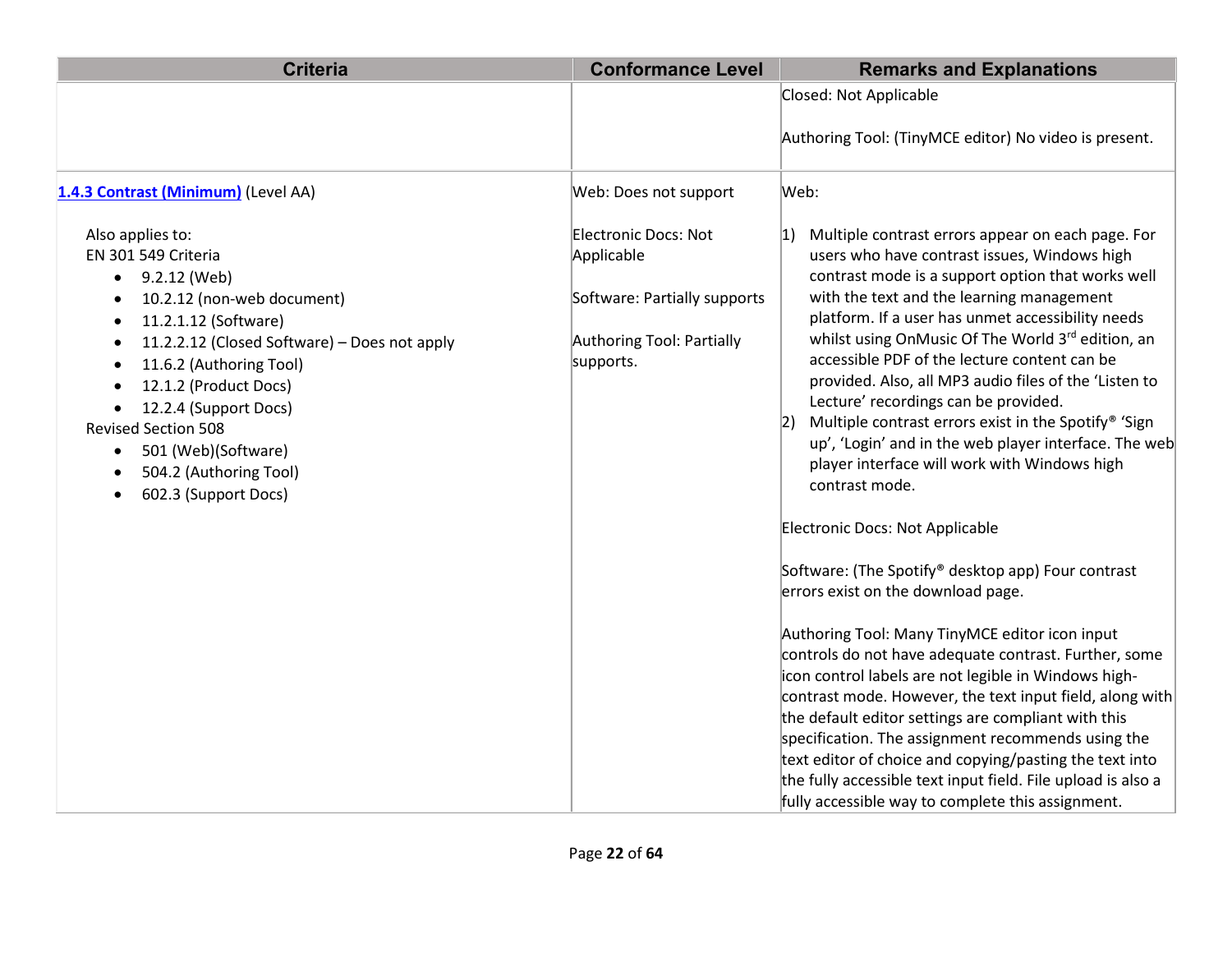| <b>Criteria</b>                                           | <b>Conformance Level</b>    | <b>Remarks and Explanations</b>                          |
|-----------------------------------------------------------|-----------------------------|----------------------------------------------------------|
| 1.4.4 Resize text (Level AA)                              | Web: Supports               | Web: Scrolling may be needed; however, all content is    |
| Also applies to:                                          |                             | accessible when the browser is zoomed to 200%. The       |
| EN 301 549 Criteria                                       | Electronic Docs: Not        | Spotify web app login page may need additional tabbing   |
| 9.2.13 (Web)<br>$\bullet$                                 | Applicable                  | as scroll bars do not seem to be present when the        |
| 10.2.13 (non-web document)                                |                             | browser is zoomed- however, all fields and elements      |
| 11.2.1.13 (Software)<br>$\bullet$                         | Software: Supports          | can be reached.                                          |
| 11.2.2.13 (Closed Software)<br>$\bullet$                  |                             | Electronic Docs: Not Applicable                          |
| 11.6.2 (Authoring Tool)                                   | Closed: Not Applicable      |                                                          |
| 12.1.2 (Product Docs)                                     |                             | Software: (The Spotify® desktop app) was usable when     |
| 12.2.4 (Support Docs)                                     | Authoring Tool:             | magnified to 200% with Windows Magnifier.                |
| <b>Revised Section 508</b>                                |                             |                                                          |
| 501 (Web)(Software)                                       |                             | Closed: Not Applicable                                   |
| 504.2 (Authoring Tool)                                    |                             |                                                          |
| 602.3 (Support Docs)                                      |                             | Authoring Tool: (TinyMCE editor)                         |
|                                                           |                             | Web:                                                     |
| 1.4.5 Images of Text (Level AA)<br>Also applies to:       | Web: Partially supports     |                                                          |
| EN 301 549 Criteria                                       |                             | 1) The main course banner is an image of text with no    |
| 9.2.14 (Web)<br>٠                                         | Electronic Docs: Not        | alt text.                                                |
| 10.2.14 (non-web document)                                | Applicable                  | $ 2)$ Images of text are used as visual headings for the |
|                                                           |                             | aside content 'Fun Fact' and 'Quotes'. These images      |
| 11.2.1.14 (Software)<br>$\bullet$                         | Software: Supports          | depict large sized text and have appropriate             |
| 11.2.2.14 (Closed Software) - Does not apply<br>$\bullet$ |                             | alternative text.                                        |
| 11.6.2 (Authoring Tool)<br>$\bullet$                      | Authoring Tool: Supports    |                                                          |
| 12.1.2 (Product Docs)                                     |                             | Electronic Docs: Not Applicable                          |
| 12.2.4 (Support Docs)                                     |                             |                                                          |
| <b>Revised Section 508</b>                                |                             | Software: (The Spotify® desktop app) No images of text   |
| 501 (Web)(Software)<br>$\bullet$                          |                             | were found.                                              |
| 504.2 (Authoring Tool)                                    |                             |                                                          |
| 602.3 (Support Docs)                                      |                             | Authoring Tool: TinyMCE editor does use images of text.  |
| 2.4.5 Multiple Ways (Level AA)                            | Web: Supports               | Web: Three ways are provided to locate web pages         |
| Also applies to:                                          |                             | within this application.                                 |
| EN 301 549 Criteria                                       | <b>Electronic Docs: Not</b> |                                                          |
| 9.2.24 (Web)<br>$\bullet$                                 | Applicable                  | Electronic Docs: Not Applicable                          |
| 10.2.24 (non-web document) - Does not apply               |                             |                                                          |
| 11.2.1.24 (Software) - Does not apply<br>$\bullet$        |                             |                                                          |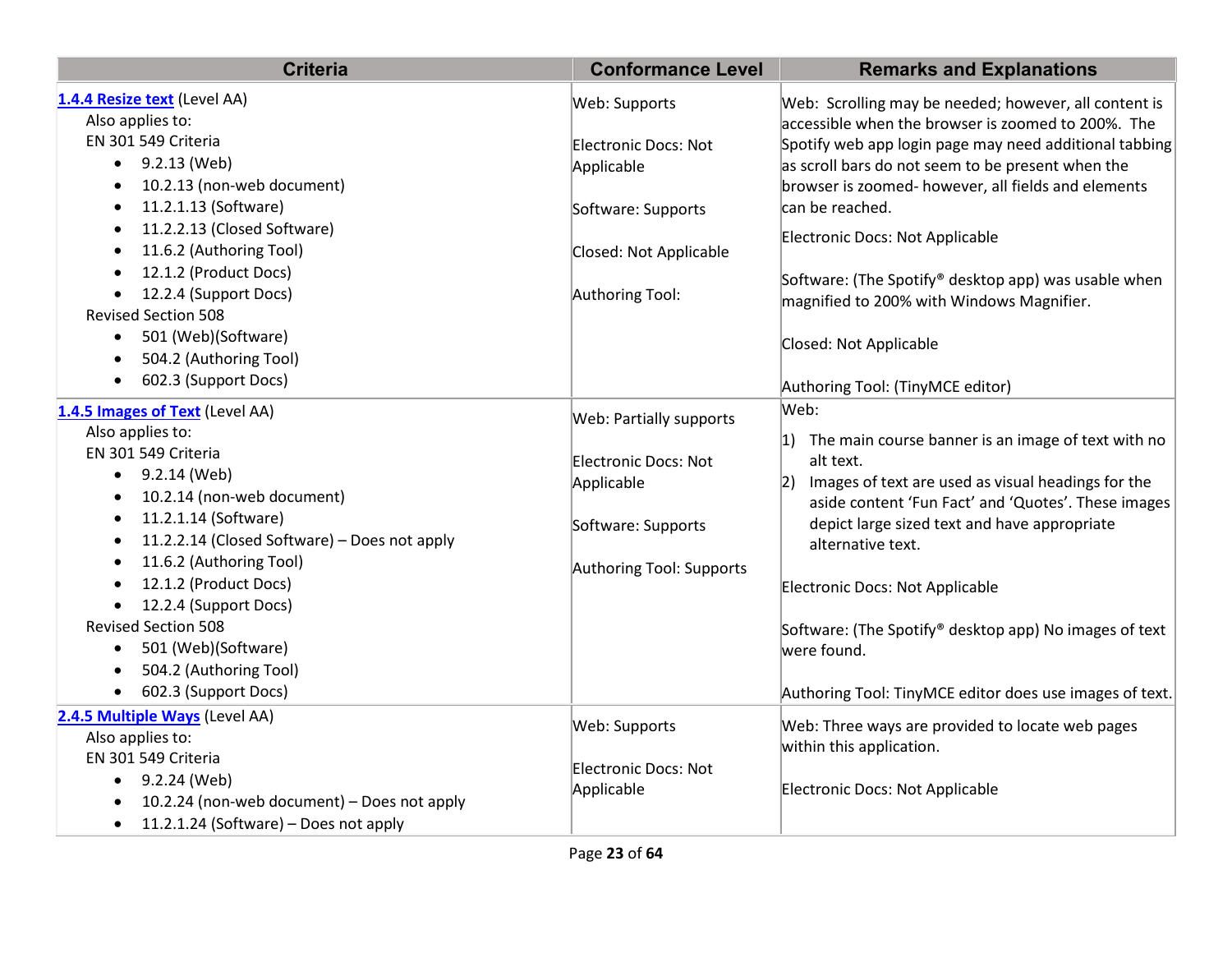| <b>Criteria</b>                                                                                                                                                                                                                                                                                                                                                                                                                            | <b>Conformance Level</b>                                                                                                       | <b>Remarks and Explanations</b>                                                                                                                                                                                                                                                                                                                                                      |
|--------------------------------------------------------------------------------------------------------------------------------------------------------------------------------------------------------------------------------------------------------------------------------------------------------------------------------------------------------------------------------------------------------------------------------------------|--------------------------------------------------------------------------------------------------------------------------------|--------------------------------------------------------------------------------------------------------------------------------------------------------------------------------------------------------------------------------------------------------------------------------------------------------------------------------------------------------------------------------------|
| 11.2.2.24 (Closed Software) - Does not apply<br>11.6.2 (Authoring Tool)<br>12.1.2 (Product Docs)<br>12.2.4 (Support Docs)<br><b>Revised Section 508</b><br>501 (Web)(Software) - Does not apply to non-web software<br>$\bullet$<br>504.2 (Authoring Tool)<br>602.3 (Support Docs) - Does not apply to non-web docs                                                                                                                        | Authoring Tool: Supports                                                                                                       | Authoring Tool: TinyMCE editor is embedded into web<br>pages and as such does not supply a way to locate a<br>web page within a set of web pages.                                                                                                                                                                                                                                    |
| 2.4.6 Headings and Labels (Level AA)<br>Also applies to:<br>EN 301 549 Criteria<br>$\bullet$ 9.2.25 (Web)<br>10.2.25 (non-web document)<br>11.2.1.25 (Software)<br>$\bullet$<br>11.2.2.25 (Closed Software) - Does not apply<br>11.6.2 (Authoring Tool)<br>12.1.2 (Product Docs)<br>12.2.4 (Support Docs)<br><b>Revised Section 508</b><br>501 (Web)(Software)<br>$\bullet$<br>504.2 (Authoring Tool)<br>602.3 (Support Docs)<br>$\bullet$ | Web: Supports<br>Electronic Docs: Not<br>Applicable<br>Software: Supports<br>Authoring Tool: Supports                          | Web: When headings and labels are provided, they are<br>descriptive.<br>Electronic Docs: Not Applicable<br>Software: (The Spotify® desktop app) When headings<br>and labels are provided, they are descriptive.<br>Authoring Tool: (TinyMCE editor) When headings and<br>labels are provided, they are descriptive.                                                                  |
| 2.4.7 Focus Visible (Level AA)<br>Also applies to:<br>EN 301 549 Criteria<br>9.2.26 (Web)<br>$\bullet$<br>10.2.26 (non-web document)<br>11.2.1.26 (Software)<br>11.2.2.26 (Closed Software) - Does not apply<br>11.6.2 (Authoring Tool)<br>12.1.2 (Product Docs)<br>12.2.4 (Support Docs)<br><b>Revised Section 508</b>                                                                                                                    | <b>Web: Partially supports</b><br>Electronic Docs: Not<br>Applicable<br>Software: Does not support<br>Authoring Tool: Supports | Web: The browser default focus indicator is not<br>disabled for any textbook pages. Focus is lost in the<br>supplemental modal dialog popup Discover Video<br>feature that opens from the toolbar when more than<br>one video is in the carousel queue. After the dialog<br>window opens the focus can shift to offscreen videos<br>and controls.<br>Electronic Docs: Not Applicable |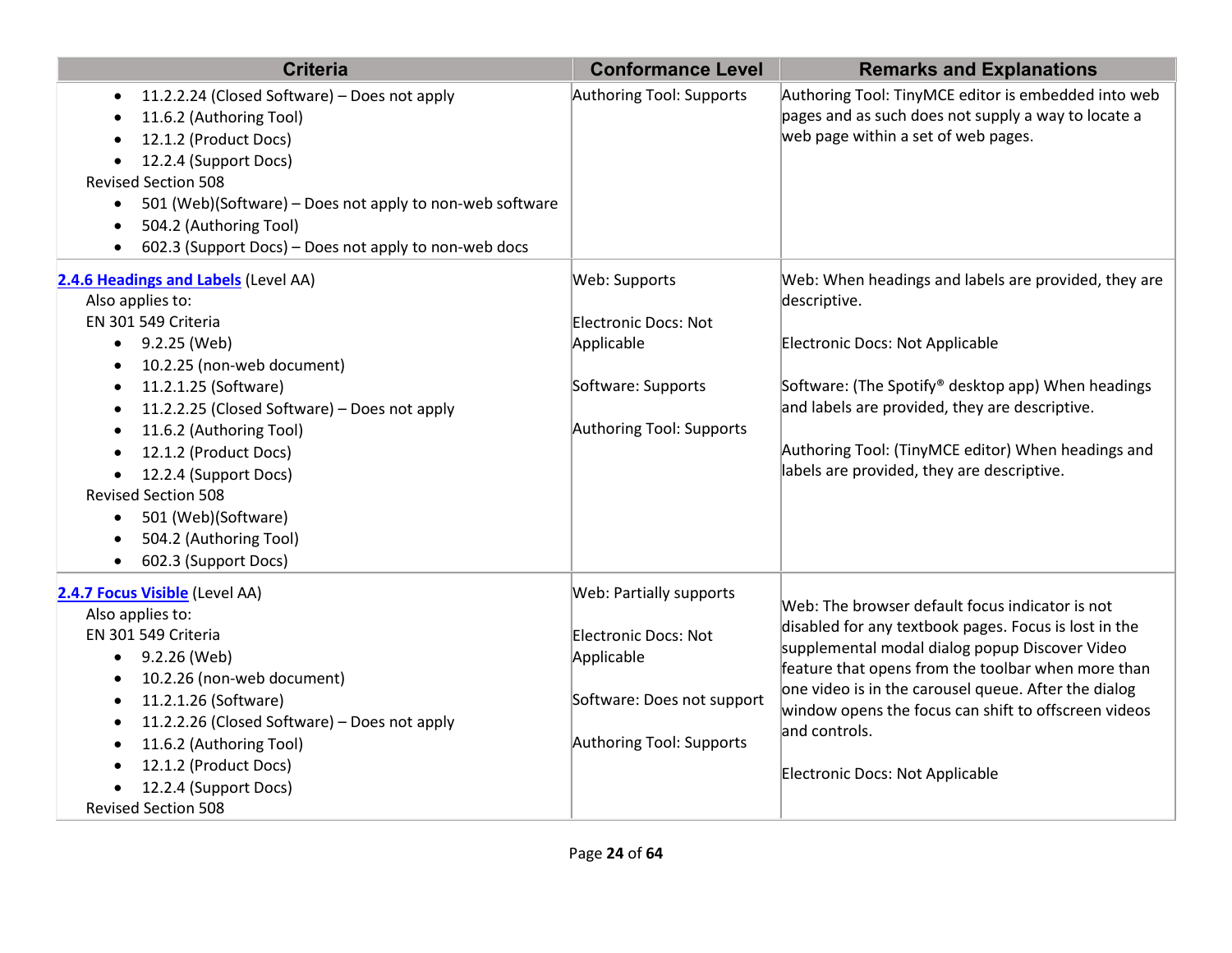| <b>Criteria</b>                                           | <b>Conformance Level</b> | <b>Remarks and Explanations</b>                           |
|-----------------------------------------------------------|--------------------------|-----------------------------------------------------------|
| 501 (Web)(Software)<br>$\bullet$                          |                          | Software: (The Spotify® desktop app) Focus is not visible |
| 504.2 (Authoring Tool)                                    |                          | on at all on the audio play back components using         |
| 602.3 (Support Docs)                                      |                          | keyboard only navigation.                                 |
|                                                           |                          | Authoring Tool: (TinyMCE editor) Where focus can go, it   |
|                                                           |                          | lis visible.                                              |
| 3.1.2 Language of Parts (Level AA)                        | Web: Partially supports  | Web: Most words present in language other than the        |
| Also applies to:                                          |                          | default English are either proper names or musical        |
| EN 301 549 Criteria                                       | Electronic Docs: Not     | terms. However, song lyrics in languages other than the   |
| 9.2.28 (Web)<br>$\bullet$                                 | Applicable               | default English were found in the Listening Note pages.   |
| 10.2.28 (non-web document)<br>$\bullet$                   |                          | These languages were not marked with language tags.       |
| 11.2.1.28 (Software) - Does not apply<br>$\bullet$        | Software: Supports       |                                                           |
| 11.2.2.28 (Closed Software) - Does not apply<br>$\bullet$ |                          | Electronic Docs: Not Applicable                           |
| 11.6.2 (Authoring Tool)<br>$\bullet$                      | Authoring Tool: Supports |                                                           |
| 12.1.2 (Product Docs)                                     |                          | Software: (The Spotify® desktop app) Default language     |
| 12.2.4 (Support Docs)                                     |                          | is only language present.                                 |
| <b>Revised Section 508</b>                                |                          |                                                           |
| 501 (Web)(Software)<br>$\bullet$                          |                          | Authoring Tool: (TinyMCE editor) Default language is      |
| 504.2 (Authoring Tool)                                    |                          | only language present.                                    |
| 602.3 (Support Docs)                                      |                          |                                                           |
| <b>3.2.3 Consistent Navigation</b> (Level AA)             | Web: Supports            | Web: Navigation is consistent.                            |
| Also applies to:                                          |                          |                                                           |
| EN 301 549 Criteria                                       | Electronic Docs: Not     | Electronic Docs: Not Applicable                           |
| 9.2.31 (Web)<br>$\bullet$                                 | Applicable               |                                                           |
| 10.2.31 (non-web document) - Does not apply<br>$\bullet$  |                          | Authoring Tool: (TinyMCE editor) Navigation is            |
| 11.2.1.31 (Software) - Does not apply<br>$\bullet$        | Authoring Tool: Supports | consistent.                                               |
| 11.2.2.31 (Closed Software) - Does not apply<br>$\bullet$ |                          |                                                           |
| 11.6.2 (Authoring Tool)<br>$\bullet$                      |                          |                                                           |
| 12.1.2 (Product Docs)                                     |                          |                                                           |
| 12.2.4 (Support Docs)<br>$\bullet$                        |                          |                                                           |
| <b>Revised Section 508</b>                                |                          |                                                           |
| 501 (Web)(Software) - Does not apply to non-web software  |                          |                                                           |
| 504.2 (Authoring Tool)<br>$\bullet$                       |                          |                                                           |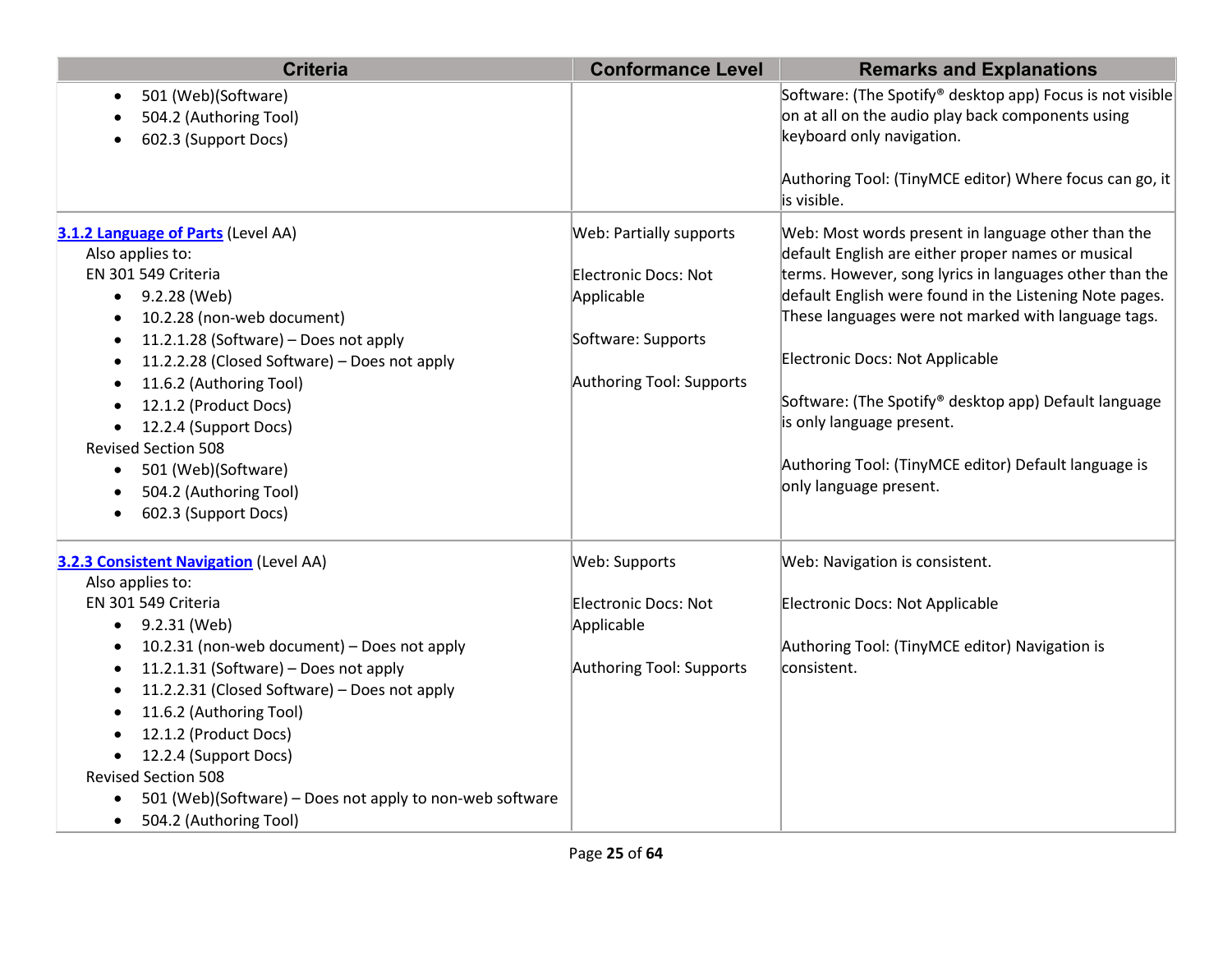| <b>Criteria</b>                                                                                   | <b>Conformance Level</b> | <b>Remarks and Explanations</b>                                                                            |
|---------------------------------------------------------------------------------------------------|--------------------------|------------------------------------------------------------------------------------------------------------|
| 602.3 (Support Docs) - Does not apply to non-web docs<br>$\bullet$                                |                          |                                                                                                            |
| <b>3.2.4 Consistent Identification (Level AA)</b><br>Also applies to:                             | Web: Supports            | Web: Navigational mechanisms that are repeated on<br>multiple web pages within a set of web pages occur in |
| EN 301 549 Criteria                                                                               | Electronic Docs: Not     | the same relative order each time they are repeated,                                                       |
| 9.2.32 (Web)<br>$\bullet$                                                                         | Applicable               | unless the user initiates a change.                                                                        |
| 10.2.32 (non-web document) - Does not apply<br>$\bullet$                                          |                          |                                                                                                            |
| 11.2.1.32 (Software) - Does not apply<br>$\bullet$                                                | Authoring Tool: Supports | Electronic Docs: Not Applicable                                                                            |
| 11.2.2.32 (Closed Software) - Does not apply<br>$\bullet$<br>11.6.2 (Authoring Tool)<br>$\bullet$ |                          | Authoring Tool: (TinyMCE editor) This editor does not                                                      |
| 12.1.2 (Product Docs)<br>$\bullet$                                                                |                          | have multiple pages or views.                                                                              |
| 12.2.4 (Support Docs)<br>$\bullet$                                                                |                          |                                                                                                            |
| <b>Revised Section 508</b>                                                                        |                          |                                                                                                            |
| 501 (Web)(Software) - Does not apply to non-web software<br>$\bullet$                             |                          |                                                                                                            |
| 504.2 (Authoring Tool)<br>$\bullet$                                                               |                          |                                                                                                            |
| 602.3 (Support Docs) – Does not apply to non-web docs<br>$\bullet$                                |                          |                                                                                                            |
| <b>3.3.3 Error Suggestion</b> (Level AA)                                                          | Web: Supports            | Web: In all forms and assessments surveyed, if an input                                                    |
| Also applies to:                                                                                  |                          | error is automatically detected and a suggestion is                                                        |
| EN 301 549 Criteria                                                                               | Electronic Docs: Not     | known, that suggestion will be given $-$ provided                                                          |
| 9.2.35 (Web)<br>$\bullet$                                                                         | Applicable               | suggestions are not violating security concerns or                                                         |
| 10.2.35 (non-web document)<br>$\bullet$                                                           |                          | invalidating exam activity.                                                                                |
| 11.2.1.35 (Software)<br>$\bullet$                                                                 | Software: Supports       | Electronic Docs: Not Applicable                                                                            |
| 11.2.2.35 (Closed Software) - Does not apply<br>$\bullet$                                         | Authoring Tool:          |                                                                                                            |
| 11.6.2 (Authoring Tool)<br>$\bullet$<br>12.1.2 (Product Docs)<br>$\bullet$                        |                          | Software: The Spotify® Desktop app login form did not                                                      |
| 12.2.4 (Support Docs)<br>٠                                                                        |                          | offer error suggestions when a form was submitted                                                          |
| <b>Revised Section 508</b>                                                                        |                          | without required information, however, secure forms                                                        |
| 501 (Web)(Software)<br>$\bullet$                                                                  |                          | will not offer error suggestions for confidential                                                          |
| 504.2 (Authoring Tool)<br>$\bullet$                                                               |                          | information.                                                                                               |
| 602.3 (Support Docs)<br>$\bullet$                                                                 |                          |                                                                                                            |
|                                                                                                   |                          | Authoring Tool: (TinyMCE editor) This tool does not                                                        |
|                                                                                                   |                          | provide error suggestions; however, it does<br>automatically correct some code errors such as              |
|                                                                                                   |                          | mismatched HTML tags without providing notice. This                                                        |
|                                                                                                   |                          | editor is embedded on written assignment pages. In this                                                    |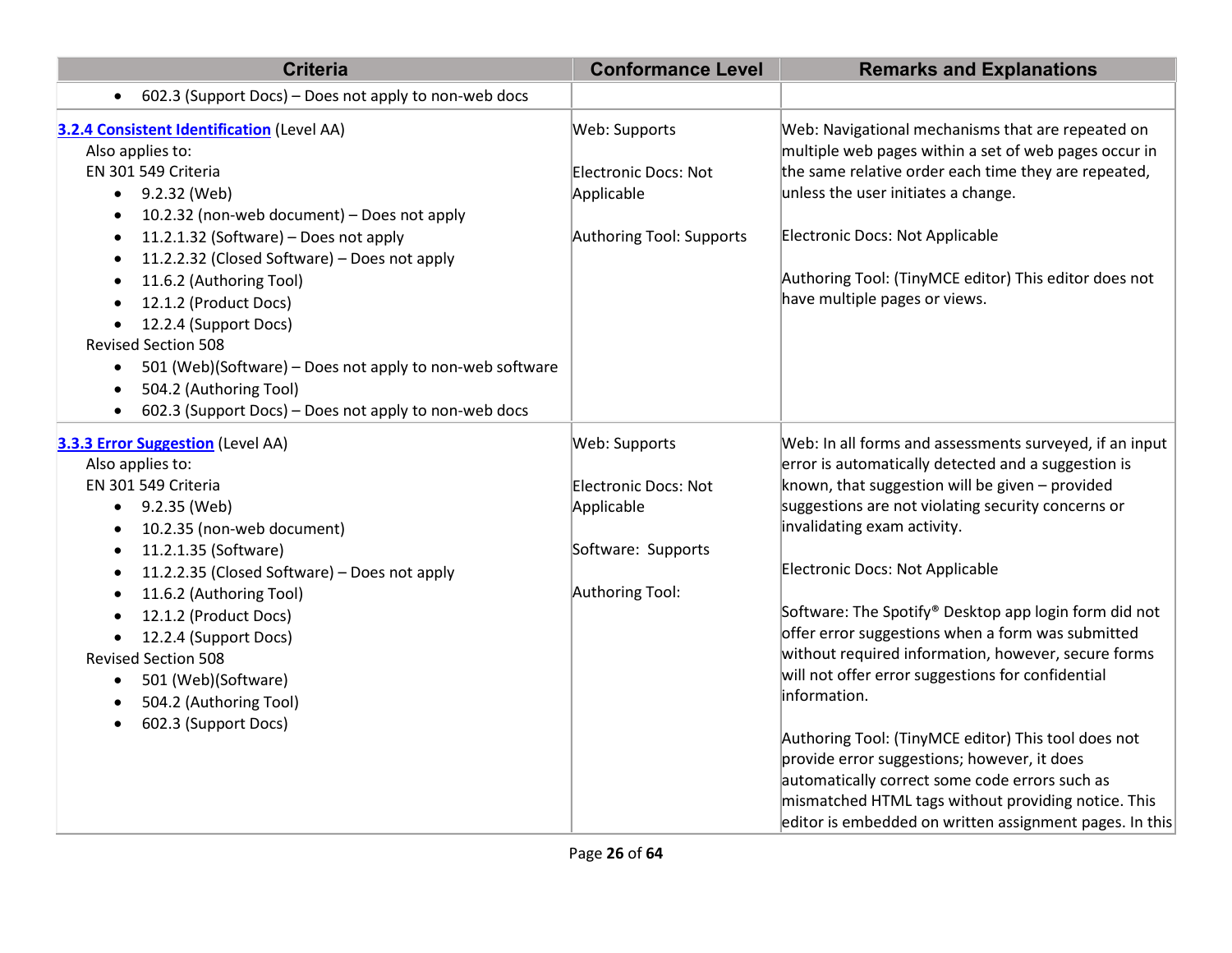| <b>Criteria</b>                                                                                                                                                                                                                                                                                                                                                                                                                                                                    | <b>Conformance Level</b>                                                                                     | <b>Remarks and Explanations</b>                                                                                                                                                                                                                                                                                                                                                                                                                                                                                                                                                                                                                                                                                                                                                                                                                                                                                                                                                                                                                                                                                                                                                                                                                                                                                                                                   |
|------------------------------------------------------------------------------------------------------------------------------------------------------------------------------------------------------------------------------------------------------------------------------------------------------------------------------------------------------------------------------------------------------------------------------------------------------------------------------------|--------------------------------------------------------------------------------------------------------------|-------------------------------------------------------------------------------------------------------------------------------------------------------------------------------------------------------------------------------------------------------------------------------------------------------------------------------------------------------------------------------------------------------------------------------------------------------------------------------------------------------------------------------------------------------------------------------------------------------------------------------------------------------------------------------------------------------------------------------------------------------------------------------------------------------------------------------------------------------------------------------------------------------------------------------------------------------------------------------------------------------------------------------------------------------------------------------------------------------------------------------------------------------------------------------------------------------------------------------------------------------------------------------------------------------------------------------------------------------------------|
|                                                                                                                                                                                                                                                                                                                                                                                                                                                                                    |                                                                                                              | case, errors with submission are given by the system<br>using accessible text alerts.                                                                                                                                                                                                                                                                                                                                                                                                                                                                                                                                                                                                                                                                                                                                                                                                                                                                                                                                                                                                                                                                                                                                                                                                                                                                             |
| 3.3.4 Error Prevention (Legal, Financial, Data) (Level AA)<br>Also applies to:<br>EN 301 549 Criteria<br>9.2.36 (Web)<br>$\bullet$<br>10.2.36 (non-web document)<br>11.2.1.36 (Software)<br>٠<br>11.2.2.36 (Closed Software) - Does not apply<br>٠<br>11.6.2 (Authoring Tool)<br>٠<br>12.1.2 (Product Docs)<br>12.2.4 (Support Docs)<br><b>Revised Section 508</b><br>501 (Web)(Software)<br>$\bullet$<br>504.2 (Authoring Tool)<br>$\bullet$<br>602.3 (Support Docs)<br>$\bullet$ | Web: Supports<br><b>Electronic Docs: Not</b><br>Applicable<br>Software: Supports<br>Authoring Tool: Supports | Web: We offer academic exams and assignments, and<br>most instructors choose to make final submissions<br>irreversible. However, there is always an accessible<br>multi-part error prevention system in place to help<br>student review, confirm, and correct their submissions.<br>We offer system settings to professors that can make<br>exams and assignments more editable after submission<br>when they feel it is appropriate for their students.<br>Additionally, if an input error is detected (via client-side<br>or server-side validation), suggestions are provided for<br>fixing the input in a timely and accessible manner.<br>Electronic Docs: Not Applicable<br>Software: (The Spotify® desktop app) No legal or<br>financial transactions are needed to play course audio<br>on the free Spotify <sup>®</sup> desktop app.<br>Authoring Tool: (TinyMCE editor) This tool does not<br>provide error prevention; however, it does<br>automatically correct some code errors such as<br>mismatched HTML tags without providing notice. This<br>editor is embedded on written assignment pages. In this<br>case, errors warnings regarding submissions are given<br>by the system using accessible text alerts. An accessible<br>multi-part error prevention system is in place to help<br>student review, confirm, and correct their submissions. |

### **Table 3: Success Criteria, Level AAA**

Notes: This table is removed, as the product is not evaluated at this level of conformance.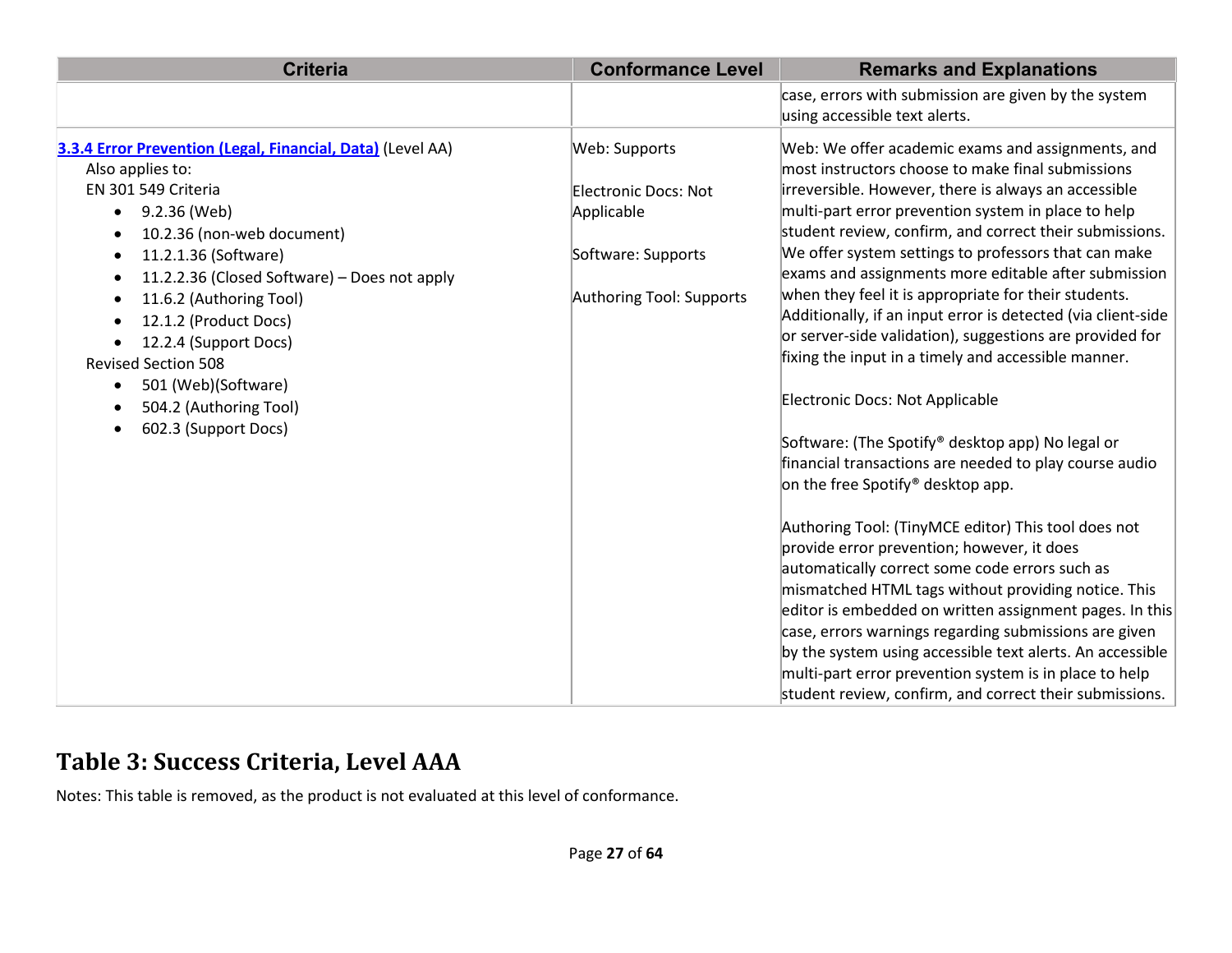## **Revised Section 508 Report**

Notes:

## **Chapter 3: Functional Performance Criteria (FPC)**

Notes: Connect For Education does not offer an equivalent functioning product for OnMusic Of The World 3<sup>rd</sup> edition. All parts of OnMusic Of The World 3<sup>rd</sup> edition are addressed by the Web Content Accessibility Guidelines 2.0. Optional Spotify® desktop app software for course audio is also covered by Web Content Accessibility Guidelines 2.0 and the Revised Section 508 Chapter 5 Software Criteria. However, OnMusic of the World 3rd edition and its components do not fully support all WCAG 2.0 criteria. Therefore, WCAG 2.0 criteria are mapped to the Functional Performance Criteria table with conformance levels and remarks when the conformance level is less than 'Supports'.

| <b>Criteria</b>      | <b>Conformance Level</b> | <b>Remarks and Explanations</b>                                                                                                                                                                                                                                                                                                                                                                                                                                                                                                                                                                                                                                                                                                                                                                                                                            |
|----------------------|--------------------------|------------------------------------------------------------------------------------------------------------------------------------------------------------------------------------------------------------------------------------------------------------------------------------------------------------------------------------------------------------------------------------------------------------------------------------------------------------------------------------------------------------------------------------------------------------------------------------------------------------------------------------------------------------------------------------------------------------------------------------------------------------------------------------------------------------------------------------------------------------|
| 302.1 Without Vision | Partially supports       | As described in 1.1.1 Non-text<br>Content, all non-text content in the<br>main lesson lecture had a text<br>alternative. The icons on buttons in<br>the Spotify <sup>®</sup> web player playback bar<br>have no alt text or aria-labeling, only<br>title attributes. There is a banner<br>image without alt text.<br>As described in 1.2.3, videos in the<br>Discover Video feature opening from<br>the toolbar do not have audio<br>descriptions. Some of these videos do<br>not have descriptive audio tracks and<br>need audio descriptions. These videos<br>are optional and supplemental to the<br>lesson content. If needed, the<br>Discover Video feature can be<br>suppressed and not included in a<br>course until such time that all videos<br>have audio descriptions.<br>As described in 1.3.1 Info and<br>Relationships, tables were found on |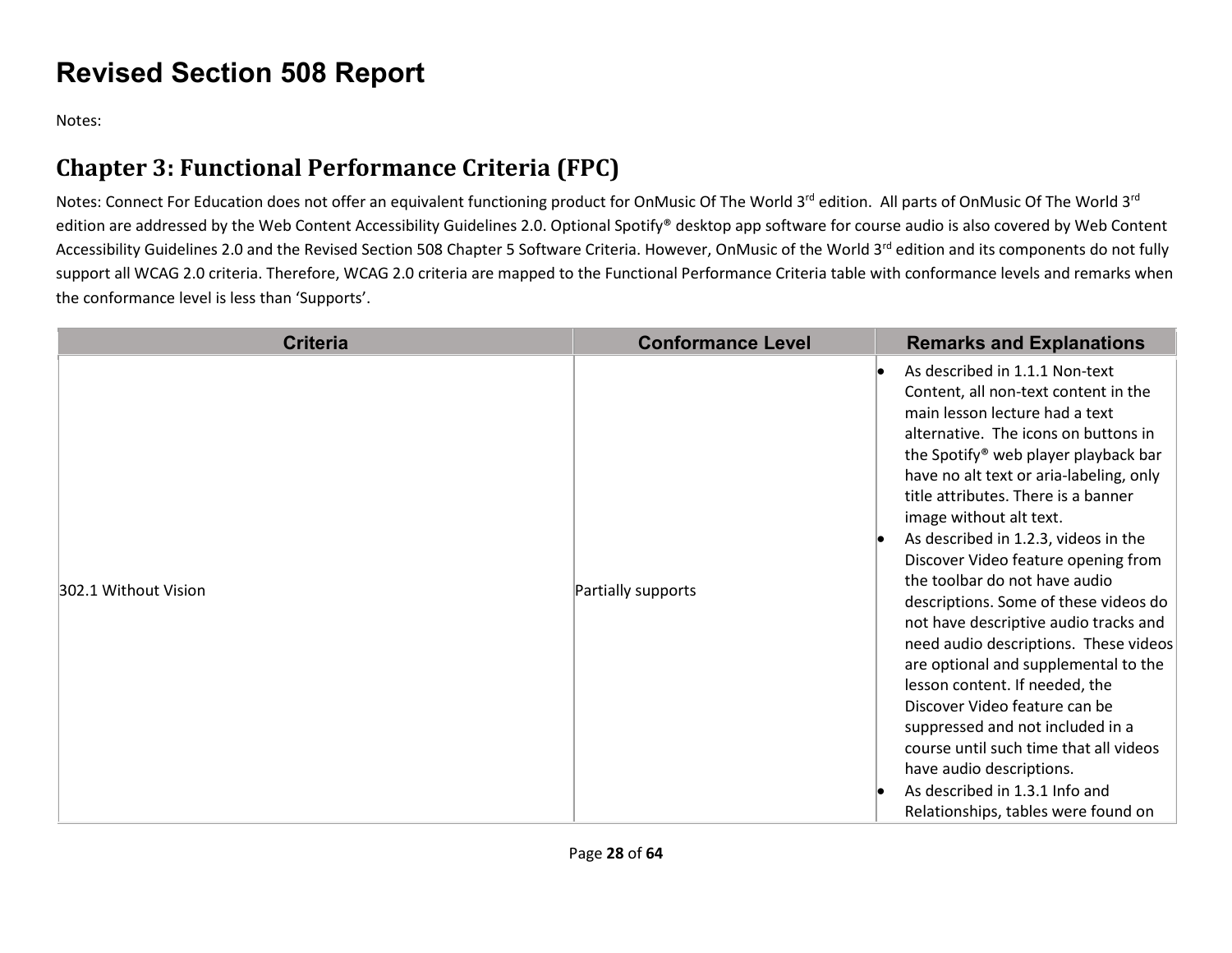| <b>Criteria</b> | <b>Conformance Level</b> | <b>Remarks and Explanations</b>         |
|-----------------|--------------------------|-----------------------------------------|
|                 |                          | two pages that did not include          |
|                 |                          | headers and ids. The Spotify Web        |
|                 |                          | player had input controls with only     |
|                 |                          | title attributes. The Spotify 'Sign Up' |
|                 |                          | form is not properly labeled. The       |
|                 |                          | written assignment pages need visual    |
|                 |                          | headings to be also made available      |
|                 |                          | programmatically. Also, in the          |
|                 |                          | supplemental 'Test Yourself' feature    |
|                 |                          | opening from the toolbar, answer        |
|                 |                          | feedback is presented, but is not       |
|                 |                          | accessible to screen reader users. The  |
|                 |                          | new feedback content is not             |
|                 |                          | announced after a question is           |
|                 |                          | answered and it is added to the page.   |
|                 |                          | Once it is added, the screen reader     |
|                 |                          | cannot access it via the keyboard.      |
|                 |                          | As described in 2.1.1 Keyboard,         |
|                 |                          | multiple issues exist with keyboard     |
|                 |                          | only access. Main lesson content and    |
|                 |                          | assessments surveyed during the audit   |
|                 |                          | were found to be keyboard accessible.   |
|                 |                          | As described in 2.1.2 No Keyboard       |
|                 |                          | Trap, the chat tool appearing on most   |
|                 |                          | pages becomes a keyboard trap when      |
|                 |                          | opened and the focus is placed in it.   |
|                 |                          | When the user closes the chat tool or   |
|                 |                          | tries to move focus back out of the     |
|                 |                          | chat tool, the focus is trapped. Focus  |
|                 |                          | can successfully navigate forwards and  |
|                 |                          | backwards over the closed chat tool.    |
|                 |                          | Users can access support via email or   |
|                 |                          | telephone until this issue is repaired. |
|                 |                          | No other traps have been found.         |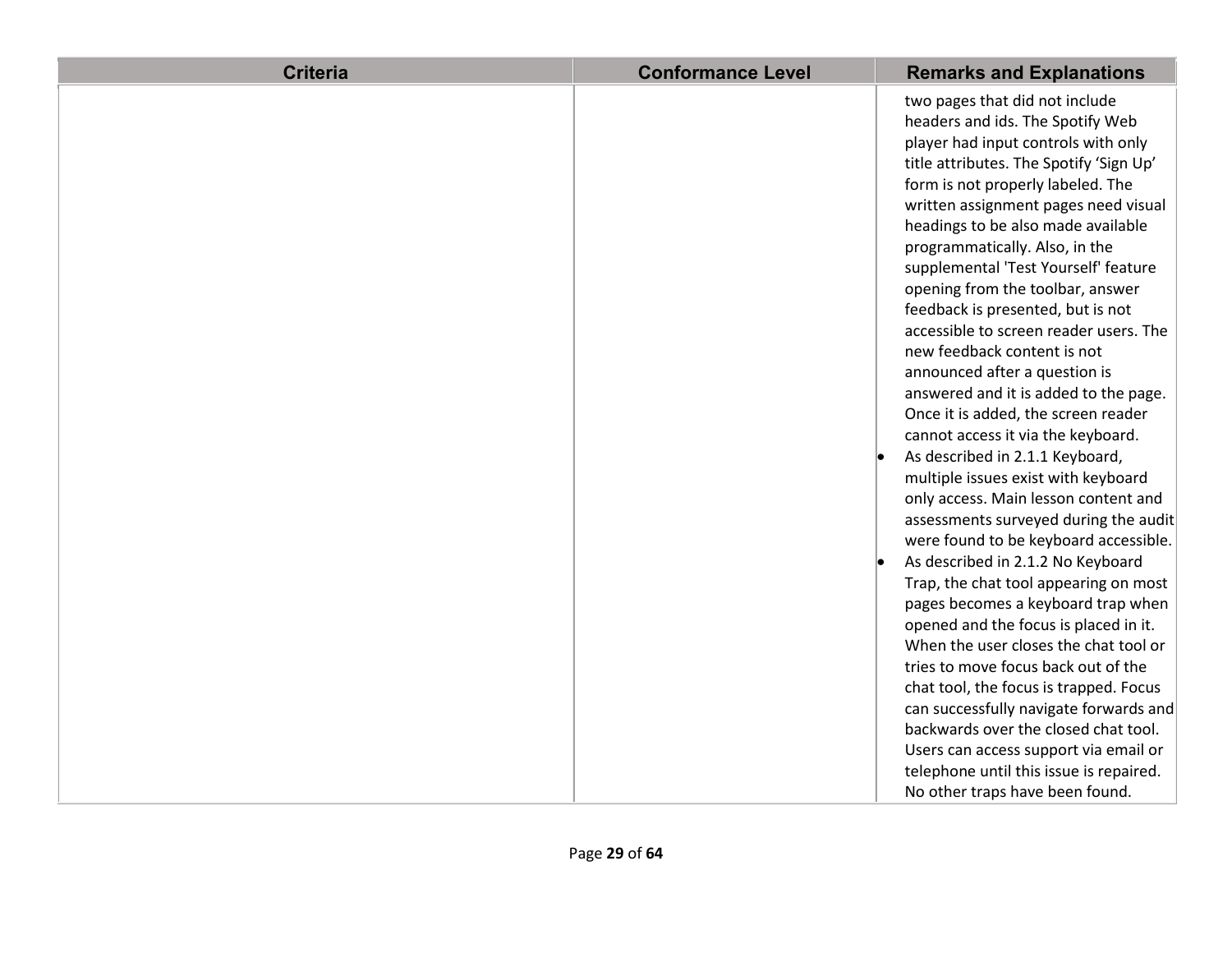| <b>Criteria</b>           | <b>Conformance Level</b> | <b>Remarks and Explanations</b>                                                                                                                                                                                                                                                                                                                                                                                                                                                                                                                                                                                                                                                                                                                                                                                                                                                                                                                                                                                                                                              |
|---------------------------|--------------------------|------------------------------------------------------------------------------------------------------------------------------------------------------------------------------------------------------------------------------------------------------------------------------------------------------------------------------------------------------------------------------------------------------------------------------------------------------------------------------------------------------------------------------------------------------------------------------------------------------------------------------------------------------------------------------------------------------------------------------------------------------------------------------------------------------------------------------------------------------------------------------------------------------------------------------------------------------------------------------------------------------------------------------------------------------------------------------|
|                           |                          | As described in 2.4.4 Link Purpose,<br>most of our links show their purpose<br>in the link text, or with aria-labeling.<br>However, an insufficiently labeled link<br>in the Youtube video player exists in<br>the Discover Video popup window<br>video carousel. All videos can be<br>accessed, however, the insufficiently<br>labeled link to off-site material at<br>Youtube is present. Lastly, a null link<br>exists in the aside region of a few<br>lesson pages.<br>As described in 3.3.1, Error<br>Identification, in the supplemental<br>'Test Yourself' feature opening from<br>the toolbar, feedback for wrong<br>answers is not presented so that<br>screen reader users can access it.<br>As described in 4.1.2 Name, Role,<br>Value, issues currently exist with the<br>support of this success criterion. If a<br>user has unmet accessibility needs<br>whilst using OnMusic Of The World 3rd<br>edition, an accessible PDF of the<br>lecture content can be provided. Also,<br>all MP3 audio files of the 'Listen to<br>Lecture' recordings can be provided. |
| 302.2 With Limited Vision | Partially supports       | As described in 1.1.1 Non-text<br>Content, all non-text content in the<br>main lesson lecture had a text<br>alternative. The icons on buttons in<br>the Spotify® web player playback bar<br>have no alt text or aria-labeling, only<br>title attributes.                                                                                                                                                                                                                                                                                                                                                                                                                                                                                                                                                                                                                                                                                                                                                                                                                     |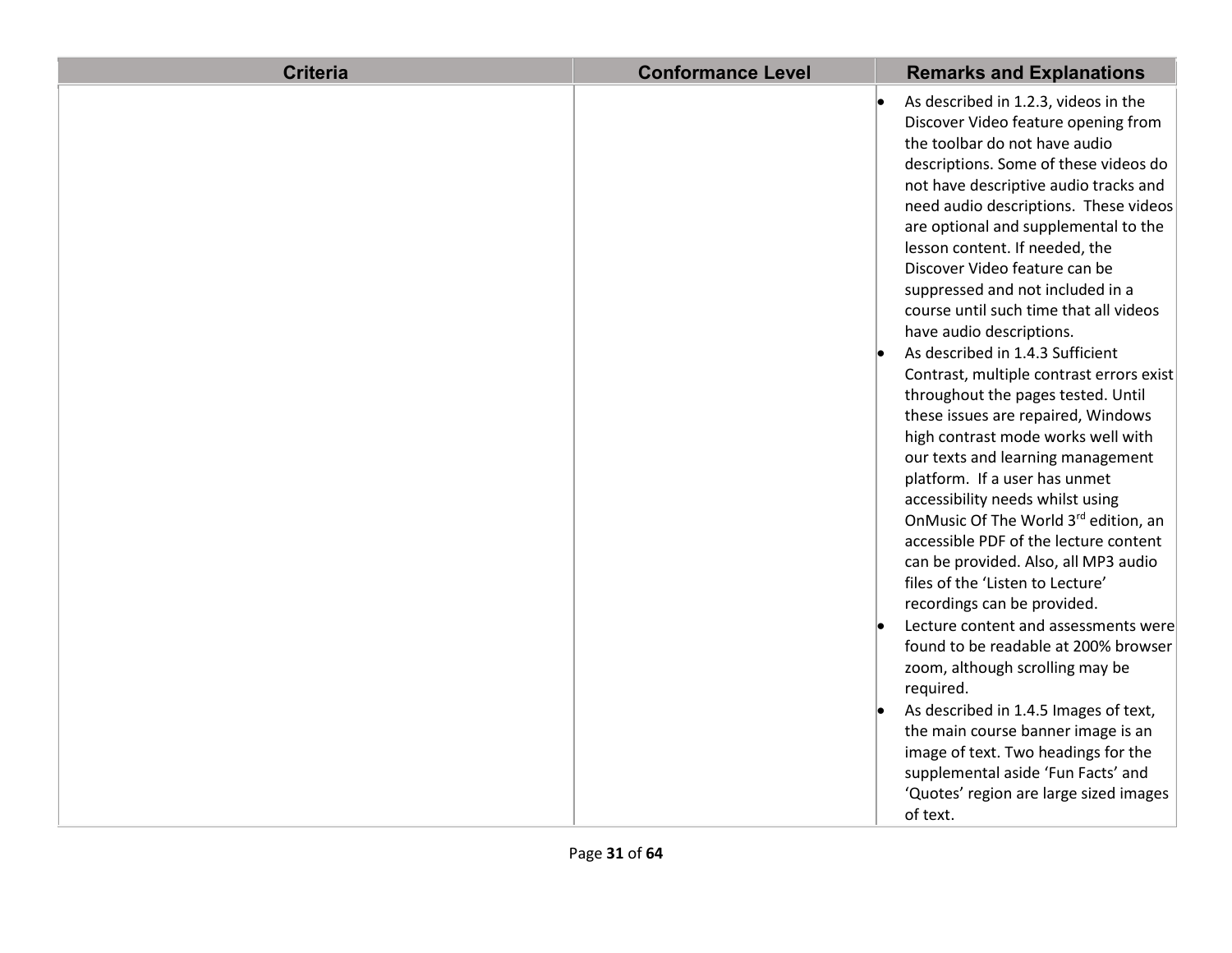| <b>Criteria</b>                   | <b>Conformance Level</b> | <b>Remarks and Explanations</b>                                                                                                                                                                                                                                                                                                                                                                                                                                                                                                                                                                   |
|-----------------------------------|--------------------------|---------------------------------------------------------------------------------------------------------------------------------------------------------------------------------------------------------------------------------------------------------------------------------------------------------------------------------------------------------------------------------------------------------------------------------------------------------------------------------------------------------------------------------------------------------------------------------------------------|
|                                   |                          | As described in 3.1.1 and 3.1.2, the<br>supplemental Listening Notes pages<br>do not have a language attribute on<br>their pages. There are also passages of<br>song lyrics in language other than<br>English without language tags.                                                                                                                                                                                                                                                                                                                                                              |
| 302.3 Without Perception of Color | Partially supports       | As described in 1.4.1 Use of Color,<br>three pages of lesson content were<br>found to have links to Wikipedia that<br>depended on color to identify them as<br>links in text. On the course<br>preamble/information page, some<br>links in text were found to rely on<br>color to visually identify them as links.<br>These links are on the tab index and<br>the link purpose is clear. One map was<br>found in the lesson content that<br>depended on color to understand the<br>map data. Until the map can be<br>repaired, student can request a text<br>equivalent to the color-coded image. |
| 302.4 Without Hearing             | Does not support         | As described in 1.2.1 Audio-only and<br>Video-only (Prerecorded), our stand-<br>alone audio files of songs are labelled<br>for title, composer, and time marks<br>but do not have transcripts of lyrics.<br>The Spotify® desktop app) presents<br>stand-alone audio files that are<br>labeled for artist, song title, and time<br>stamps, but without transcripts for<br>song lyrics. Until this issue is<br>addressed, when the lyrics of the song<br>are relevant to the musical idea being                                                                                                     |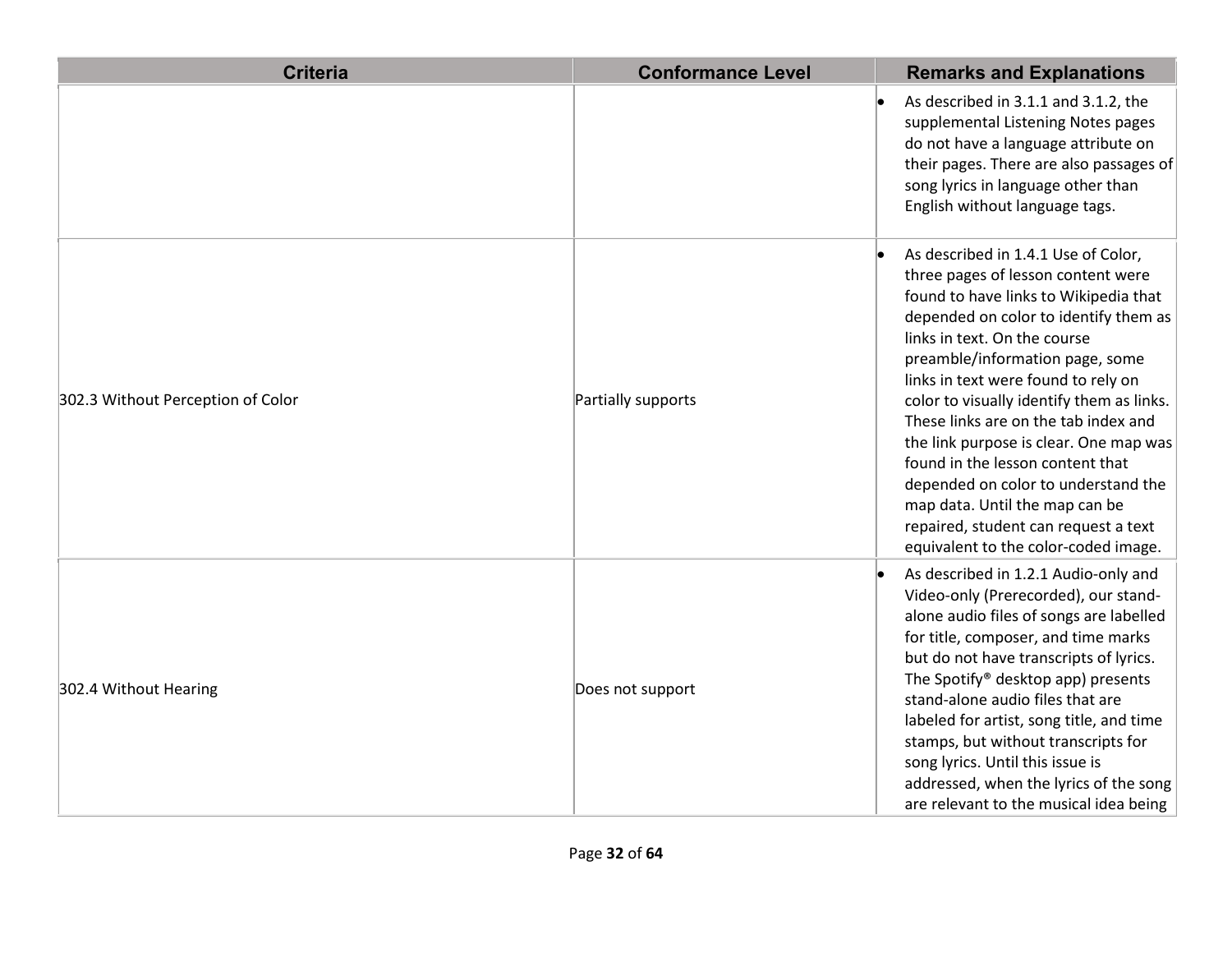| <b>Criteria</b>            | <b>Conformance Level</b> | <b>Remarks and Explanations</b>                                                                                                                                                                                                                                                                                                                                                                                                                                                                                                                                                                                                                                                                                                                     |
|----------------------------|--------------------------|-----------------------------------------------------------------------------------------------------------------------------------------------------------------------------------------------------------------------------------------------------------------------------------------------------------------------------------------------------------------------------------------------------------------------------------------------------------------------------------------------------------------------------------------------------------------------------------------------------------------------------------------------------------------------------------------------------------------------------------------------------|
|                            |                          | discussed, they are prominently<br>provided in the lecture text.<br>As described in 1.2.2 Captions<br>(Prerecorded) Three lesson content<br>pages were found to contain<br>embedded videos without captions.<br>Some of the videos in the Discover<br>Video feature opening from the<br>toolbar do not contain captions. All<br>videos are optional and supplemental<br>to the lesson content. If needed, the<br>Discover Video feature can be<br>suppressed and not included in a<br>course until such time that all videos<br>have captions.                                                                                                                                                                                                      |
| 302.5 With Limited Hearing | Does not support         | As described in 1.2.1 Audio-only and<br>Video-only (Prerecorded), our stand-<br>alone audio files of songs are labelled<br>for title, composer, and time marks<br>but do not have transcripts of lyrics.<br>The Spotify® desktop app) presents<br>stand-alone audio files that are<br>labeled for artist, song title, and time<br>stamps, but without transcripts for<br>song lyrics. Until this issue is<br>addressed, when the lyrics of the song<br>are relevant to the musical idea being<br>discussed, they are prominently<br>provided in the lecture text.<br>As described in 1.2.2 Captions<br>(Prerecorded) Three lesson content<br>pages were found to contain<br>embedded videos without captions.<br>Some of the videos in the Discover |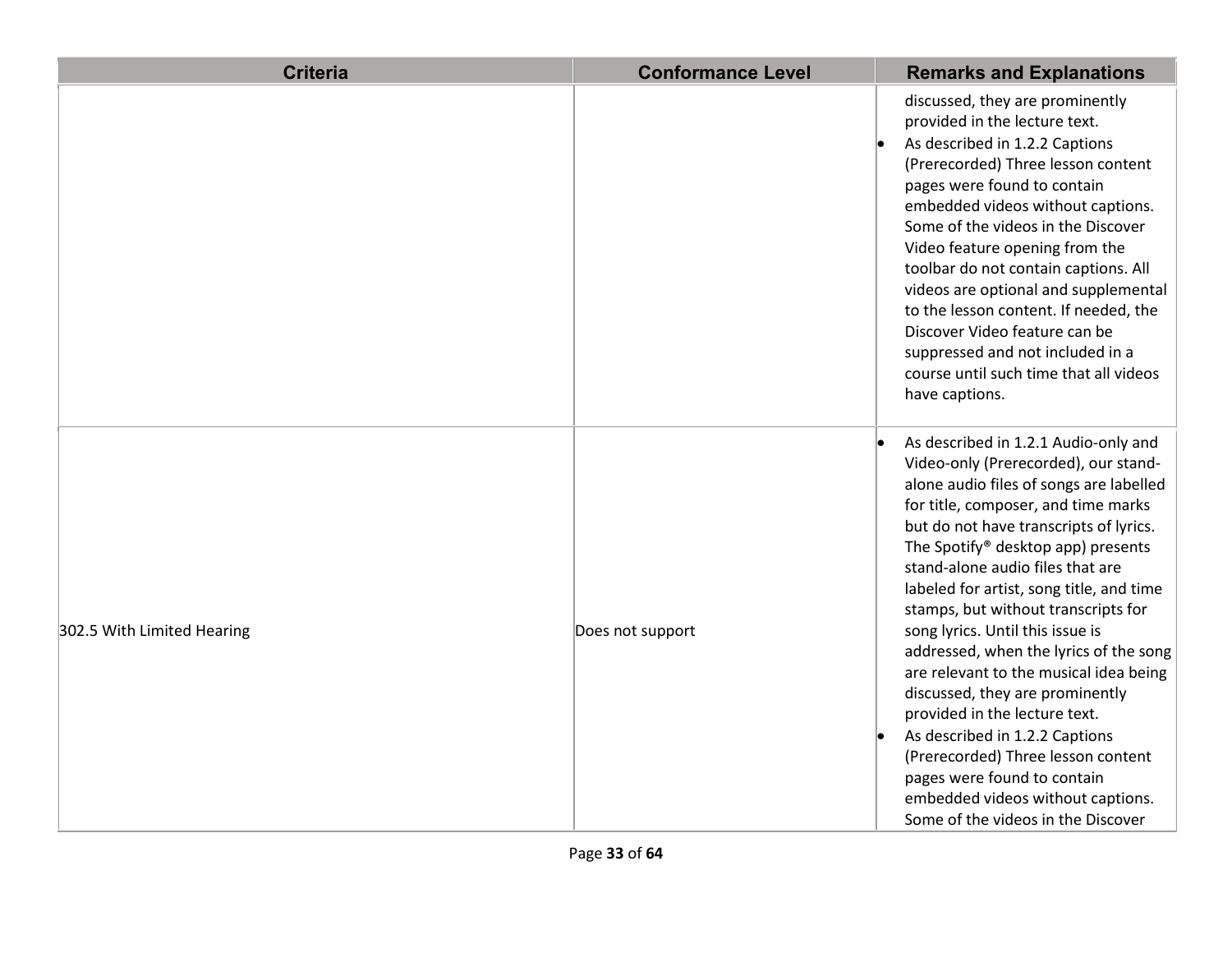| <b>Criteria</b>                 | <b>Conformance Level</b> | <b>Remarks and Explanations</b>                                                                                                                                                                                                                                                                                                                                                                                                                                                                                                                                                                                                                                                                                                                                                                                                                                                                                                            |
|---------------------------------|--------------------------|--------------------------------------------------------------------------------------------------------------------------------------------------------------------------------------------------------------------------------------------------------------------------------------------------------------------------------------------------------------------------------------------------------------------------------------------------------------------------------------------------------------------------------------------------------------------------------------------------------------------------------------------------------------------------------------------------------------------------------------------------------------------------------------------------------------------------------------------------------------------------------------------------------------------------------------------|
|                                 |                          | Video feature opening from the<br>toolbar do not contain captions. All<br>videos are optional and supplemental<br>to the lesson content. If needed, the<br>Discover Video feature can be<br>suppressed and not included in a<br>course until such time that all videos<br>have captions.                                                                                                                                                                                                                                                                                                                                                                                                                                                                                                                                                                                                                                                   |
| 302.6 Without Speech            | Supports                 |                                                                                                                                                                                                                                                                                                                                                                                                                                                                                                                                                                                                                                                                                                                                                                                                                                                                                                                                            |
| 302.7 With Limited Manipulation | Partially supports       | NOTE: Use of our texts does not<br>necessitate fine motor control such as<br>path dependent gestures, pinching,<br>twisting, tight grasping or simultaneous<br>manual actions.<br>As described in 2.1.1 Keyboard,<br>multiple issues exist with keyboard<br>only access. In the Supplemental<br>Discover Music popup feature, direct<br>focus and control of the audio player<br>controls is not allowed in the Firefox<br>browser. However, these controls can<br>be controlled via the keyboard using<br>the space bar and arrows when the<br>whole player interface is focused.<br>Focus of the individual audio player<br>controls is permitted in Google<br>Chrome and Microsoft Edge. Direct<br>focus and control of audio player<br>controls is permitted in Firefox when<br>opening audio from the main lesson<br>content. In the supplemental 'Test<br>Yourself' feature opening from the<br>toolbar the 'Next Question' link and |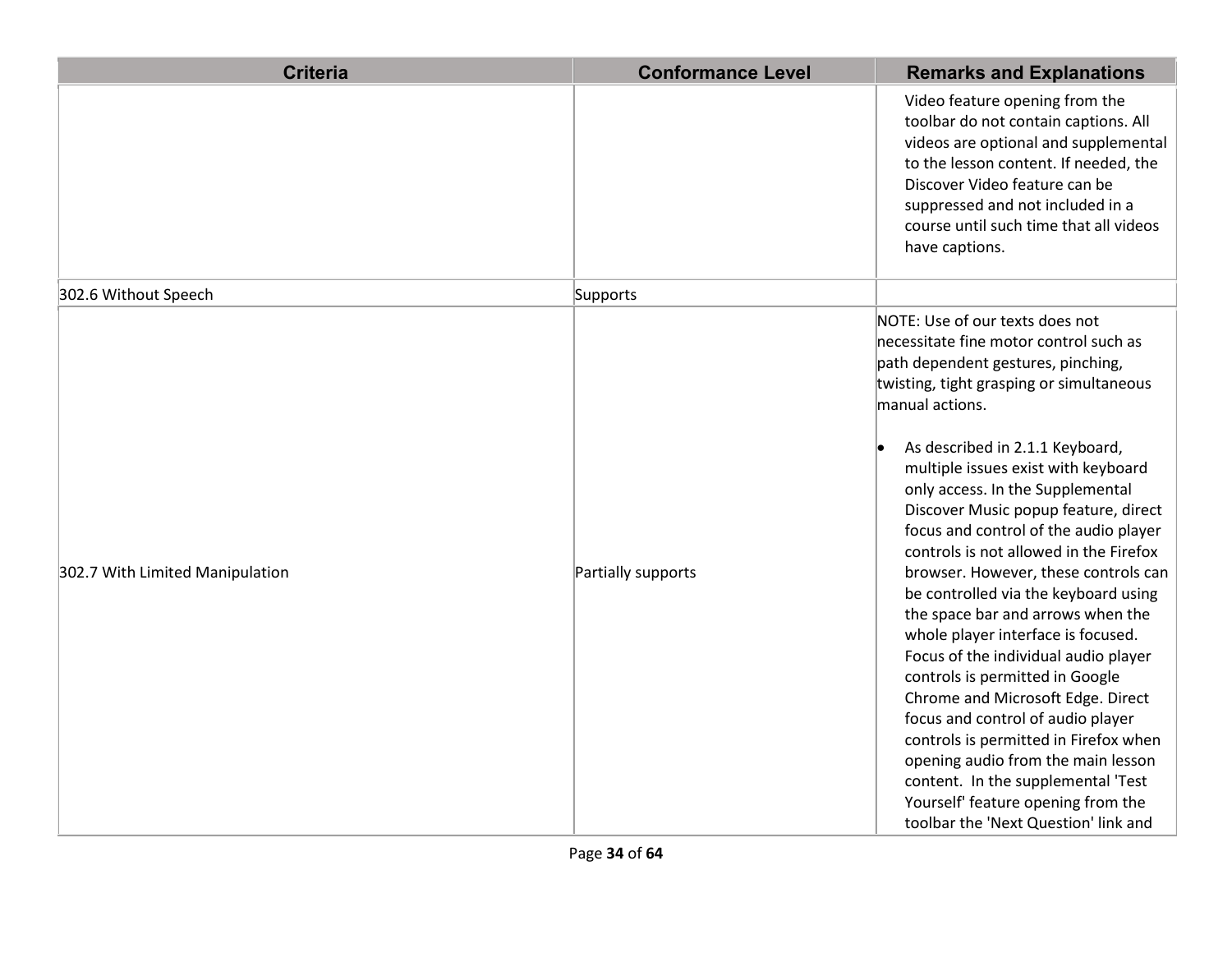| <b>Criteria</b> | <b>Conformance Level</b> | <b>Remarks and Explanations</b>          |
|-----------------|--------------------------|------------------------------------------|
|                 |                          | the interactive question numbers that    |
|                 |                          | advance to the next questions cannot     |
|                 |                          | be accessed with the keyboard. The       |
|                 |                          | small, clickable video poster images     |
|                 |                          | appearing at the bottom of the           |
|                 |                          | optional Discover Video carousel that    |
|                 |                          | allow a user to select a new video in    |
|                 |                          | the queue are not keyboard accessible    |
|                 |                          | and do not receive keyboard focus        |
|                 |                          | The Spotify® web player progress bar     |
|                 |                          | and volume bar are not keyboard          |
|                 |                          | accessible using the keyboard or         |
|                 |                          | screen reader. (The Spotify® desktop     |
|                 |                          | app) player controls have an invisible   |
|                 |                          | focus state when accessed using          |
|                 |                          | keyboard-only. The volume sliders        |
|                 |                          | cannot be controlled with the            |
|                 |                          | keyboard.                                |
|                 |                          | As described in 2.1.2 No Keyboard        |
|                 |                          | Trap, the chat tool appearing on most    |
|                 |                          | pages becomes a keyboard trap when       |
|                 |                          | opened and the focus is placed in it.    |
|                 |                          | When the user closes the chat tool or    |
|                 |                          | tries to move focus back out of the      |
|                 |                          | chat tool, the focus is trapped. Focus   |
|                 |                          | can successfully navigate forwards and   |
|                 |                          | backwards over the closed chat tool.     |
|                 |                          | Users can access support via email or    |
|                 |                          | telephone until this issue is repaired.  |
|                 |                          | No other traps have been found.          |
|                 |                          | As described in 2.4.7 Focus Visible, the |
|                 |                          | browser default focus indicator is not   |
|                 |                          | disabled for any textbook pages. Focus   |
|                 |                          | is lost in the supplemental modal        |
|                 |                          | dialog popup Discover Video feature      |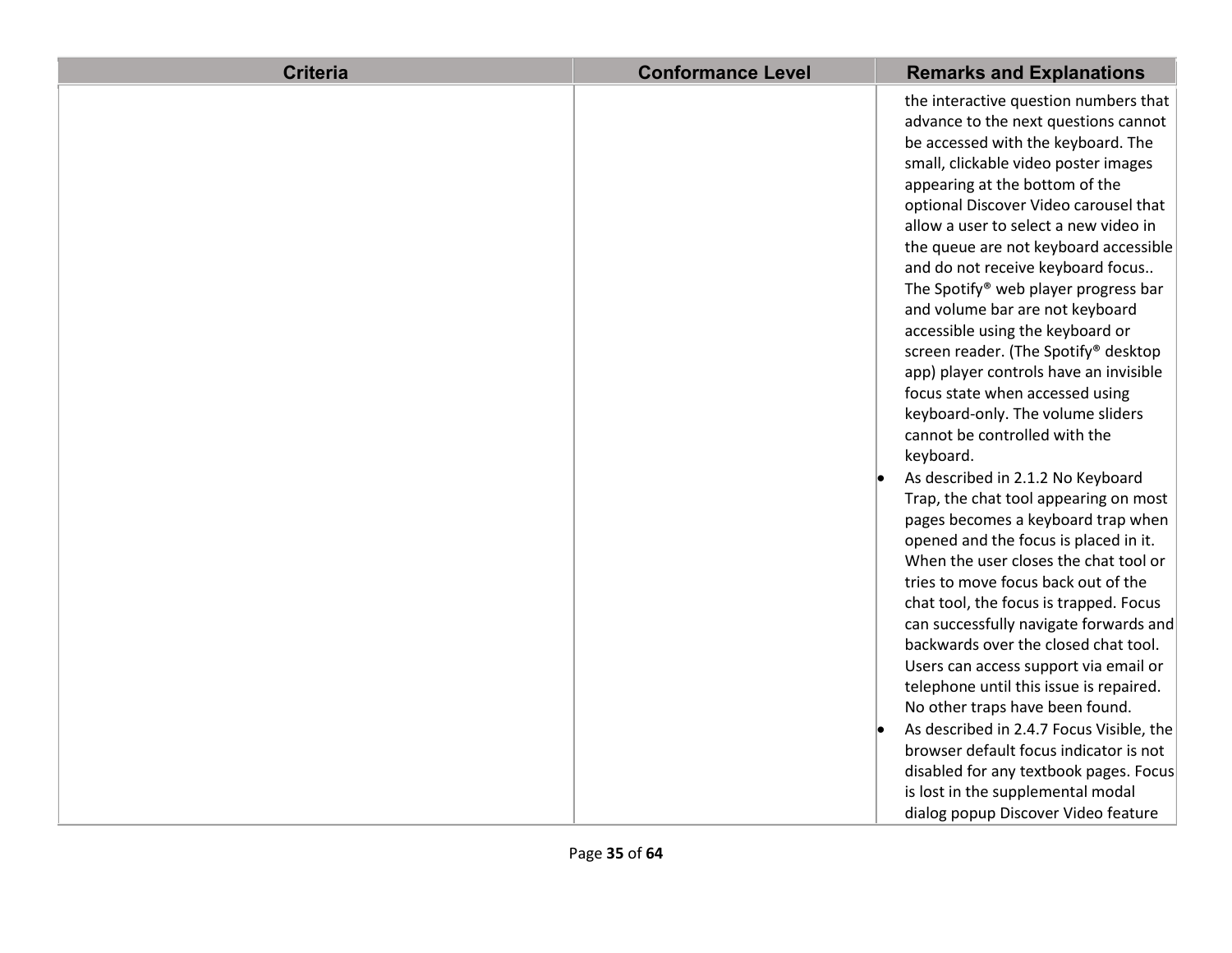| <b>Criteria</b>                       | <b>Conformance Level</b> | <b>Remarks and Explanations</b>                                                                                                                                                                                                                                                                                                                                                                                                                                                                                                                                                                                                                                                                                                                                                                                                                                                                                                                                                                                                                                                                                                                               |
|---------------------------------------|--------------------------|---------------------------------------------------------------------------------------------------------------------------------------------------------------------------------------------------------------------------------------------------------------------------------------------------------------------------------------------------------------------------------------------------------------------------------------------------------------------------------------------------------------------------------------------------------------------------------------------------------------------------------------------------------------------------------------------------------------------------------------------------------------------------------------------------------------------------------------------------------------------------------------------------------------------------------------------------------------------------------------------------------------------------------------------------------------------------------------------------------------------------------------------------------------|
|                                       |                          | that opens from the toolbar when<br>more than one video is in the carousel<br>queue. After the dialog window opens<br>the focus can shift to offscreen videos<br>and controls.                                                                                                                                                                                                                                                                                                                                                                                                                                                                                                                                                                                                                                                                                                                                                                                                                                                                                                                                                                                |
| 302.8 With Limited Reach and Strength | Partially supports       | As described in 2.1.1 Keyboard,<br>multiple issues exist with keyboard<br>only access. In the supplemental<br>Discover Music popup feature, direct<br>focus and control of the audio player<br>controls is not allowed in the Firefox<br>browser. However, these controls can<br>be controlled via the keyboard using<br>the space bar and arrows when the<br>whole player interface is focused.<br>Focus of the individual audio player<br>controls is permitted in Google<br>Chrome and Microsoft Edge. Focus<br>and control of audio player controls is<br>possible in the Firefox browser when<br>accessing course audio from the main<br>lesson content pages. In the<br>supplemental 'Test Yourself' feature<br>opening from the toolbar the 'Next<br>Question' link and the interactive<br>question numbers that advance to the<br>next questions cannot be accessed<br>with the keyboard. The small, clickable<br>video poster images appearing at the<br>bottom of the optional Discover Video<br>carousel that allow a user to select a<br>new video in the queue are not<br>keyboard accessible and do not<br>receive keyboard focus. The Spotify® |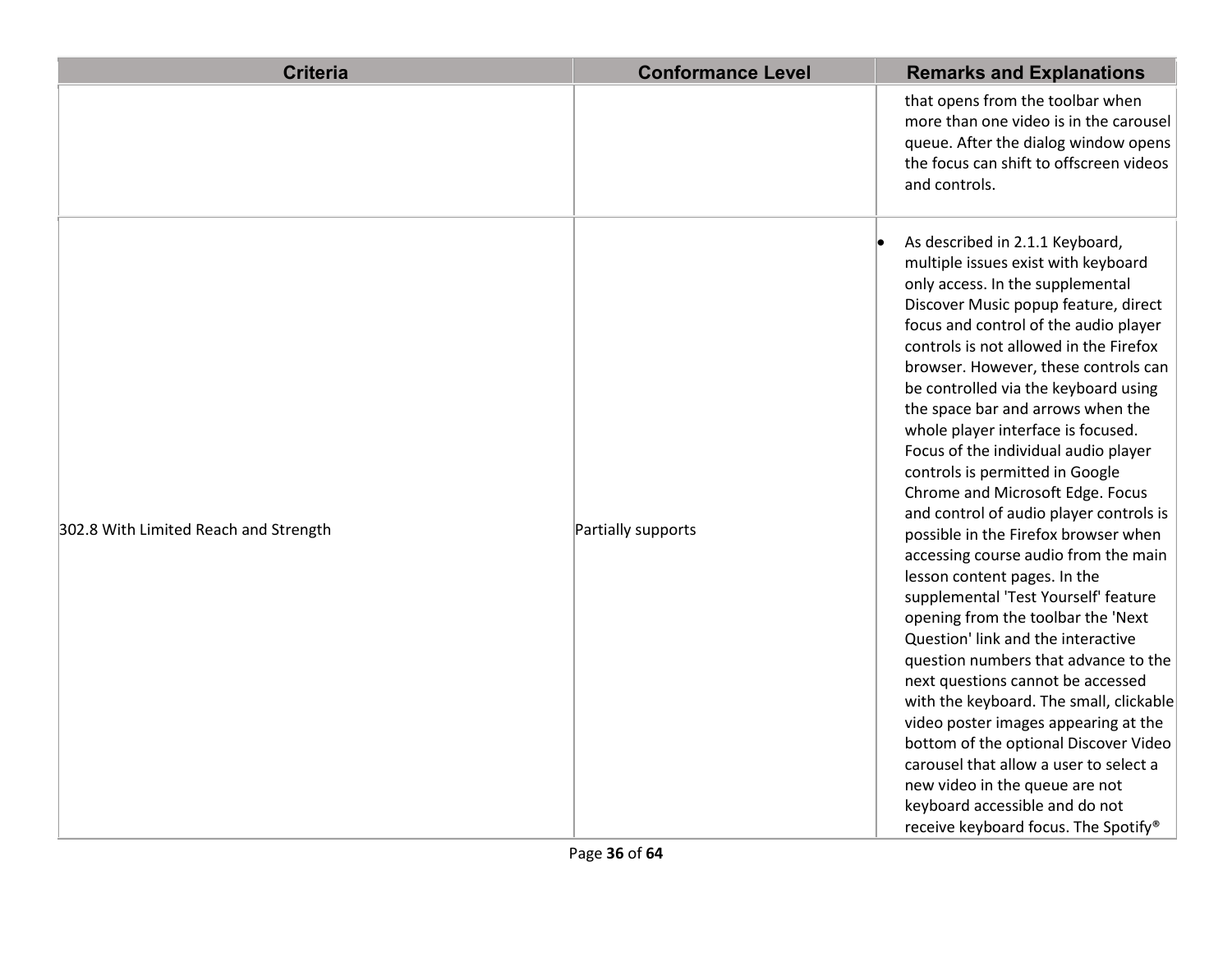| <b>Criteria</b>                                                | <b>Conformance Level</b> | <b>Remarks and Explanations</b>                                                                                                                                                                                                                                                                                                                                                                                                                                                                                                                                                                                                                                                                                                                                                                                                                                                                                                                                                                                                                                                                                                                                                                               |
|----------------------------------------------------------------|--------------------------|---------------------------------------------------------------------------------------------------------------------------------------------------------------------------------------------------------------------------------------------------------------------------------------------------------------------------------------------------------------------------------------------------------------------------------------------------------------------------------------------------------------------------------------------------------------------------------------------------------------------------------------------------------------------------------------------------------------------------------------------------------------------------------------------------------------------------------------------------------------------------------------------------------------------------------------------------------------------------------------------------------------------------------------------------------------------------------------------------------------------------------------------------------------------------------------------------------------|
|                                                                |                          | web player progress bar and volume<br>bar are not keyboard accessible using<br>the keyboard or screen reader. (The<br>Spotify <sup>®</sup> desktop app) player controls<br>have an invisible focus state when<br>accessed using keyboard-only. The<br>volume sliders cannot be controlled<br>with the keyboard.<br>As described in 2.1.2 No Keyboard<br>Trap, the chat tool appearing on most<br>pages becomes a keyboard trap when<br>opened and the focus is placed in it.<br>When the user closes the chat tool or<br>tries to move focus back out of the<br>chat tool, the focus is trapped. Focus<br>can successfully navigate forwards and<br>backwards over the closed chat tool.<br>Users can access support via email or<br>telephone until this issue is repaired.<br>No other traps have been found.<br>As described in 2.4.7 Focus Visible, the<br>browser default focus indicator is not<br>disabled for any textbook pages. Focus<br>is lost in the supplemental modal<br>dialog popup Discover Video feature<br>that opens from the toolbar when<br>more than one video is in the carousel<br>queue. After the dialog window opens<br>the focus can shift to offscreen videos<br>and controls. |
| 302.9 With Limited Language, Cognitive, and Learning Abilities | Partially supports       | As described in 1.2.1 Audio-only and<br>Video-only (Prerecorded), our stand-<br>alone audio files of songs are labelled<br>for title, composer, and time marks                                                                                                                                                                                                                                                                                                                                                                                                                                                                                                                                                                                                                                                                                                                                                                                                                                                                                                                                                                                                                                                |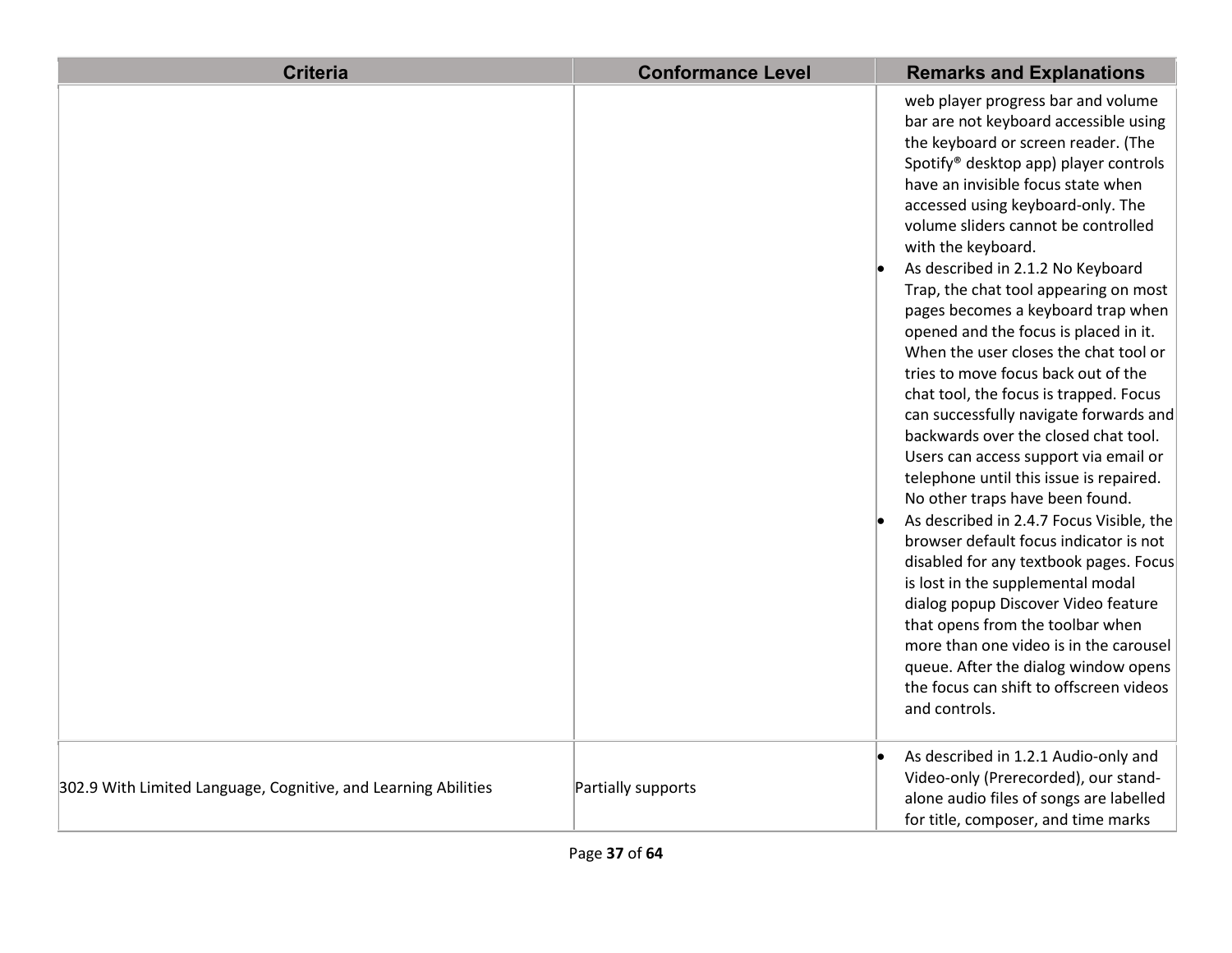| <b>Criteria</b> | <b>Conformance Level</b> | <b>Remarks and Explanations</b>                                                                                                                                                                                                                                                                                                                                                                                                                                                                                                                                                                                                                                                                                                                                                                                                                                                                                                                                                                                                                                                                                                                                                                                                     |
|-----------------|--------------------------|-------------------------------------------------------------------------------------------------------------------------------------------------------------------------------------------------------------------------------------------------------------------------------------------------------------------------------------------------------------------------------------------------------------------------------------------------------------------------------------------------------------------------------------------------------------------------------------------------------------------------------------------------------------------------------------------------------------------------------------------------------------------------------------------------------------------------------------------------------------------------------------------------------------------------------------------------------------------------------------------------------------------------------------------------------------------------------------------------------------------------------------------------------------------------------------------------------------------------------------|
|                 |                          | but do not have transcripts of lyrics.<br>The Spotify® desktop app) presents<br>stand-alone audio files that are<br>labeled for artist, song title, and time<br>stamps, but without transcripts for<br>song lyrics. Until this issue is<br>addressed, when the lyrics of the song<br>are relevant to the musical idea being<br>discussed, they are prominently<br>provided in the lecture text.<br>As described in 1.2.2 Captions<br>(Prerecorded) Three lesson content<br>pages were found to contain<br>embedded videos without captions.<br>Some of the videos in the Discover<br>Video feature opening from the<br>toolbar do not contain captions. All<br>videos are optional and supplemental<br>to the lesson content. If needed, the<br>Discover Video feature can be<br>suppressed and not included in a<br>course until such time that all videos<br>have captions.<br>As described in 1.2.3, videos in the<br>Discover Video feature opening from<br>the toolbar do not have audio<br>descriptions. Some of these videos do<br>not have descriptive audio tracks and<br>need audio descriptions. These videos<br>are optional and supplemental to the<br>lesson content. If needed, the<br>Discover Video feature can be |
|                 |                          | suppressed and not included in a<br>course until such time that all videos                                                                                                                                                                                                                                                                                                                                                                                                                                                                                                                                                                                                                                                                                                                                                                                                                                                                                                                                                                                                                                                                                                                                                          |
|                 |                          | have audio descriptions.                                                                                                                                                                                                                                                                                                                                                                                                                                                                                                                                                                                                                                                                                                                                                                                                                                                                                                                                                                                                                                                                                                                                                                                                            |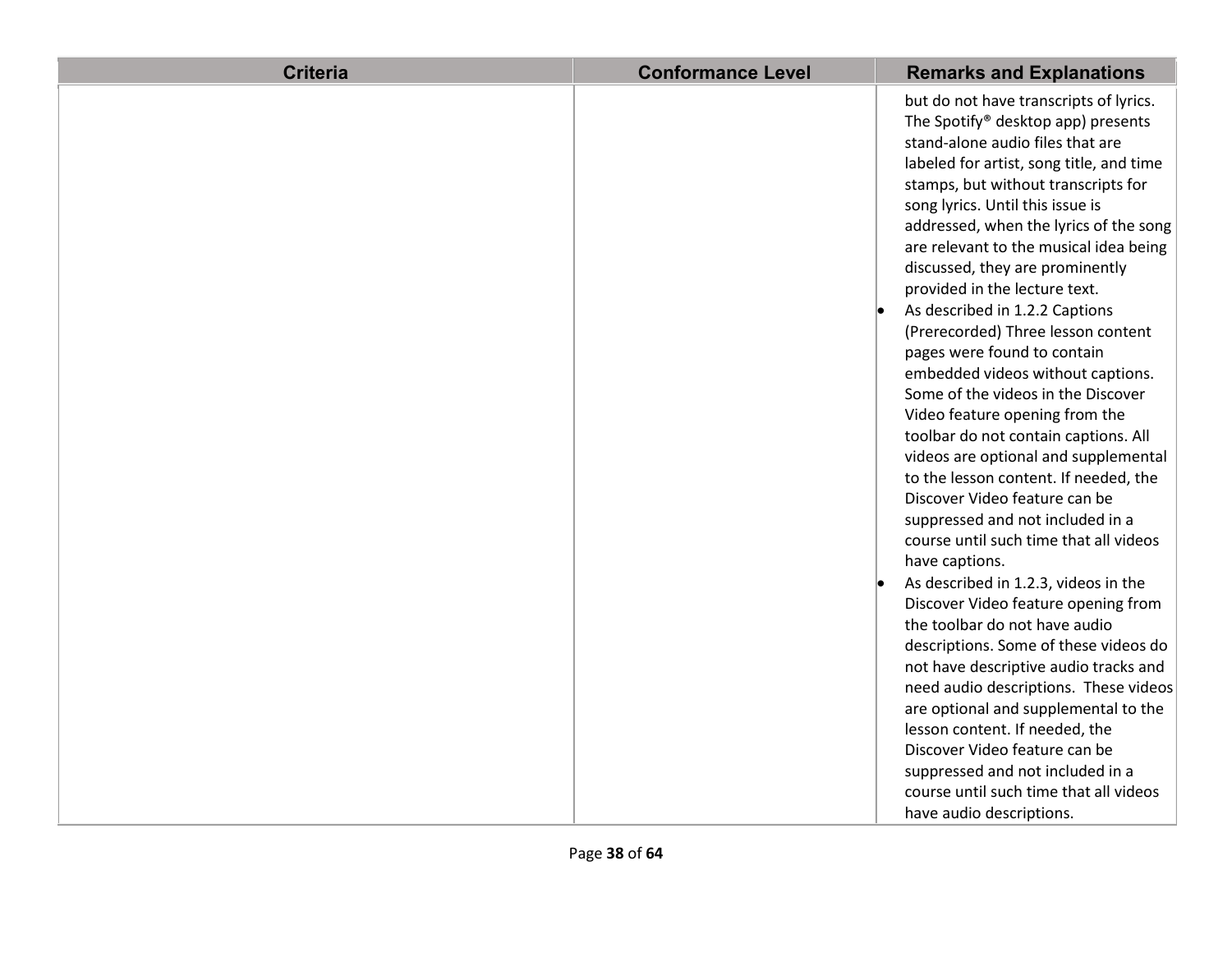| <b>Criteria</b> | <b>Conformance Level</b> | <b>Remarks and Explanations</b>                                                                                                                                                                                                                                                                                                                                                                                                                                 |
|-----------------|--------------------------|-----------------------------------------------------------------------------------------------------------------------------------------------------------------------------------------------------------------------------------------------------------------------------------------------------------------------------------------------------------------------------------------------------------------------------------------------------------------|
|                 |                          | As described in 3.1.1 and 3.1.2, the<br>supplemental Listening Notes pages<br>do not have a language attribute on<br>their pages. There are also passages of<br>song lyrics in language other than<br>English without language tags.<br>As described in 3.3.1 Error<br>Identification, in the supplemental<br>'Test Yourself' feature opening from<br>the toolbar, feedback for wrong<br>answers is not presented so that<br>screen reader users can access it. |

#### **Chapter 4: Hardware**

Notes: Table removed, as this product contains no hardware components.

#### **Chapter 5: Software**

Notes: This section is relevant only to the Spotify® Desktop App and it is used to play Connect For Education course audio. Neither the full functionality of the Spotify® Desktop App, nor the any other uses of it were evaluated. Please see<https://connect4education.com/online-technical-support-spotify/>for instructions on how to access and use the Spotify® Desktop App to play course audio.

| <b>Criteria</b>                                | <b>Conformance Level</b>            | <b>Remarks and Explanations</b>                                                                                                                                                                                                                                                                                                                     |
|------------------------------------------------|-------------------------------------|-----------------------------------------------------------------------------------------------------------------------------------------------------------------------------------------------------------------------------------------------------------------------------------------------------------------------------------------------------|
| 501.1 Scope - Incorporation of WCAG 2.0 AA     | See WCAG 2.0 section                | See information in WCAG section                                                                                                                                                                                                                                                                                                                     |
| 502 Interoperability with Assistive Technology | Heading cell - no response required | Heading cell - no response required                                                                                                                                                                                                                                                                                                                 |
| 502.2.1 User Control of Accessibility Features | Partially supports                  | The Spotify® Desktop App was found to be<br>compatible with The Windows operating<br>system and Firefox and Chrome browser<br>accessibility features configured by the<br>user in all situations tested. However,<br>Windows High Contrast settings did not<br>work in this software. Also, NVDA could<br>not open the 'Elements List' in this app. |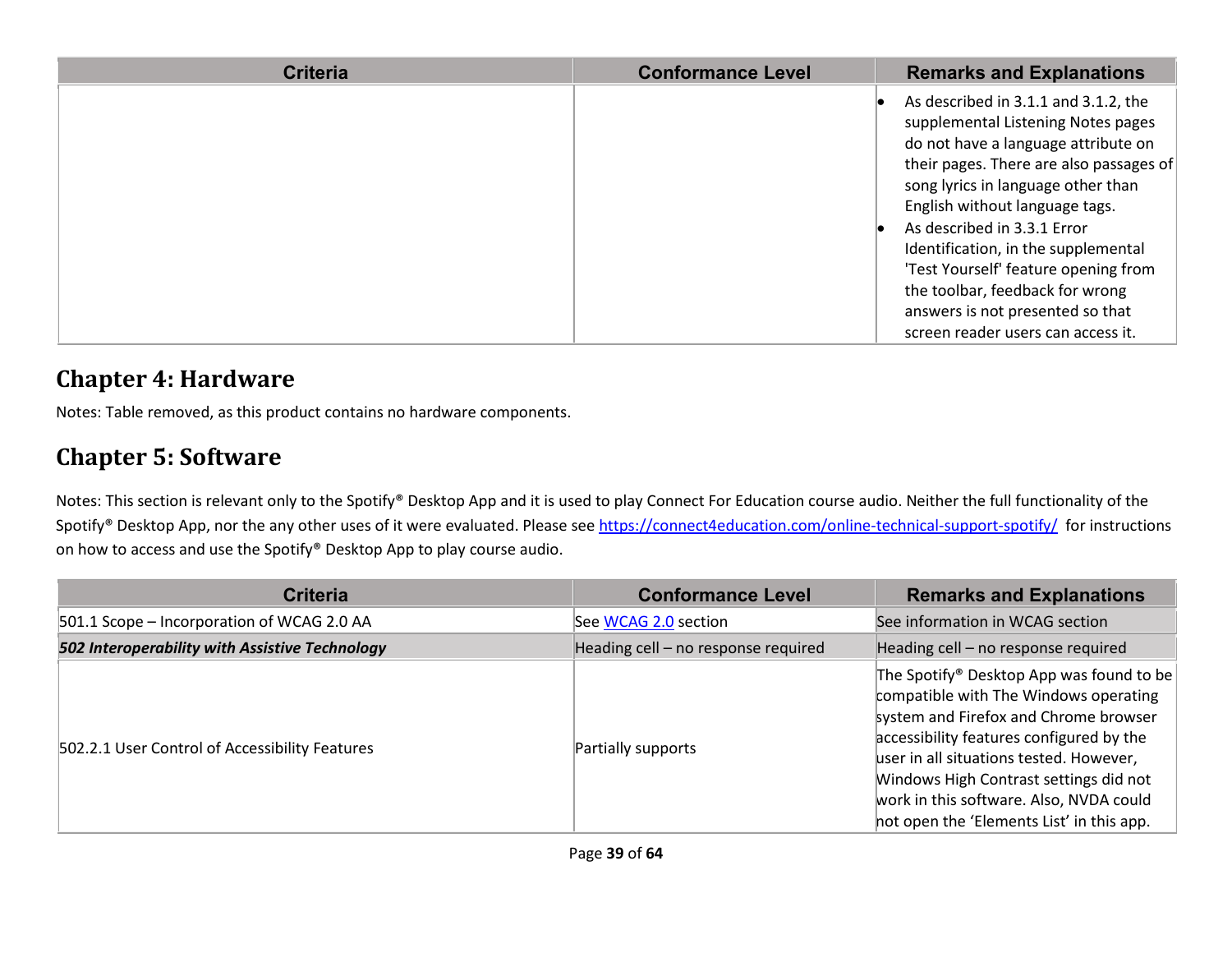| <b>Criteria</b>                                 | <b>Conformance Level</b>            | <b>Remarks and Explanations</b>                                                                                                                                                                                                                                                                                                                                 |
|-------------------------------------------------|-------------------------------------|-----------------------------------------------------------------------------------------------------------------------------------------------------------------------------------------------------------------------------------------------------------------------------------------------------------------------------------------------------------------|
| 502.2.2 No Disruption of Accessibility Features | Partially supports                  | The Spotify <sup>®</sup> Desktop App was found to be<br>compatible with The Windows operating<br>system and Firefox and Chrome browser<br>accessibility features configured by the<br>user in all situations tested. However,<br>Windows High Contrast settings did not<br>work in this software. Also, NVDA could<br>not open the 'Elements List' in this app. |
| 502.3 Accessibility Services                    | Heading cell - no response required | Heading cell - no response required                                                                                                                                                                                                                                                                                                                             |
| 502.3.1 Object Information                      | Partially supports                  | Roles, states, and descriptions of user<br>interface elements are provided to<br>Assistive Technologies except for the<br>progress bar and volume slider in the<br>playback controls. These controls are not<br>accessible by keyboard and so their roles,<br>states and values cannot be determined.                                                           |
| 502.3.2 Modification of Object Information      | Supports                            | The software uses standard HTML or ARIA<br>object roles for maximum compatibility<br>with assistive technologies.                                                                                                                                                                                                                                               |
| 502.3.3 Row, Column, and Headers                | Supports                            | Data tables are not present.                                                                                                                                                                                                                                                                                                                                    |
| 502.3.4 Values                                  | Partially supports                  | Roles, states, and descriptions of user<br>interface elements are provided to<br>Assistive Technologies except for the<br>progress bar and volume slider in the<br>playback controls. These controls are not<br>accessible by keyboard and so their roles,<br>states and values cannot be determined.                                                           |
| 502.3.5 Modification of Values                  | Partially supports                  | Roles, states, and descriptions of user<br>interface elements are provided to<br>Assistive Technologies except for the<br>progress bar and volume slider in the<br>playback controls. These controls are not<br>accessible by keyboard and so their roles,<br>states and values cannot be determined.                                                           |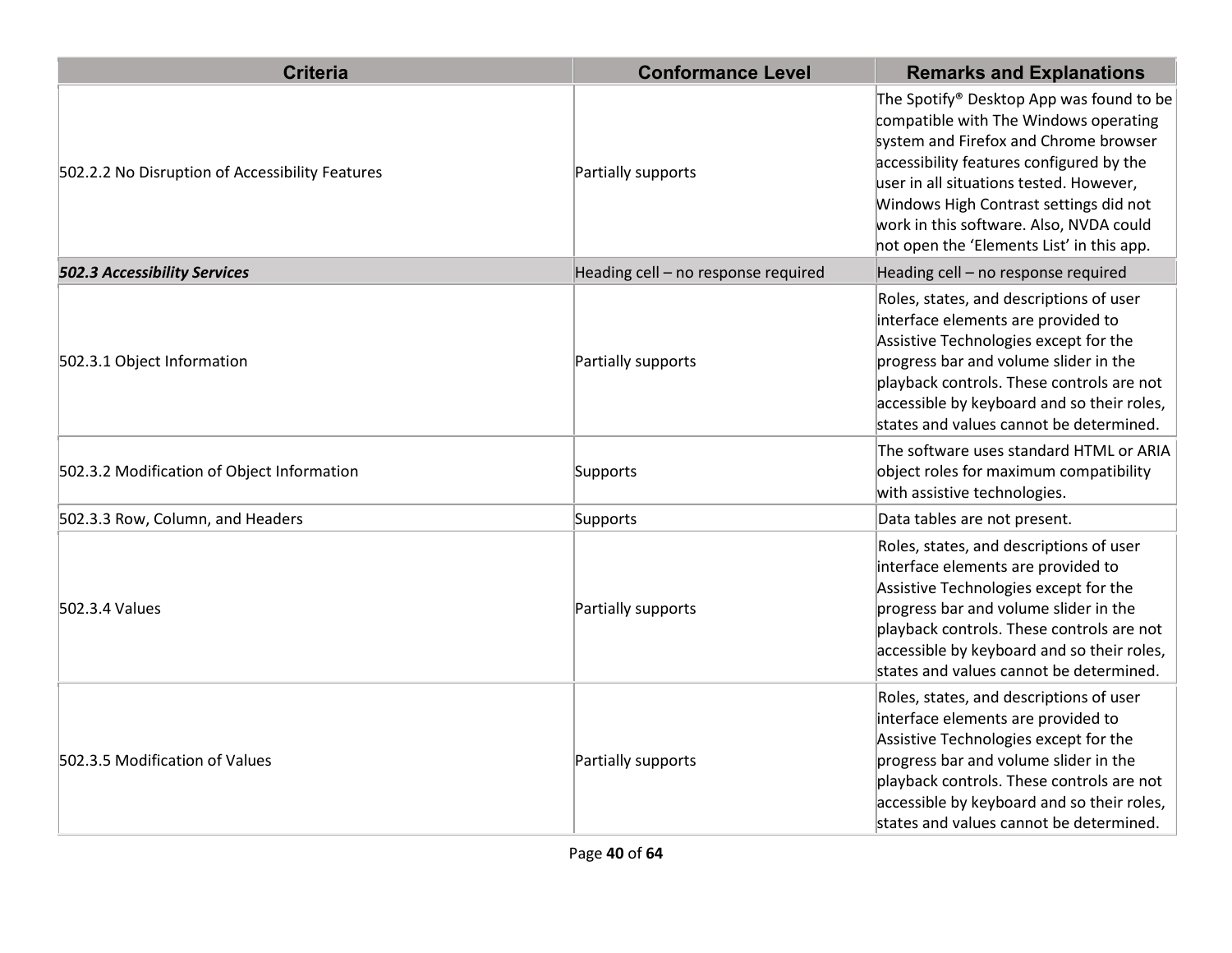| <b>Criteria</b>                       | <b>Conformance Level</b>            | <b>Remarks and Explanations</b>                                                                                                                                                                                                                                                          |
|---------------------------------------|-------------------------------------|------------------------------------------------------------------------------------------------------------------------------------------------------------------------------------------------------------------------------------------------------------------------------------------|
| 502.3.6 Label Relationships           | Supports                            | All components that can be reached by<br>the keyboard have programmatically<br>determinable labels.                                                                                                                                                                                      |
| 502.3.7 Hierarchical Relationships    | Supports                            | The user interface is constructed to<br>include lists and other semantic structures<br>that programmatically reveal parent / child<br>relationships.                                                                                                                                     |
| 502.3.8 Text                          | Supports                            |                                                                                                                                                                                                                                                                                          |
| 502.3.9 Modification of Text          | Supports                            | Modification is permitted through system<br>display resizing of text. (Tested on<br>Windows)                                                                                                                                                                                             |
| 502.3.10 List of Actions              | Partially supports                  | All objects examined could be seen and<br>read by assistive technology as noted in<br>502.2.1                                                                                                                                                                                            |
| 502.3.11 Actions on Objects           | Partially supports                  | All objects examined could be acted on by<br>assistive technology as noted in 502.2.1                                                                                                                                                                                                    |
| 502.3.12 Focus Cursor                 | Does not support                    | (The Spotify® desktop app) Focus is not<br>visible on the audio play back components<br>using keyboard only navigation.                                                                                                                                                                  |
| 502.3.13 Modification of Focus Cursor | Supports                            | User can control system focus via assistive<br>technology.                                                                                                                                                                                                                               |
| 502.3.14 Event Notification           | Partially supports                  | No messages or notifications are given to<br>screen reader users when a search query<br>has been submitted. The login form does<br>not reply with an alert after a form has<br>been submitted in error. Other controls<br>generally reply with their status when<br>engaged by the user. |
| 502.4 Platform Accessibility Features | Not Applicable                      | The software evaluated is not a platform.                                                                                                                                                                                                                                                |
| <b>503 Applications</b>               | Heading cell - no response required | Heading cell - no response required                                                                                                                                                                                                                                                      |
| 503.2 User Preferences                | Partially Supports                  | (Spotify® Desktop App) Windows high<br>contrast mode and Windows cursor size                                                                                                                                                                                                             |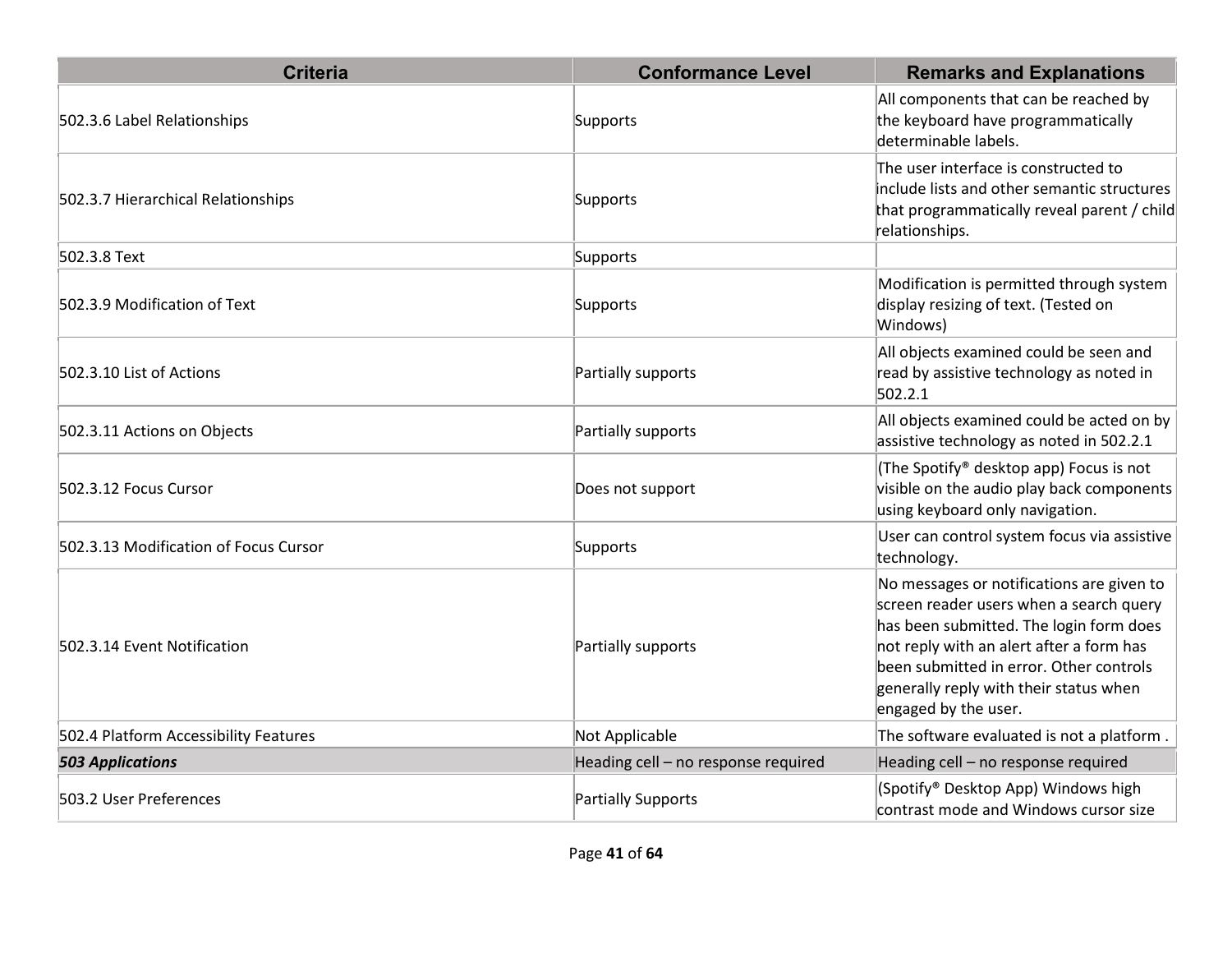| <b>Criteria</b>                                                                        | <b>Conformance Level</b>            | <b>Remarks and Explanations</b>                                                                                                                                                                                    |
|----------------------------------------------------------------------------------------|-------------------------------------|--------------------------------------------------------------------------------------------------------------------------------------------------------------------------------------------------------------------|
|                                                                                        |                                     | settings are not supported. However, the<br>following Windows system settings can be<br>used: user mouse pointer preferences,<br>text display resizing, Windows<br>Magnification tool, Windows Color<br>Filtering. |
| 503.3 Alternative User Interfaces                                                      | Supports                            | The product does not have alternative<br>user interfaces.                                                                                                                                                          |
| 503.4 User Controls for Captions and Audio Description                                 | Heading cell - no response required | Heading cell - no response required                                                                                                                                                                                |
| 503.4.1 Caption Controls                                                               | Supports                            | Video with synchronized audio is not<br>displayed.                                                                                                                                                                 |
| 503.4.2 Audio Description Controls                                                     | Supports                            | Video is not required to play course music<br>audio on the Spotify <sup>®</sup> Desktop App.                                                                                                                       |
| <b>504 Authoring Tools</b>                                                             | Heading cell - no response required | Heading cell - no response required                                                                                                                                                                                |
| 504.2 Content Creation or Editing (if not authoring tool, enter "not<br>applicable")   | See WCAG 2.0 section                | See information in WCAG section                                                                                                                                                                                    |
| 504.2.1 Preservation of Information Provided for Accessibility in Format<br>Conversion | Not applicable                      | The required software is not an authoring<br>tool.                                                                                                                                                                 |
| 504.2.2 PDF Export                                                                     | Not applicable                      | The required software is not an authoring<br>ltool.                                                                                                                                                                |
| 504.3 Prompts                                                                          | Not applicable                      | The required software is not an authoring<br>ltool.                                                                                                                                                                |
| 504.4 Templates                                                                        | Not applicable                      | The required software is not an authoring<br>tool.                                                                                                                                                                 |

#### **Chapter 6: Support Documentation and Services**

Notes: The support documentation and services chapter include information on the following: The course preamble and information page located under the 'Getting Started' region of the OnMusic of the World 3<sup>rd</sup> edition course index. This page displays course information, technical specifications, recommendations, and technical support contact information links.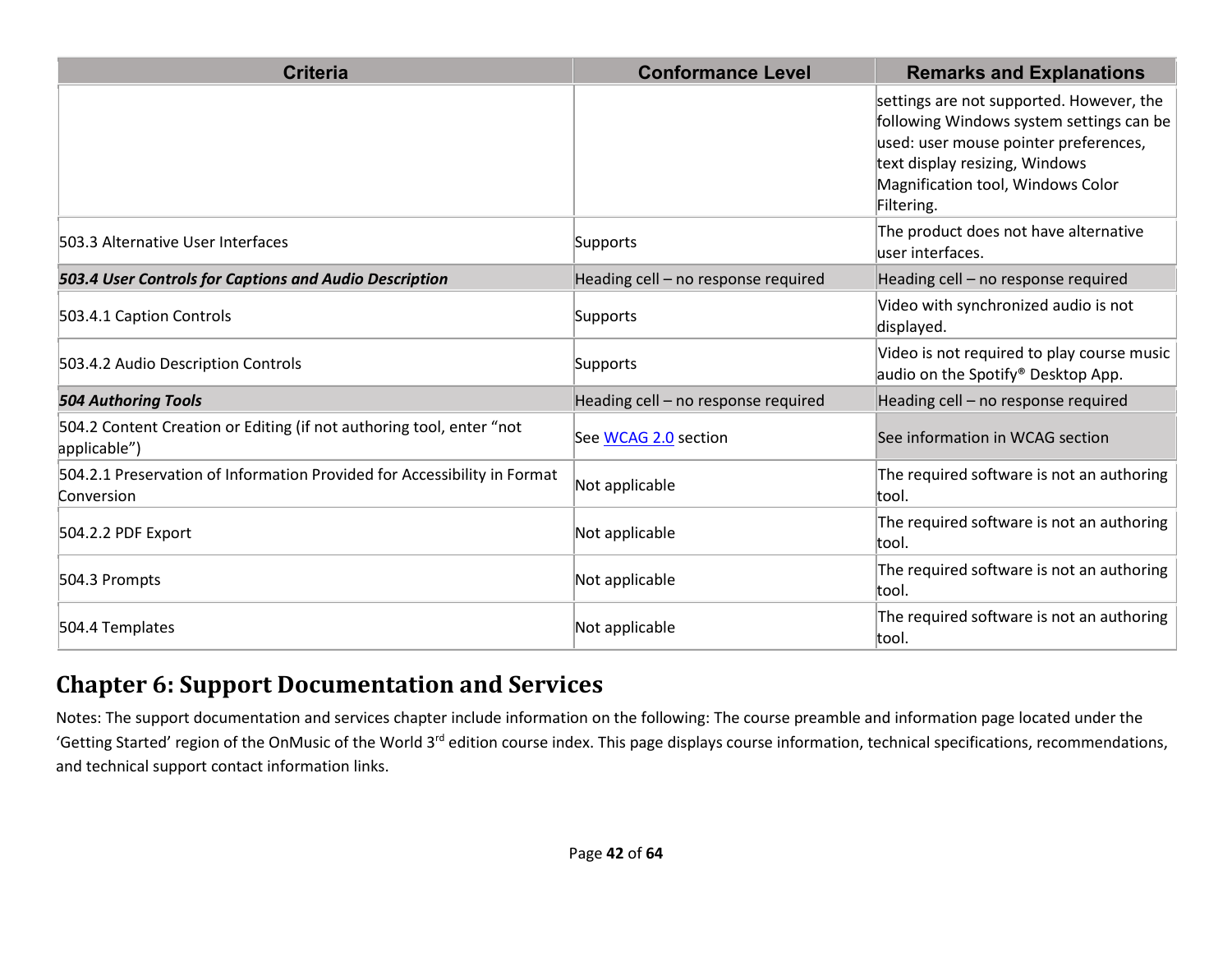| <b>Criteria</b>                                                  | <b>Conformance Level</b>            | <b>Remarks and Explanations</b>                                                                                                                                                                                                                                                                                                                                                                                                                                                                                                                                                                                                                                                                                                                                                                                                                                              |
|------------------------------------------------------------------|-------------------------------------|------------------------------------------------------------------------------------------------------------------------------------------------------------------------------------------------------------------------------------------------------------------------------------------------------------------------------------------------------------------------------------------------------------------------------------------------------------------------------------------------------------------------------------------------------------------------------------------------------------------------------------------------------------------------------------------------------------------------------------------------------------------------------------------------------------------------------------------------------------------------------|
| <b>601.1 Scope</b>                                               | Heading cell - no response required | Heading cell - no response required                                                                                                                                                                                                                                                                                                                                                                                                                                                                                                                                                                                                                                                                                                                                                                                                                                          |
| <b>602 Support Documentation</b>                                 | Heading cell - no response required | Heading cell - no response required                                                                                                                                                                                                                                                                                                                                                                                                                                                                                                                                                                                                                                                                                                                                                                                                                                          |
| 602.2 Accessibility and Compatibility Features                   | Supports                            | Accessibility features are not required by Chapters<br>4 and 5. Built-in accessibility features are not<br>provided.                                                                                                                                                                                                                                                                                                                                                                                                                                                                                                                                                                                                                                                                                                                                                         |
| 602.3 Electronic Support Documentation                           | Supports                            | See information in WCAG section                                                                                                                                                                                                                                                                                                                                                                                                                                                                                                                                                                                                                                                                                                                                                                                                                                              |
| 602.4 Alternate Formats for Non-Electronic Support Documentation | Supports                            | Support documentation is completely electronic,<br>and all aspects are addressed by the WCAG 2.0<br>technical guidelines. However, an accessible PDF of<br>the support documentation is available upon<br>request.                                                                                                                                                                                                                                                                                                                                                                                                                                                                                                                                                                                                                                                           |
| <b>603 Support Services</b>                                      | Heading cell - no response required | Heading cell - no response required                                                                                                                                                                                                                                                                                                                                                                                                                                                                                                                                                                                                                                                                                                                                                                                                                                          |
| 603.2 Information on Accessibility and Compatibility Features    | Supports                            | Connect For Education <sup>®</sup> Technical Support can<br>provide information about accessibility features of<br>our products.                                                                                                                                                                                                                                                                                                                                                                                                                                                                                                                                                                                                                                                                                                                                             |
| 603.3 Accommodation of Communication Needs                       | Supports                            | Connect For Education <sup>®</sup> customers have access to<br>electronic support through<br>support@connect4education.com or by calling<br>Technical Support at 1.7038801180 ext. 200. Our<br>staff will adapt communication to the needs of our<br>users.<br>Hearing-impaired customers in the U.S. who wish<br>to speak to a Technical Support specialist may also<br>use a telecommunications relay service (TRS).<br>Information about the TRS is available at<br>http://www.fcc.gov/cgb/consumerfacts/trs.html,<br>and a list of telephone numbers is available at<br>https://www.fcc.gov/general/telecommunications-<br>relay-services-directory. International hearing-<br>impaired customers should use the TRS at<br>$+1.605.224.1837$ . An Technical Support technician<br>will respond to technical issues according to the<br>standard service request process. |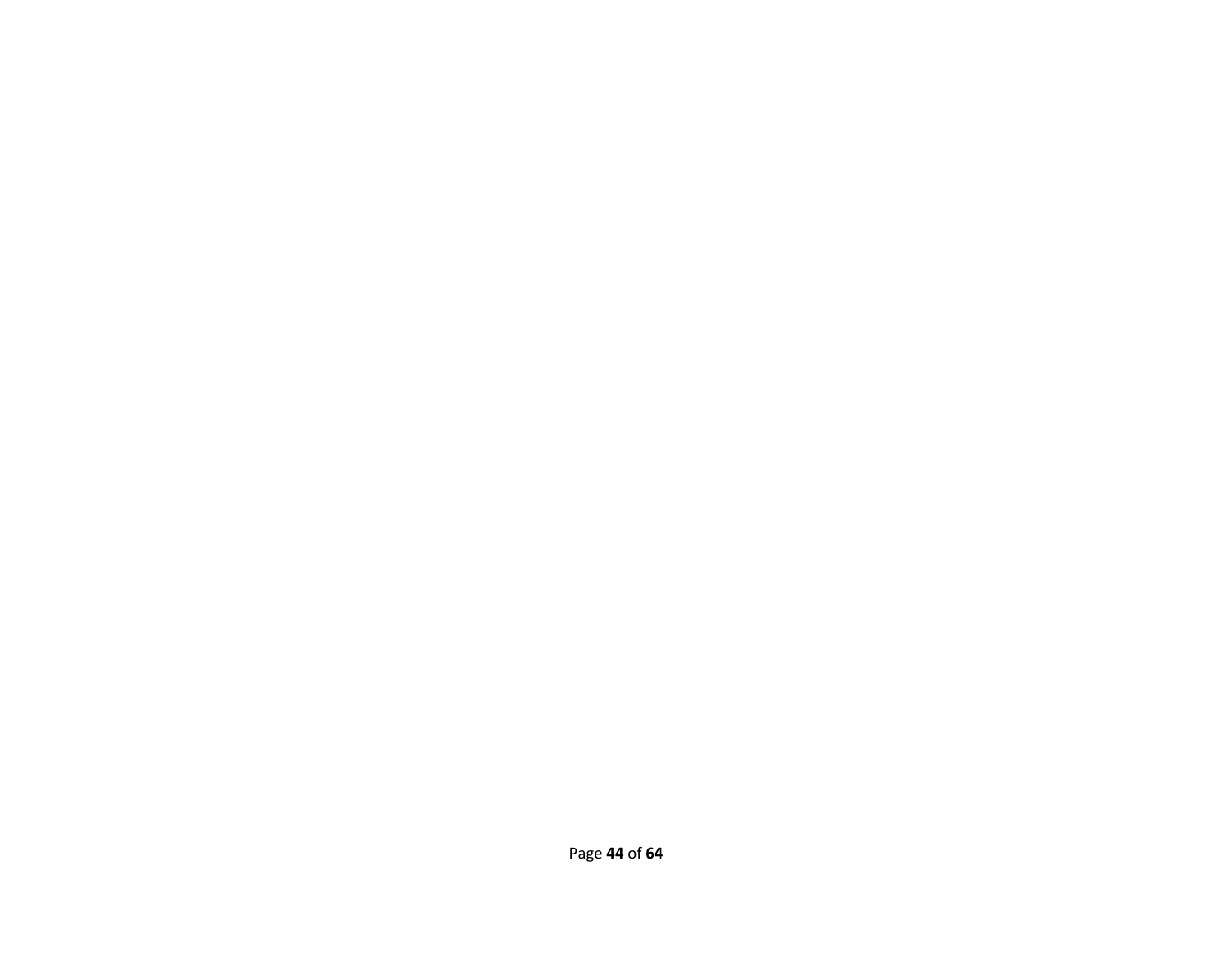## **EN 301 549 Report**

Notes:

## **Chapter 4: [4.2 Functional Performance Statements](http://www.etsi.org/deliver/etsi_en/301500_301599/301549/01.01.02_60/en_301549v010102p.pdf#page=22) (FPS)**

Notes:

| <b>Criteria</b>            | <b>Conformance Level</b> | <b>Remarks and Explanations</b>                                                                                                                                                                                                                                                                                                                                                                                                                                                                                                                                                                                                                                                                                                                                                                                                                                                                                                                                                                                                                                                          |
|----------------------------|--------------------------|------------------------------------------------------------------------------------------------------------------------------------------------------------------------------------------------------------------------------------------------------------------------------------------------------------------------------------------------------------------------------------------------------------------------------------------------------------------------------------------------------------------------------------------------------------------------------------------------------------------------------------------------------------------------------------------------------------------------------------------------------------------------------------------------------------------------------------------------------------------------------------------------------------------------------------------------------------------------------------------------------------------------------------------------------------------------------------------|
| 4.2.1 Usage without vision | Partially supports       | As described in WCAG 1.1.1 Non-text<br>Content, all non-text content in the<br>main lesson lecture had a text<br>alternative. Also, the main image<br>header of the course index page has<br>no alt text. The icons on buttons in the<br>Spotify <sup>®</sup> web player playback bar have<br>no alt text or aria-labeling. These<br>buttons only have title attributes.<br>As described in WCAG 1.2.3, videos in<br>the Discover Video feature opening<br>from the toolbar do not have audio<br>descriptions. Some of these videos do<br>not have descriptive audio tracks and<br>need audio descriptions. These videos<br>are optional and supplemental to the<br>lesson content. If needed, the Discover<br>Video feature can be suppressed and<br>not included in a course until such<br>time that all videos have audio<br>descriptions.<br>As described in WCAG 1.3.1 Info and<br>Relationships, tables were found on<br>two pages that did not include headers<br>and ids. The Spotify Web player had<br>input controls with only title<br>attributes. The Spotify 'Sign Up' form |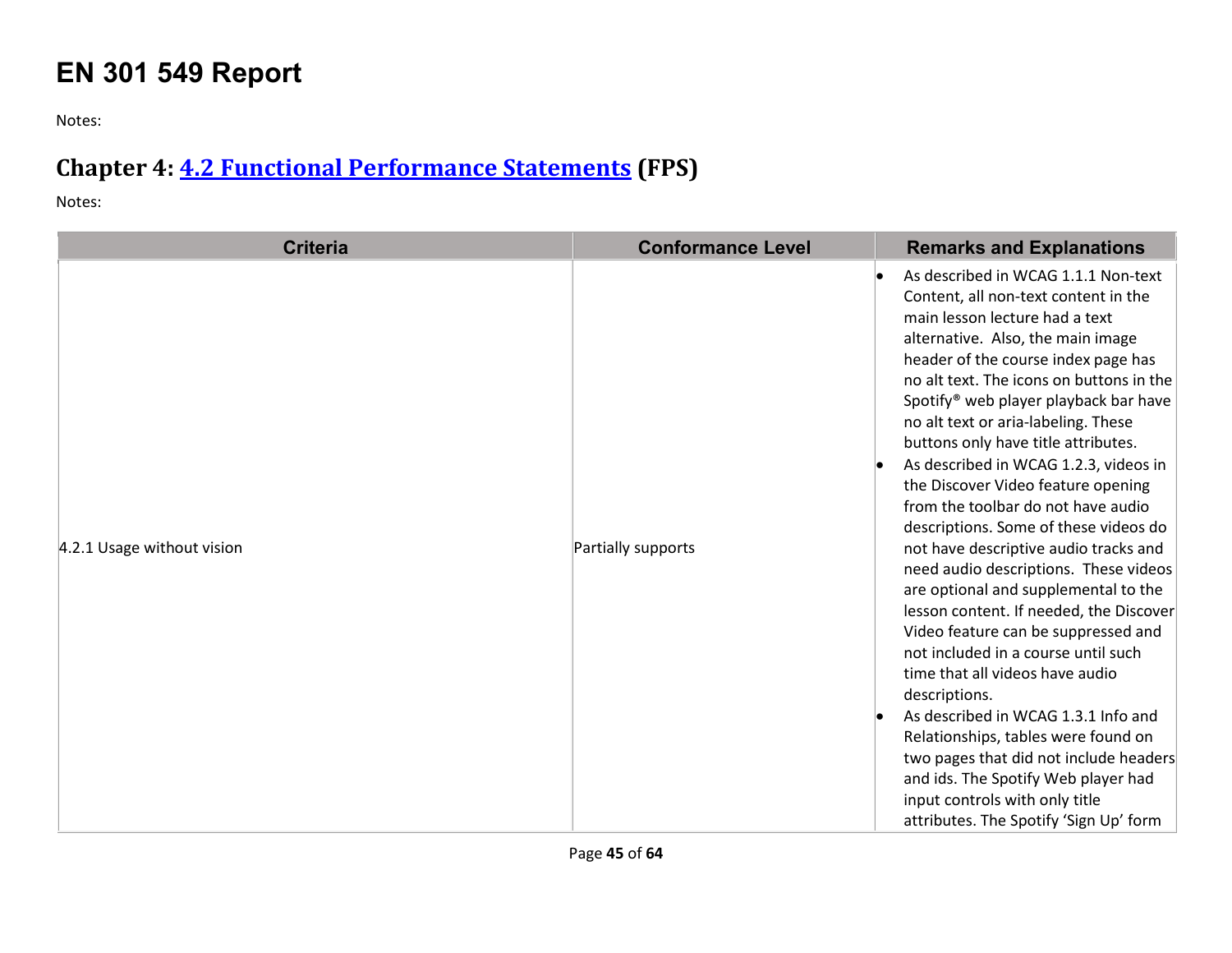| <b>Criteria</b> | <b>Conformance Level</b> | <b>Remarks and Explanations</b>          |
|-----------------|--------------------------|------------------------------------------|
|                 |                          | is not properly labeled. The written     |
|                 |                          | assignment pages need visual             |
|                 |                          | headings to be also made available       |
|                 |                          | programmatically. Also, in the           |
|                 |                          | supplemental 'Test Yourself' feature     |
|                 |                          | opening from the toolbar, answer         |
|                 |                          | feedback is presented, but is not        |
|                 |                          | accessible to screen reader users. The   |
|                 |                          | new feedback content is not              |
|                 |                          | announced after a question is            |
|                 |                          | answered and it is added to the page.    |
|                 |                          | Once it is added, the screen reader      |
|                 |                          | cannot access it via the keyboard.       |
|                 |                          | As described in WCAG 2.1.2 No            |
|                 |                          | Keyboard Trap, the chat tool             |
|                 |                          | appearing on most pages becomes a        |
|                 |                          | keyboard trap when opened and the        |
|                 |                          | focus is placed in it. When the user     |
|                 |                          | closes the chat tool or tries to move    |
|                 |                          | focus back out of the chat tool, the     |
|                 |                          | focus is trapped. Focus can              |
|                 |                          | successfully navigate forwards and       |
|                 |                          | backwards over the closed chat tool.     |
|                 |                          | Users can access support via email or    |
|                 |                          | telephone until this issue is repaired.  |
|                 |                          | No other traps have been found.          |
|                 |                          | As described in 2.4.4 Link Purpose,      |
|                 |                          | most of our links show their purpose     |
|                 |                          | in the link text, or with aria-labeling. |
|                 |                          | However, an insufficiently labeled link  |
|                 |                          | in the Youtube video player exists in    |
|                 |                          | the Discover Video popup window          |
|                 |                          | video carousel. All videos can be        |
|                 |                          | accessed, however, the insufficiently    |
|                 |                          | labeled link to off-site material at     |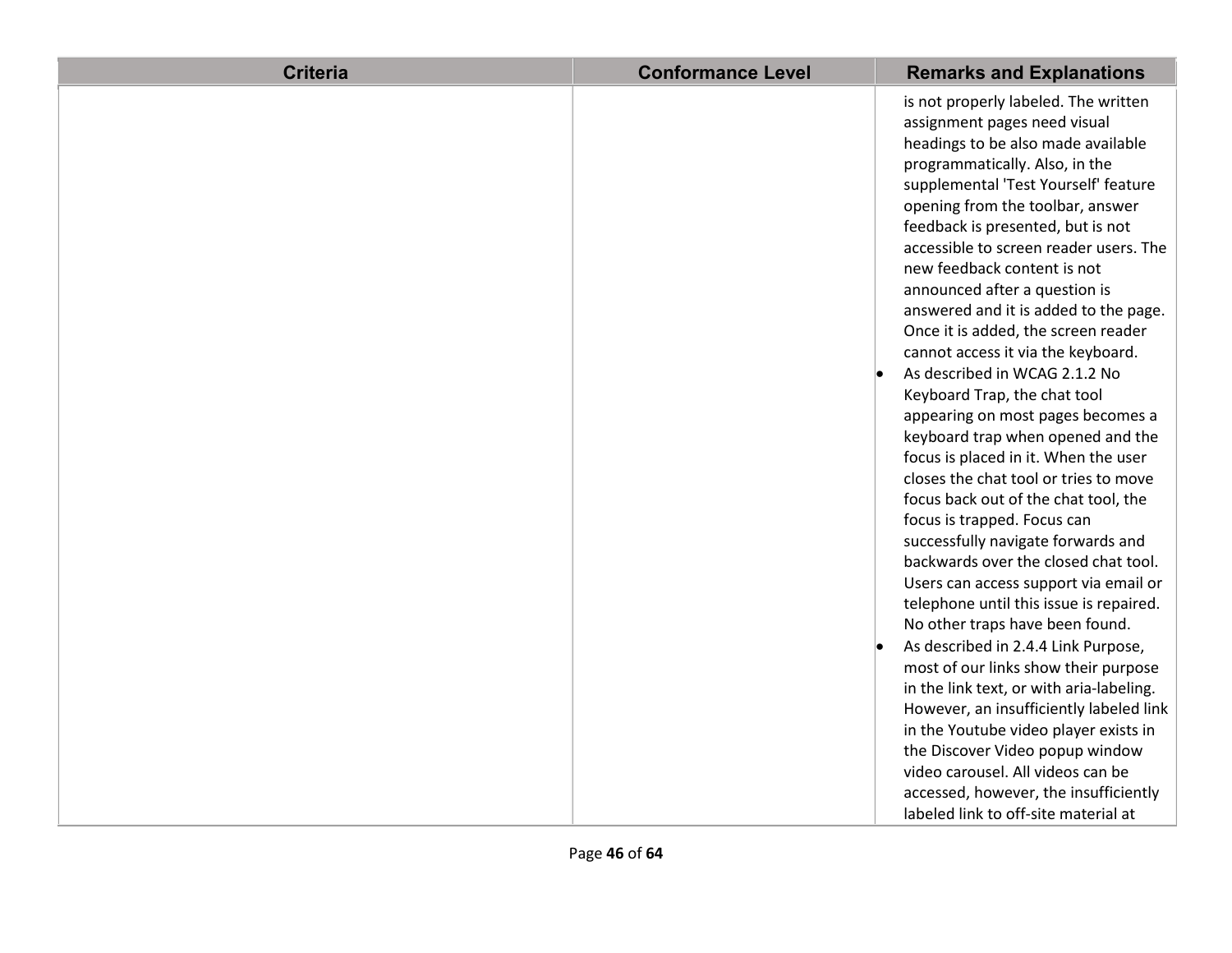| <b>Criteria</b>                 | <b>Conformance Level</b> |                | <b>Remarks and Explanations</b>                                                                                                                                                                                                                                                                                                                                                                                                                                                                                                                                                                                                                                                                                                                                                                                                                                                                                                                  |
|---------------------------------|--------------------------|----------------|--------------------------------------------------------------------------------------------------------------------------------------------------------------------------------------------------------------------------------------------------------------------------------------------------------------------------------------------------------------------------------------------------------------------------------------------------------------------------------------------------------------------------------------------------------------------------------------------------------------------------------------------------------------------------------------------------------------------------------------------------------------------------------------------------------------------------------------------------------------------------------------------------------------------------------------------------|
|                                 |                          |                | Youtube is present. Lastly, a null link<br>exists in the aside region of a few<br>lesson pages.<br>As described in 3.3.1 Error<br>Identification, in the supplemental<br>'Test Yourself' feature opening from<br>the toolbar, feedback for wrong<br>answers is not presented so that<br>screen reader users can access it.<br>As described in WCAG 4.1.2 Name,<br>Role, Value, issues currently exist with<br>the support of this success criterion. If<br>a user has unmet accessibility needs<br>whilst using OnMusic Of The World 3rd<br>edition, an accessible PDF of the<br>lecture content can be provided. Also,<br>all MP3 audio files of the 'Listen to<br>Lecture' recordings can be provided.<br>As described in 3.1.1 and 3.1.2, the<br>supplemental Listening Notes pages<br>do not have a language attribute on<br>their pages. There are also passages of<br>song lyrics in language other than<br>English without language tags. |
| 4.2.2 Usage with limited vision | Partially supports       | $\mathbf{1}$ . | As described in WCAG 1.1.1 Non-text<br>Content, all non-text content in the<br>main lesson lectures and assessments<br>had a text alternative. Also, the main<br>image header of the course index page<br>has no alt text. The icons on buttons in<br>the Spotify® web player playback bar<br>have no alt text or aria-labeling, only<br>title attributes.                                                                                                                                                                                                                                                                                                                                                                                                                                                                                                                                                                                       |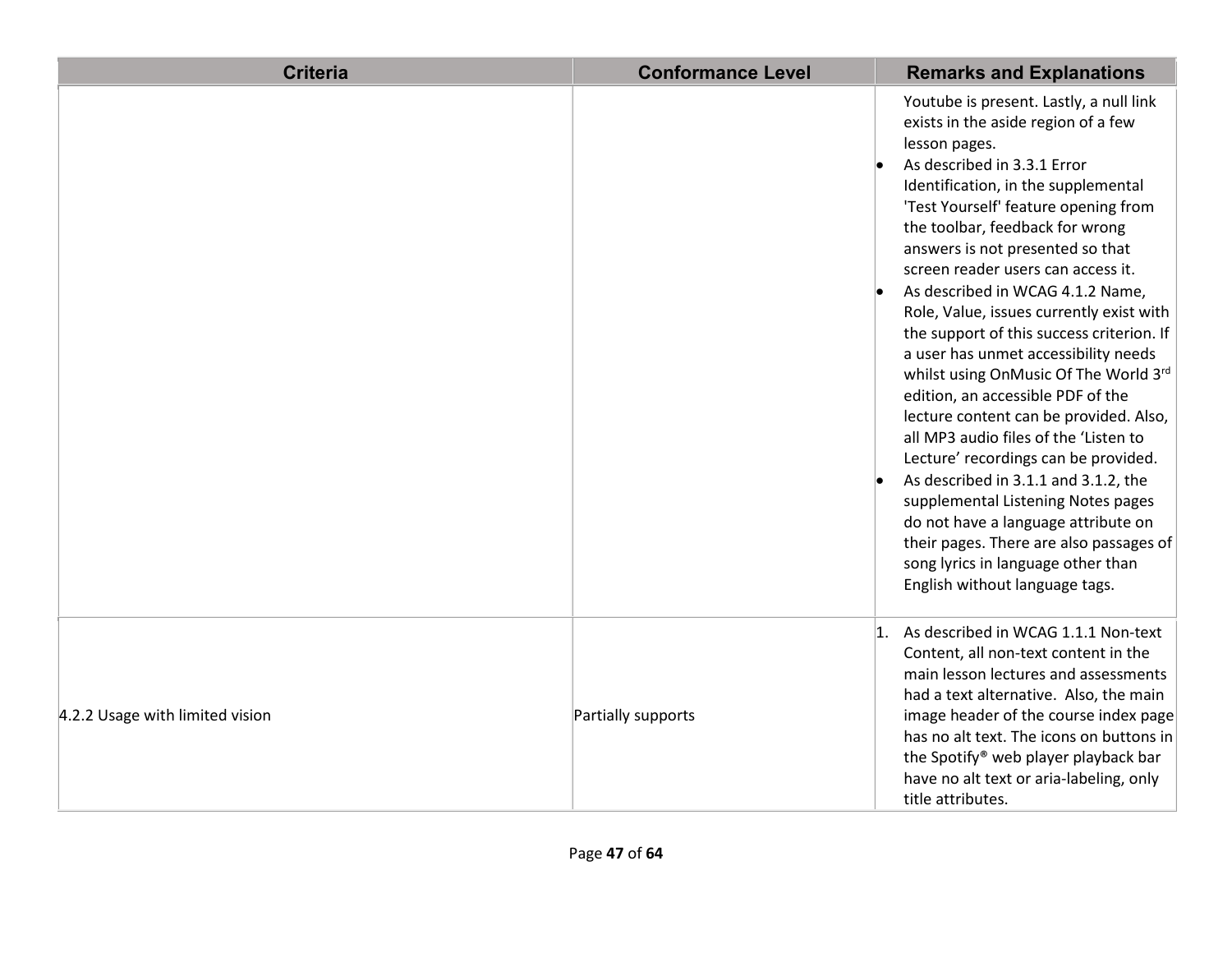| <b>Criteria</b> | <b>Conformance Level</b> | <b>Remarks and Explanations</b>          |
|-----------------|--------------------------|------------------------------------------|
|                 | 2.                       | As described in WCAG 1.2.3, videos in    |
|                 |                          | the Discover Video feature opening       |
|                 |                          | from the toolbar do not have audio       |
|                 |                          | descriptions. Some of these videos do    |
|                 |                          | not have descriptive audio tracks and    |
|                 |                          | need audio descriptions. These videos    |
|                 |                          | are optional and supplemental to the     |
|                 |                          | lesson content. If needed, the Discover  |
|                 |                          | Video feature can be suppressed and      |
|                 |                          | not included in a course until such      |
|                 |                          | time that all videos have audio          |
|                 |                          | descriptions.                            |
|                 | 3.                       | As described in WCAG 1.3.1 Info and      |
|                 |                          | Relationships, tables were found on      |
|                 |                          | two pages that did not include headers   |
|                 |                          | and ids. The Spotify Web player had      |
|                 |                          | input controls with only title           |
|                 |                          | attributes. The Spotify 'Sign Up' form   |
|                 |                          | is not properly labeled. The written     |
|                 |                          | assignment pages need visual             |
|                 |                          | headings to be also made available       |
|                 |                          | programmatically. Also, in the           |
|                 |                          | supplemental 'Test Yourself' feature     |
|                 |                          | opening from the toolbar, answer         |
|                 |                          | feedback is presented, but is not        |
|                 |                          | accessible to screen reader users. The   |
|                 |                          | new feedback content is not              |
|                 |                          | announced after a question is            |
|                 |                          | answered and it is added to the page.    |
|                 |                          | Once it is added, the screen reader      |
|                 |                          | cannot access it via the keyboard.       |
|                 |                          | $\vert$ 4. As described in WCAG 2.1.2 No |
|                 |                          | Keyboard Trap, the chat tool             |
|                 |                          | appearing on most pages becomes a        |
|                 |                          | keyboard trap when opened and the        |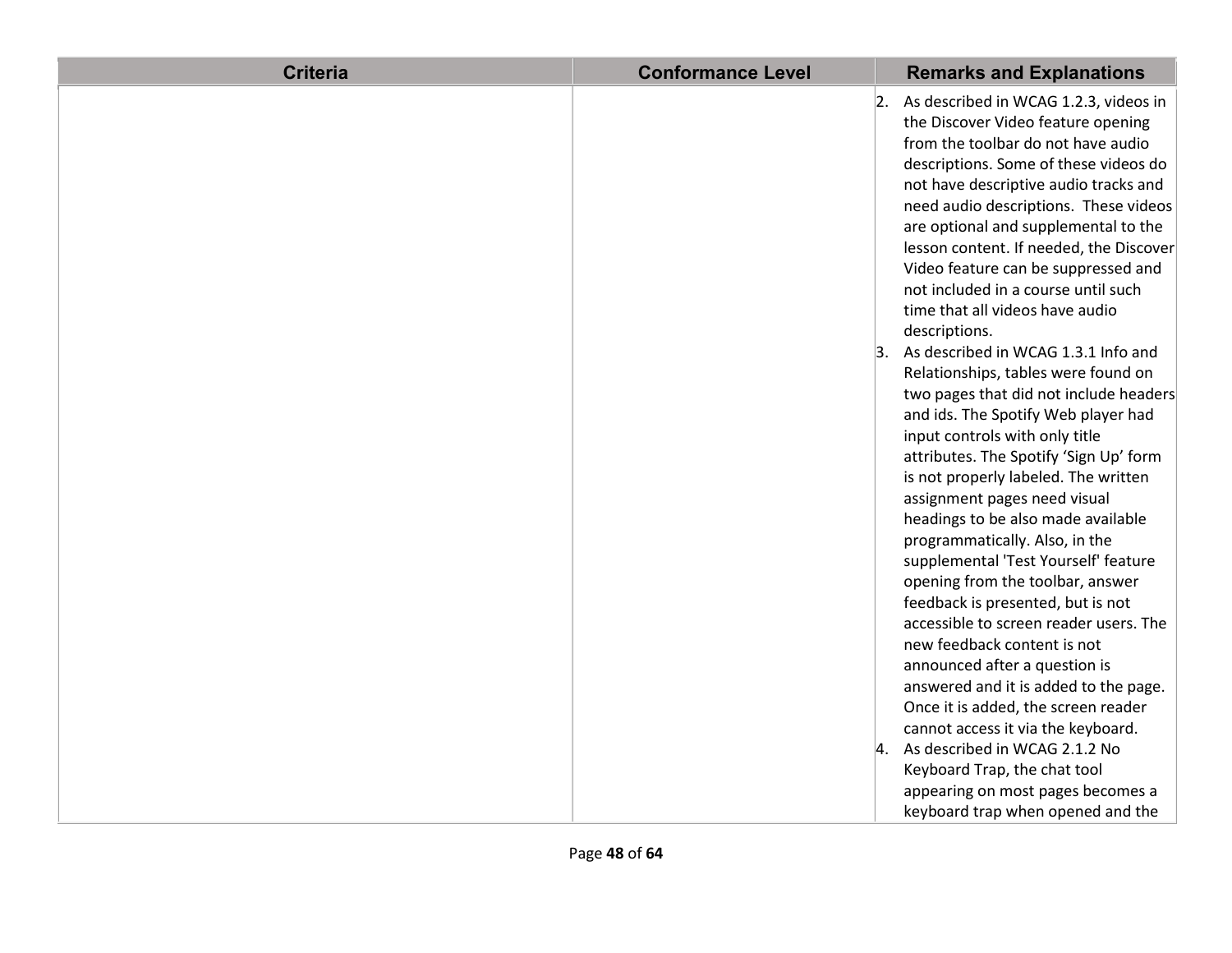| <b>Criteria</b> | <b>Conformance Level</b> | <b>Remarks and Explanations</b>            |
|-----------------|--------------------------|--------------------------------------------|
|                 |                          | focus is placed in it. When the user       |
|                 |                          | closes the chat tool or tries to move      |
|                 |                          | focus back out of the chat tool, the       |
|                 |                          | focus is trapped. Focus can                |
|                 |                          | successfully navigate forwards and         |
|                 |                          | backwards over the closed chat tool.       |
|                 |                          | Users can access support via email or      |
|                 |                          | telephone until this issue is repaired.    |
|                 |                          | No other traps have been found.            |
|                 |                          | 5.<br>As described in 2.4.4 Link Purpose,  |
|                 |                          | most of our links show their purpose       |
|                 |                          | in the link text, or with aria-labeling.   |
|                 |                          | However, an insufficiently labeled link    |
|                 |                          | in the Youtube video player exists in      |
|                 |                          | the Discover Video popup window            |
|                 |                          | video carousel. All videos can be          |
|                 |                          | accessed, however, the insufficiently      |
|                 |                          | labeled link to off-site material at       |
|                 |                          | Youtube is present. Lastly, a null link    |
|                 |                          | exists in the aside region of a few        |
|                 |                          | lesson pages.                              |
|                 |                          | 6.<br>As described in 3.1.1 and 3.1.2, the |
|                 |                          | supplemental Listening Notes pages         |
|                 |                          | do not have a language attribute on        |
|                 |                          | their pages. There are also passages of    |
|                 |                          | song lyrics in language other than         |
|                 |                          | English without language tags.             |
|                 |                          | As described in WCAG 4.1.2 Name,<br>7.     |
|                 |                          | Role, Value, issues currently exist with   |
|                 |                          | the support of this success criterion. If  |
|                 |                          | a user has unmet accessibility needs       |
|                 |                          | whilst using OnMusic Of The World 3rd      |
|                 |                          | edition, an accessible PDF of the          |
|                 |                          | lecture content can be provided. Also,     |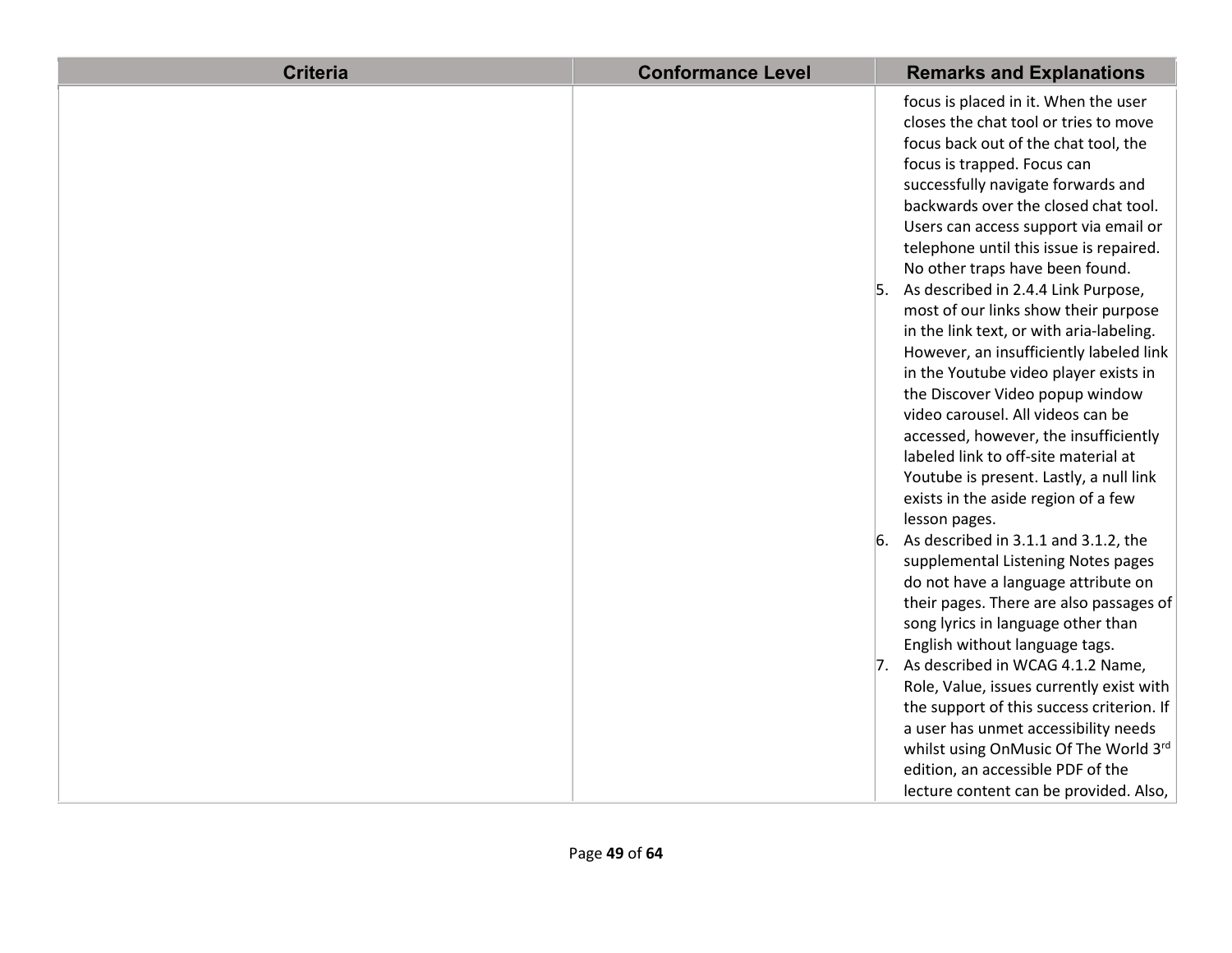| <b>Criteria</b>                          | <b>Conformance Level</b> | <b>Remarks and Explanations</b>                                                                                                                                                                                                                                                                                                                                                                                                                                                                                                                                                                     |
|------------------------------------------|--------------------------|-----------------------------------------------------------------------------------------------------------------------------------------------------------------------------------------------------------------------------------------------------------------------------------------------------------------------------------------------------------------------------------------------------------------------------------------------------------------------------------------------------------------------------------------------------------------------------------------------------|
|                                          |                          | all MP3 audio files of the 'Listen to<br>Lecture' recordings can be provided.                                                                                                                                                                                                                                                                                                                                                                                                                                                                                                                       |
| 4.2.3 Usage without perception of colour | Partially supports       | As described in WCAG 1.4.1 Use of Color,<br>three pages of lesson content were found<br>to have links to Wikipedia that depended<br>on color to identify them as links in text.<br>On the course preamble/information page,<br>some links in text were found to rely on<br>color to visually identify them as links.<br>These links are on the tab index and the<br>link purpose is clear. One map was found<br>in the lesson content that depended on<br>color to understand the map data. Until<br>the map can be repaired, student can<br>request a text equivalent to the color-<br>coded image |
| 4.2.4 Usage without hearing              | Does not support         | Videos content in OnMusic Of The World<br>$3rd$ edition is supplemental and optional.<br>Many of our course videos have<br>captioning, however some do not. The<br>free-standing audio recordings of music do<br>not have transcripts for song lyrics.<br>However, when the lyrics are essential to<br>the understanding of the musical<br>concepts, lyrics are provided in the text.                                                                                                                                                                                                               |
| 4.2.5 Usage with limited hearing         | Does not support         | Videos content in OnMusic Of The World<br>$3rd$ edition is supplemental and optional.<br>Many of our course videos have<br>captioning, however some do not. The<br>free-standing audio recordings of music do<br>not have transcripts for song lyrics.<br>However, when the lyrics are essential to<br>the understanding of the musical<br>concepts, lyrics are provided in the text.                                                                                                                                                                                                               |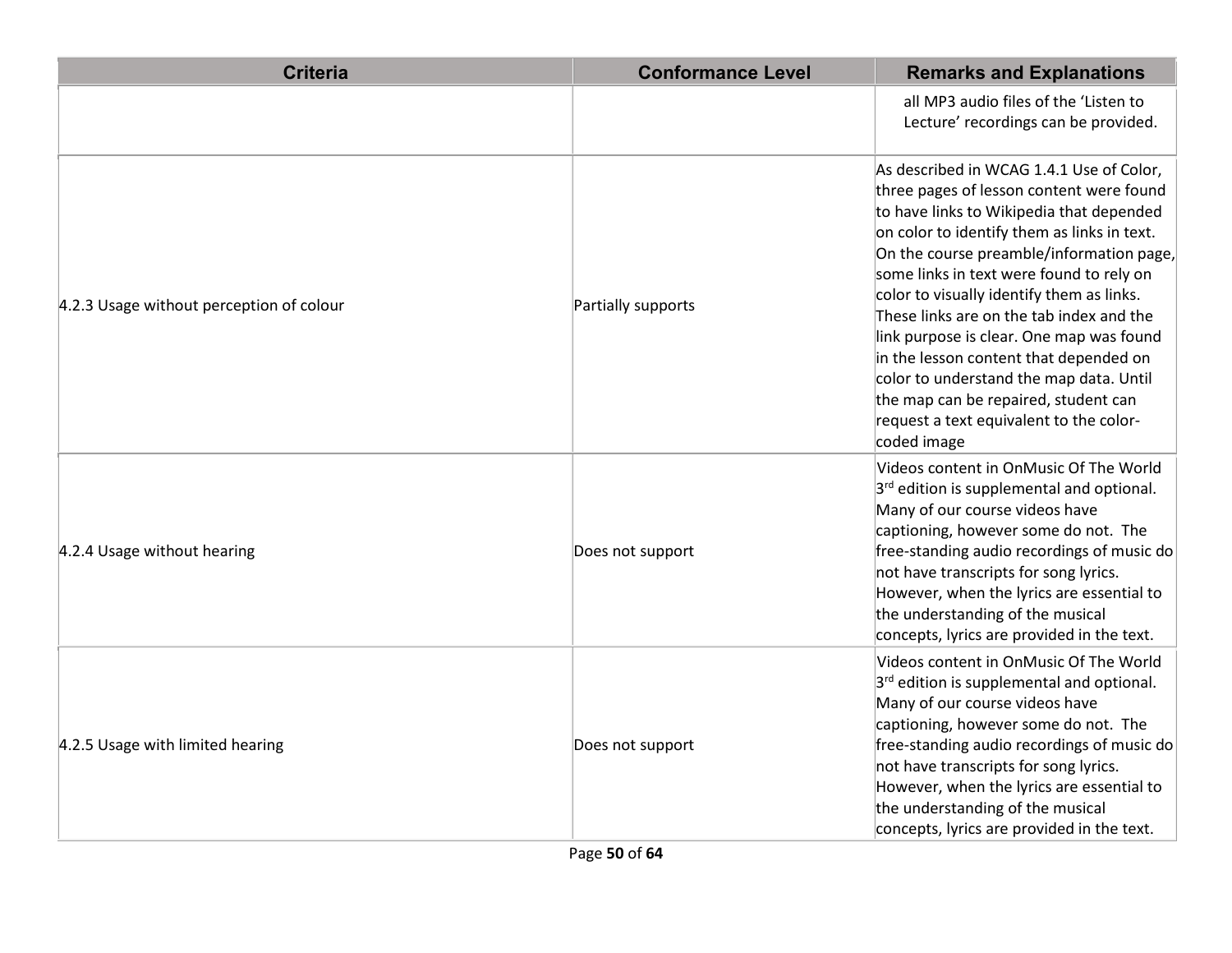| <b>Criteria</b>                                   | <b>Conformance Level</b> | <b>Remarks and Explanations</b>                                                                                                                                                                                                                                                                                                                                                                                                                                                                                                                                                                                                                                                                                                                                                                                                                                                                                                                                                                                                                                           |
|---------------------------------------------------|--------------------------|---------------------------------------------------------------------------------------------------------------------------------------------------------------------------------------------------------------------------------------------------------------------------------------------------------------------------------------------------------------------------------------------------------------------------------------------------------------------------------------------------------------------------------------------------------------------------------------------------------------------------------------------------------------------------------------------------------------------------------------------------------------------------------------------------------------------------------------------------------------------------------------------------------------------------------------------------------------------------------------------------------------------------------------------------------------------------|
| 4.2.6 Usage without vocal capability              | Supports                 | Vocal capability is not needed to interact<br>with the texts. Touch, keyboard, or mouse<br>input is functional.                                                                                                                                                                                                                                                                                                                                                                                                                                                                                                                                                                                                                                                                                                                                                                                                                                                                                                                                                           |
|                                                   |                          | NOTE: Use of our texts does not<br>necessitate fine motor control such as<br>path dependent gestures, pinching,<br>twisting, tight grasping or simultaneous<br>manual actions.                                                                                                                                                                                                                                                                                                                                                                                                                                                                                                                                                                                                                                                                                                                                                                                                                                                                                            |
| 4.2.7 Usage with limited manipulation or strength | Partially supports       | As described in 2.1.1 Keyboard,<br>multiple issues exist with keyboard<br>only access. In the main lesson content<br>and in the Supplemental Discover<br>Music popup feature, direct focus and<br>control of the audio player controls is<br>not allowed in the Firefox browser.<br>However, these controls can be<br>controlled via the keyboard using the<br>space bar and arrows when the whole<br>player interface is focused. Focus of<br>the individual audio player controls is<br>permitted in Google Chrome and<br>Microsoft Edge. In the supplemental<br>'Test Yourself' feature opening from<br>the toolbar the 'Next Question' link<br>and the interactive question numbers<br>that advance to the next questions<br>cannot be accessed with the keyboard.<br>The small, clickable video poster<br>images appearing at the bottom of the<br>optional Discover Video carousel that<br>allow a user to select a new video in<br>the queue are not keyboard accessible<br>and do not receive keyboard focus.<br>The Spotify <sup>®</sup> web player progress bar |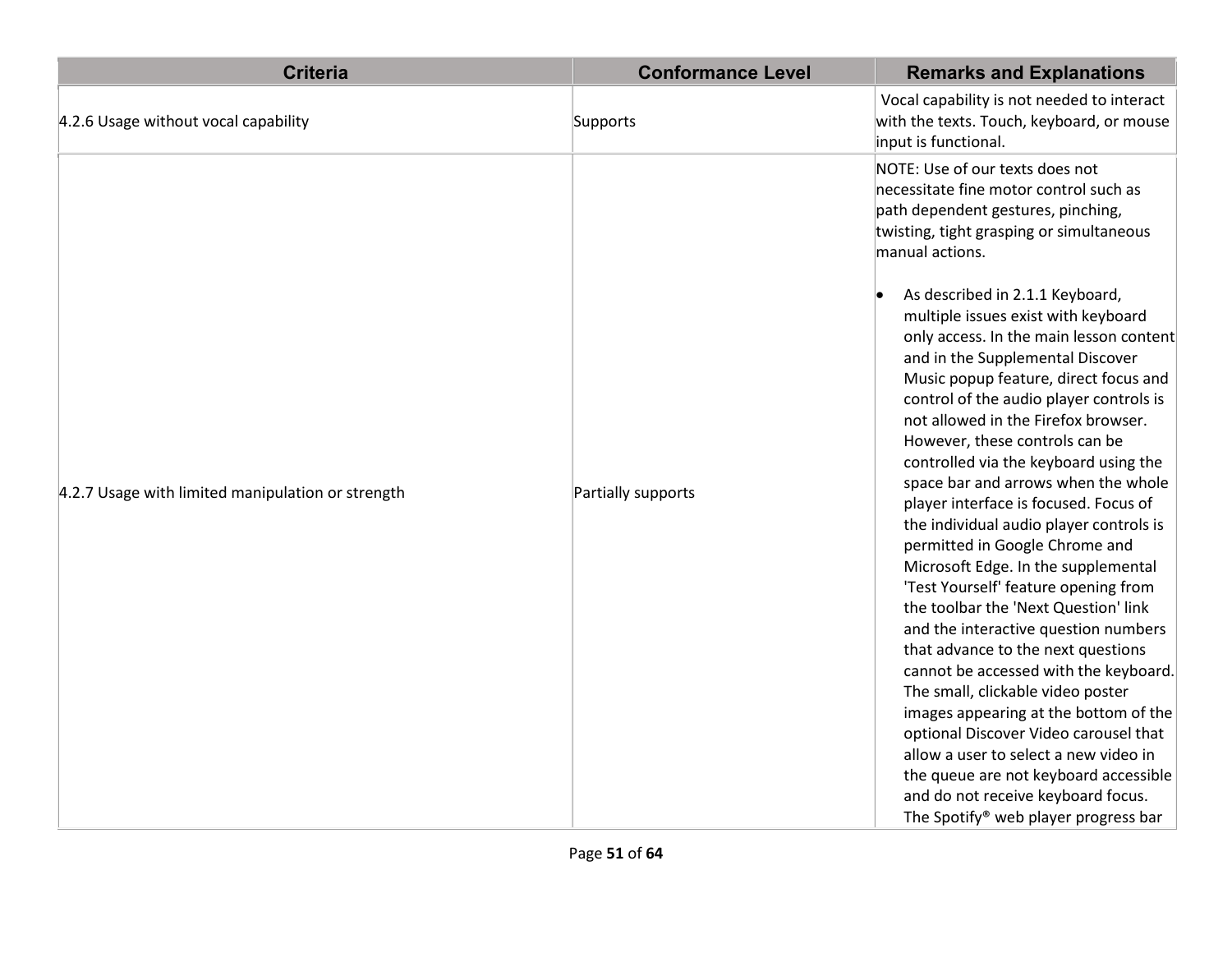| <b>Criteria</b>                | <b>Conformance Level</b> | <b>Remarks and Explanations</b>                                                                                                                                                                                                                                                                                                                                                                                                                                                                                                                                                                                                                                                                                                                                                                                                                                                                                                                                                                                                                                                                                                                                           |
|--------------------------------|--------------------------|---------------------------------------------------------------------------------------------------------------------------------------------------------------------------------------------------------------------------------------------------------------------------------------------------------------------------------------------------------------------------------------------------------------------------------------------------------------------------------------------------------------------------------------------------------------------------------------------------------------------------------------------------------------------------------------------------------------------------------------------------------------------------------------------------------------------------------------------------------------------------------------------------------------------------------------------------------------------------------------------------------------------------------------------------------------------------------------------------------------------------------------------------------------------------|
|                                |                          | and volume bar are not keyboard<br>accessible using the keyboard or<br>screen reader. (The Spotify® desktop<br>app) player controls have an invisible<br>focus state when accessed using<br>keyboard-only. The volume sliders<br>cannot be controlled with the<br>keyboard.<br>As described in 2.1.2 No Keyboard<br>Trap, the chat tool appearing on most<br>pages becomes a keyboard trap when<br>opened and the focus is placed in it.<br>When the user closes the chat tool or<br>tries to move focus back out of the<br>chat tool, the focus is trapped. Focus<br>can successfully navigate forwards and<br>backwards over the closed chat tool.<br>Users can access support via email or<br>telephone until this issue is repaired.<br>No other traps have been found.<br>As described in 2.4.7 Focus Visible, the<br>browser default focus indicator is not<br>disabled for any textbook pages. Focus<br>is lost in the supplemental modal<br>dialog popup Discover Video feature<br>that opens from the toolbar when<br>more than one video is in the carousel<br>queue. After the dialog window opens<br>the focus can shift to offscreen videos<br>and controls. |
| 4.2.8 Usage with limited reach | Partially supports       | NOTE: Use of our texts does not<br>necessitate fine motor control such as<br>path dependent gestures, pinching,                                                                                                                                                                                                                                                                                                                                                                                                                                                                                                                                                                                                                                                                                                                                                                                                                                                                                                                                                                                                                                                           |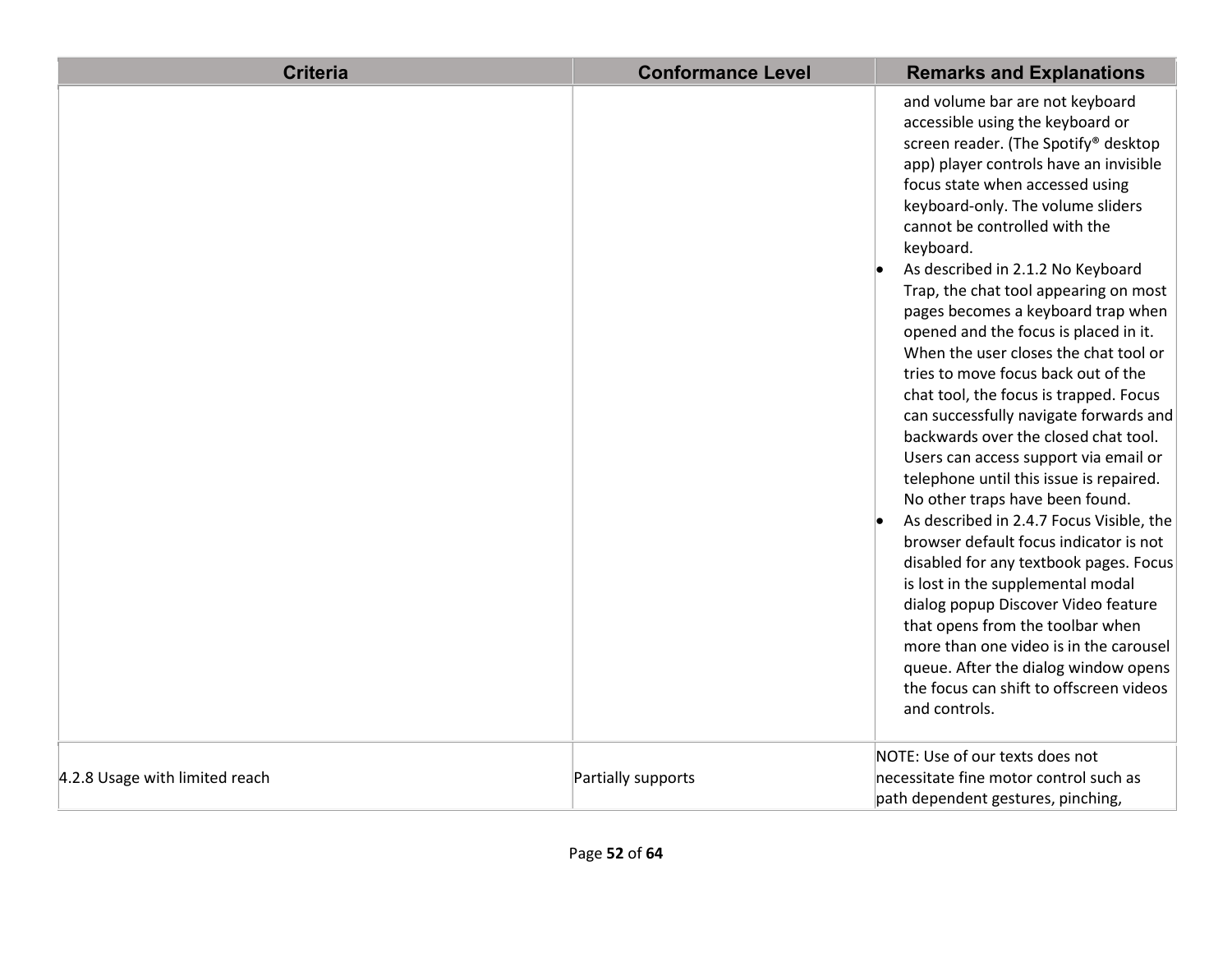| <b>Criteria</b> | <b>Conformance Level</b> | <b>Remarks and Explanations</b>          |
|-----------------|--------------------------|------------------------------------------|
|                 |                          | twisting, tight grasping or simultaneous |
|                 |                          | manual actions.                          |
|                 |                          | As described in 2.1.1 Keyboard,          |
|                 |                          | multiple issues exist with keyboard      |
|                 |                          | only access. In the supplemental         |
|                 |                          | Discover Music popup tool, direct        |
|                 |                          | focus and control of the audio player    |
|                 |                          | controls is not allowed in the Firefox   |
|                 |                          | browser. However, these controls can     |
|                 |                          | be controlled via the keyboard using     |
|                 |                          | the space bar and arrows when the        |
|                 |                          | whole player interface is focused.       |
|                 |                          | Focus of the individual audio player     |
|                 |                          | controls is permitted in Google          |
|                 |                          | Chrome and Microsoft Edge. Audio         |
|                 |                          | controls for all course audio can be     |
|                 |                          | completely accessed using Firefox        |
|                 |                          | from the main lesson content. In the     |
|                 |                          | supplemental 'Test Yourself' feature     |
|                 |                          | opening from the toolbar the 'Next       |
|                 |                          | Question' link and the interactive       |
|                 |                          | question numbers that advance to the     |
|                 |                          | next questions cannot be accessed        |
|                 |                          | with the keyboard. The small, clickable  |
|                 |                          | video poster images appearing at the     |
|                 |                          | bottom of the optional Discover Video    |
|                 |                          | carousel that allow a user to select a   |
|                 |                          | new video in the queue are not           |
|                 |                          | keyboard accessible and do not           |
|                 |                          | receive keyboard focus. The Spotify®     |
|                 |                          | web player progress bar and volume       |
|                 |                          | bar are not keyboard accessible using    |
|                 |                          | the keyboard or screen reader. (The      |
|                 |                          | Spotify® desktop app) player controls    |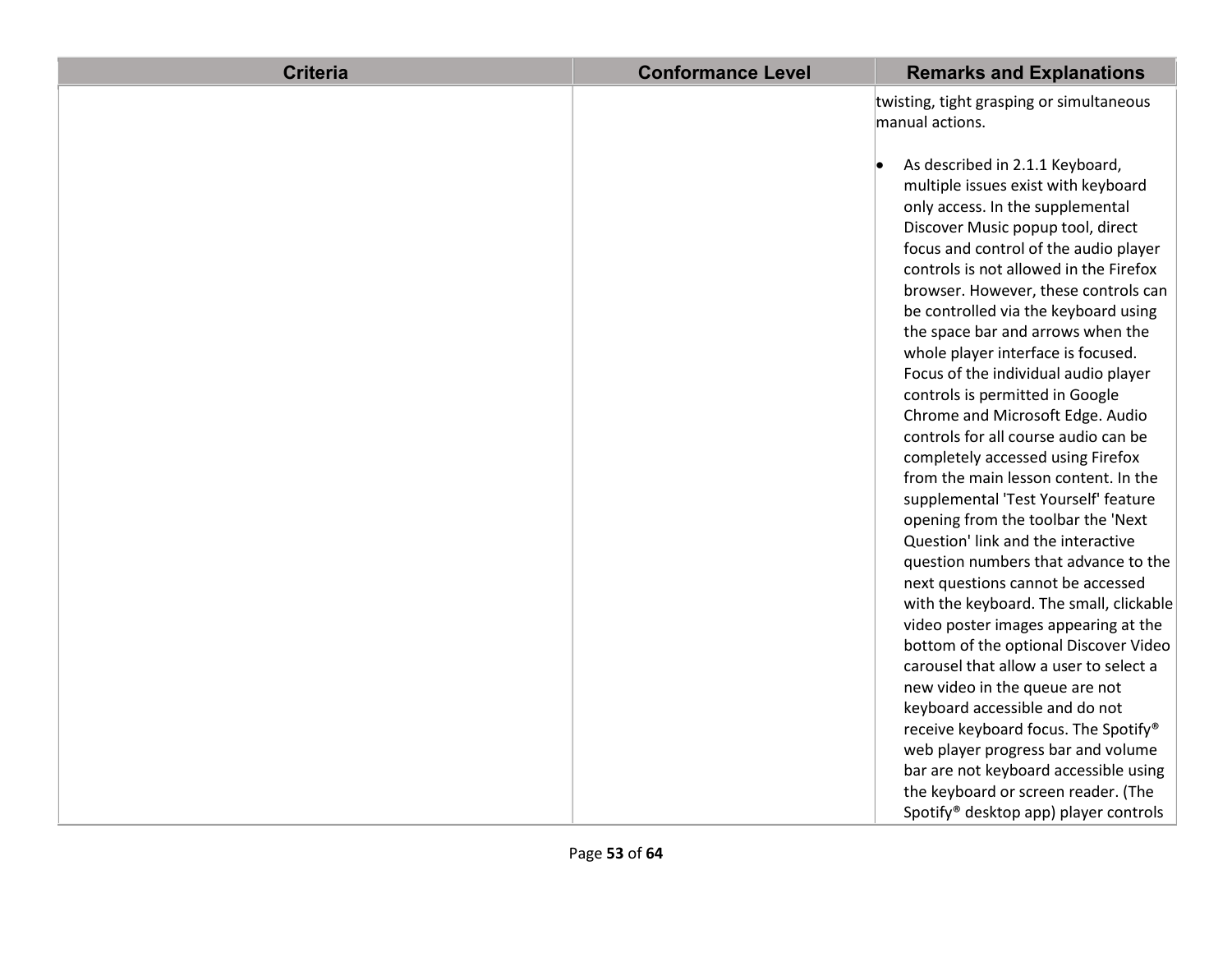| <b>Criteria</b>                                | <b>Conformance Level</b> | <b>Remarks and Explanations</b>                                                                                                                                                                                                                                                                                                                                                                                                                                                                                                                                                                                                                                                                                                                                                                                                                                                                                                                                                                                                    |
|------------------------------------------------|--------------------------|------------------------------------------------------------------------------------------------------------------------------------------------------------------------------------------------------------------------------------------------------------------------------------------------------------------------------------------------------------------------------------------------------------------------------------------------------------------------------------------------------------------------------------------------------------------------------------------------------------------------------------------------------------------------------------------------------------------------------------------------------------------------------------------------------------------------------------------------------------------------------------------------------------------------------------------------------------------------------------------------------------------------------------|
|                                                |                          | have an invisible focus state when<br>accessed using keyboard-only. The<br>volume sliders cannot be controlled<br>with the keyboard.<br>As described in 2.1.2 No Keyboard<br>Trap, the chat tool appearing on most<br>pages becomes a keyboard trap when<br>opened and the focus is placed in it.<br>When the user closes the chat tool or<br>tries to move focus back out of the<br>chat tool, the focus is trapped. Focus<br>can successfully navigate forwards and<br>backwards over the closed chat tool.<br>Users can access support via email or<br>telephone until this issue is repaired.<br>No other traps have been found.<br>As described in 2.4.7 Focus Visible, the<br>browser default focus indicator is not<br>disabled for any textbook pages. Focus<br>is lost in the supplemental modal<br>dialog popup Discover Video feature<br>that opens from the toolbar when<br>more than one video is in the carousel<br>queue. After the dialog window opens<br>the focus can shift to offscreen videos<br>and controls. |
| 4.2.9 Minimize photosensitive seizure triggers | Supports                 | The content does not flash                                                                                                                                                                                                                                                                                                                                                                                                                                                                                                                                                                                                                                                                                                                                                                                                                                                                                                                                                                                                         |
| 4.2.10 Usage with limited cognition            | Partially Supports       | As described in WCAG 1.2.1 Audio-<br>only and Video-only (Prerecorded),<br>our stand-alone audio files of songs<br>are labelled for title, composer, and<br>time marks but do not have transcripts<br>of lyrics. The Spotify® desktop app)<br>presents stand-alone audio files that                                                                                                                                                                                                                                                                                                                                                                                                                                                                                                                                                                                                                                                                                                                                                |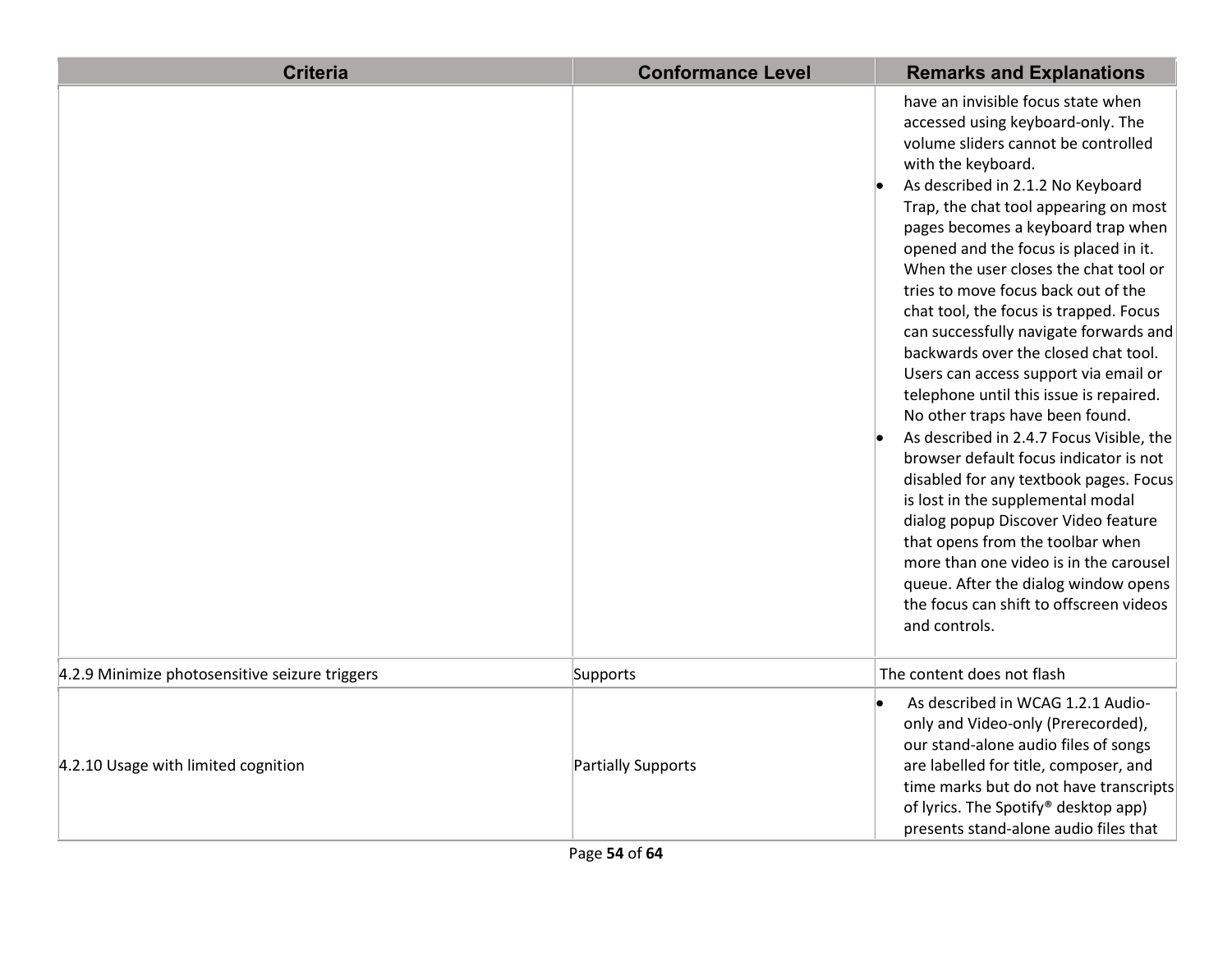| <b>Criteria</b> | <b>Conformance Level</b> | <b>Remarks and Explanations</b>                                                                                                                                                                                                                                                                                                                                                                                                                                                                                                                                                                                                                                                                                                                                                                                                                                                                                                                                                                                                                                                                       |
|-----------------|--------------------------|-------------------------------------------------------------------------------------------------------------------------------------------------------------------------------------------------------------------------------------------------------------------------------------------------------------------------------------------------------------------------------------------------------------------------------------------------------------------------------------------------------------------------------------------------------------------------------------------------------------------------------------------------------------------------------------------------------------------------------------------------------------------------------------------------------------------------------------------------------------------------------------------------------------------------------------------------------------------------------------------------------------------------------------------------------------------------------------------------------|
|                 |                          | are labeled for artist, song title, and<br>time stamps, but without transcripts<br>for song lyrics. Until this issue is<br>addressed, when the lyrics of the song<br>are relevant to the musical idea being<br>discussed, they are prominently<br>provided in the lecture text.<br>As described in WCAG 1.2.2 Captions<br>(Prerecorded) Three lesson content<br>pages were found to contain<br>embedded videos without captions.<br>Some of the videos in the Discover<br>Video feature opening from the<br>toolbar do not contain captions. All<br>videos are optional and supplemental<br>to the lesson content. If needed, the<br>Discover Video feature can be<br>suppressed and not included in a<br>course until such time that all videos<br>have captions.<br>As described in WCAG 1.2.3, videos in<br>the Discover Video feature opening<br>from the toolbar do not have audio<br>descriptions. Some of these videos do<br>not have descriptive audio tracks and<br>need audio descriptions. These videos<br>are optional and supplemental to the<br>lesson content. If needed, the Discover |
|                 |                          | Video feature can be suppressed and<br>not included in a course until such<br>time that all videos have audio                                                                                                                                                                                                                                                                                                                                                                                                                                                                                                                                                                                                                                                                                                                                                                                                                                                                                                                                                                                         |
|                 |                          | descriptions.<br>8. As described in 2.4.4 Link Purpose,<br>most of our links show their purpose<br>in the link text, or with aria-labeling.                                                                                                                                                                                                                                                                                                                                                                                                                                                                                                                                                                                                                                                                                                                                                                                                                                                                                                                                                           |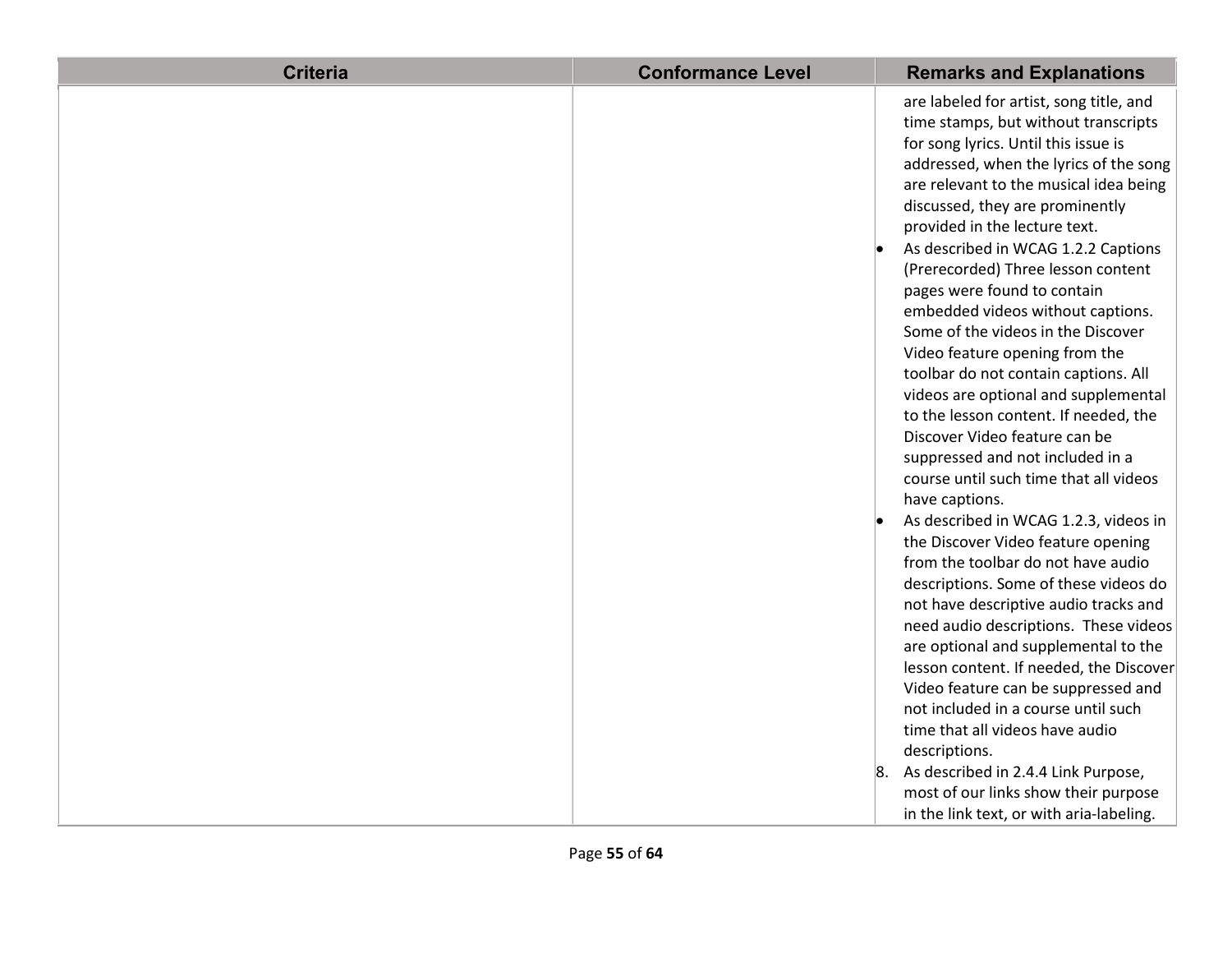| <b>Criteria</b> | <b>Conformance Level</b> | <b>Remarks and Explanations</b>                                                                                                                                                                                                                                                                                                                                                                                                                                                                                                                                                                                                                                                                                                                                                                                                                                                                                               |
|-----------------|--------------------------|-------------------------------------------------------------------------------------------------------------------------------------------------------------------------------------------------------------------------------------------------------------------------------------------------------------------------------------------------------------------------------------------------------------------------------------------------------------------------------------------------------------------------------------------------------------------------------------------------------------------------------------------------------------------------------------------------------------------------------------------------------------------------------------------------------------------------------------------------------------------------------------------------------------------------------|
|                 |                          | However, an insufficiently labeled link<br>in the Youtube video player exists in<br>the Discover Video popup window<br>video carousel. All videos can be<br>accessed, however, the insufficiently<br>labeled link to off-site material at<br>Youtube is present. Lastly, a null link<br>exists in the aside region of a few<br>lesson pages.<br>As described in 3.1.1 and 3.1.2, the<br>supplemental Listening Notes pages<br>do not have a language attribute on<br>their pages. There are also passages of<br>song lyrics in language other than<br>English without language tags.<br>As described in 3.3.1 Error<br>Identification, in the supplemental<br>'Test Yourself' feature opening from<br>the toolbar, feedback for wrong<br>answers is not presented so that<br>screen reader users can access it.<br>As described in WCAG 3.3.2 Labels and<br>Instructions, the explicit label is hidden<br>on the user report. |
| 4.2.11 Privacy  | Supports                 | When accommodations are provided to<br>individuation students for extra time for<br>exams, these accommodations are private<br>to the instructor and the student. No other<br>accessibility settings are present in the<br>courses.                                                                                                                                                                                                                                                                                                                                                                                                                                                                                                                                                                                                                                                                                           |

### **Chapter [5: Generic Requirements](http://www.etsi.org/deliver/etsi_en/301500_301599/301549/01.01.02_60/en_301549v010102p.pdf#page=23)**

Notes: Not applicable to Connect For Education® products. These products are web content and are not closed systems.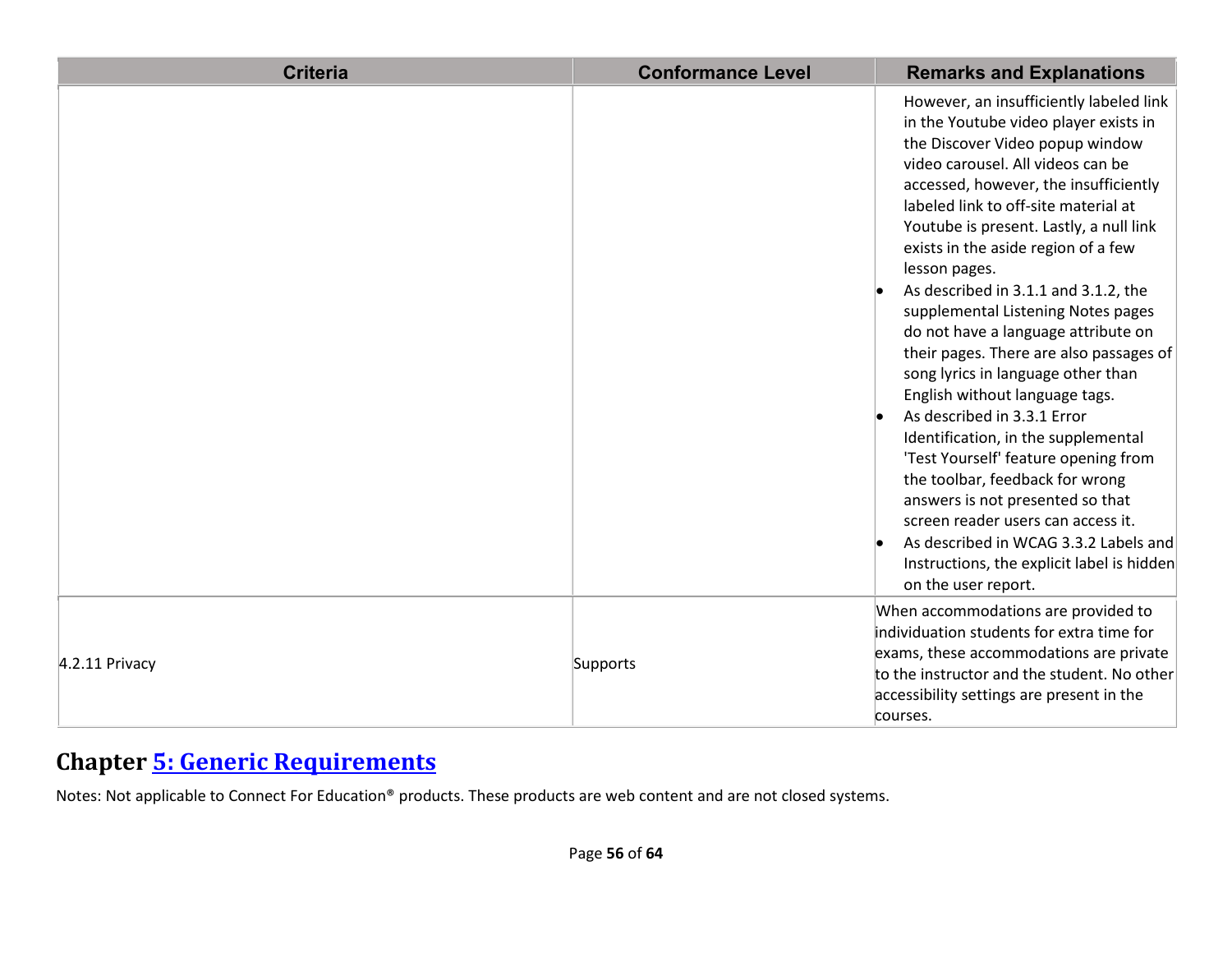#### **Chapter [6: ICT with Two-Way Voice Communication](http://www.etsi.org/deliver/etsi_en/301500_301599/301549/01.01.02_60/en_301549v010102p.pdf#page=28)**

Notes: Not applicable. Connect For Education does not offer two-way voice communication. This table has been removed.

## **Chapter [7: ICT with Video Capabilities](http://www.etsi.org/deliver/etsi_en/301500_301599/301549/01.01.02_60/en_301549v010102p.pdf#page=31)**

Notes:

| <b>Criteria</b>                         | <b>Conformance Level</b>            | <b>Remarks and Explanations</b>                                                                                                                                                                                                                                                                                                                                                                                                                                     |
|-----------------------------------------|-------------------------------------|---------------------------------------------------------------------------------------------------------------------------------------------------------------------------------------------------------------------------------------------------------------------------------------------------------------------------------------------------------------------------------------------------------------------------------------------------------------------|
| 7.1 Caption processing technology       | Heading cell - no response required | Heading cell - no response required                                                                                                                                                                                                                                                                                                                                                                                                                                 |
| 7.1.1 Captioning playback               | Supports                            | When captions are available, there is a<br>mechanism available to display the<br>captions.                                                                                                                                                                                                                                                                                                                                                                          |
| 7.1.2 Captioning synchronization        | Supports                            | When captions are present, the<br>mechanism to display the captions<br>preserves the synchronization between<br>the audio and corresponding captions.                                                                                                                                                                                                                                                                                                               |
| 7.1.3 Preservation of captioning        | Supports                            | All caption data, when present, is<br>preserved and not removed.                                                                                                                                                                                                                                                                                                                                                                                                    |
| 7.2.1 Audio description playback        | Does not support                    | OnMusic of the World 3 <sup>rd</sup> edition uses<br>video players which have no mechanism<br>to play separate audio description files.<br>However, we have added The Able Player<br>to some pages when seen through the<br>Firefox browser. The Able Player can play<br>separate audio description files. We hope<br>to change all audio player instances to this<br>player in the future as we seek to achieve<br>support for audio description on all<br>videos. |
| 7.2.2 Audio description synchronization | Does not support                    | OnMusic of the World 3 <sup>rd</sup> edition uses<br>video players which have no mechanism<br>to play synchronized audio description<br>files. However, we have added The Able<br>Player to some pages when seen through<br>the Firefox browser. The Able Player can                                                                                                                                                                                                |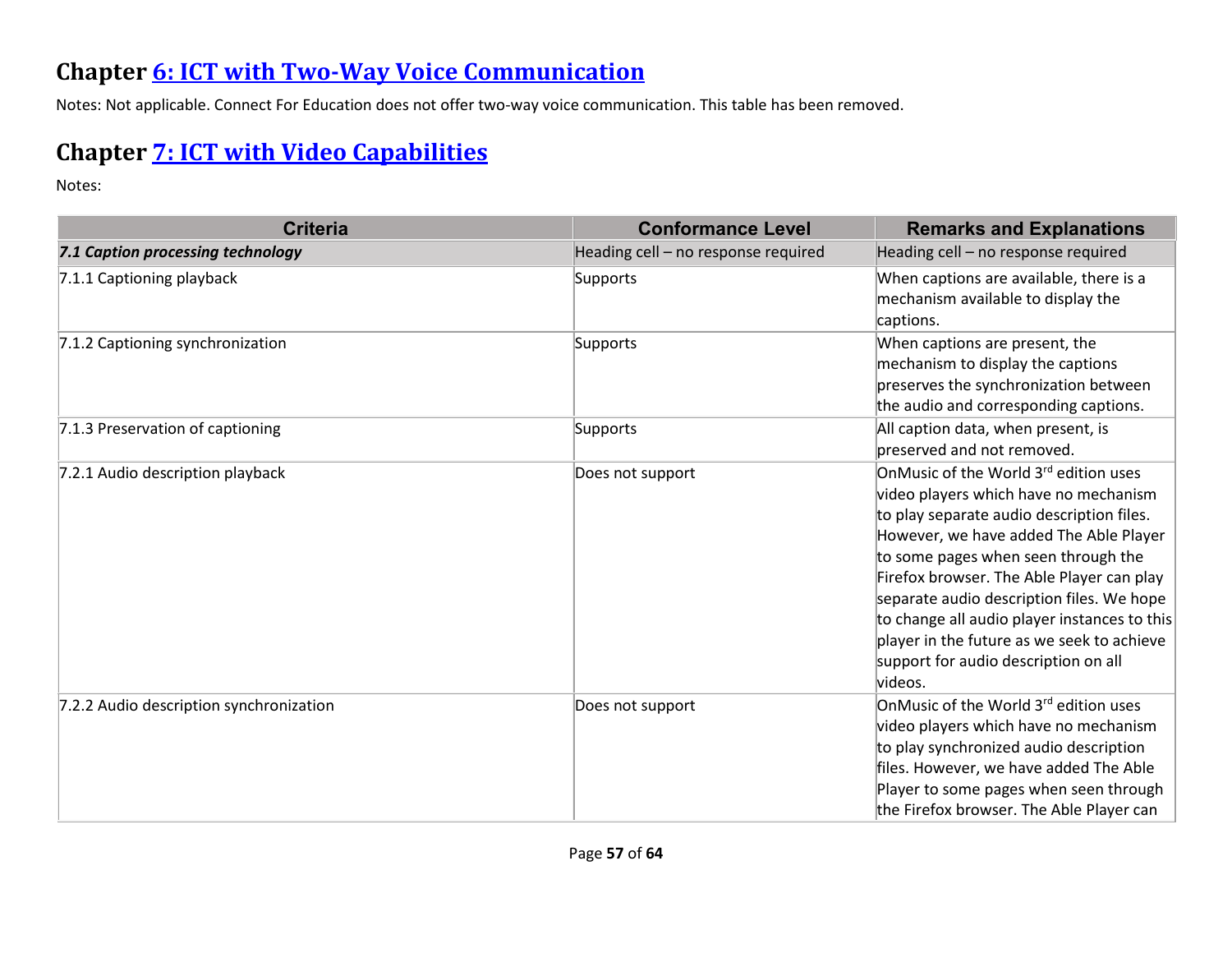| <b>Criteria</b>                                      | <b>Conformance Level</b> | <b>Remarks and Explanations</b>                                                                                                                                                                                                                                                                                                                                                                                                                                                                                                                              |
|------------------------------------------------------|--------------------------|--------------------------------------------------------------------------------------------------------------------------------------------------------------------------------------------------------------------------------------------------------------------------------------------------------------------------------------------------------------------------------------------------------------------------------------------------------------------------------------------------------------------------------------------------------------|
|                                                      |                          | play synchronized audio description files.<br>We hope to change all audio player<br>instances to this player in the future as we                                                                                                                                                                                                                                                                                                                                                                                                                             |
|                                                      |                          | seek to achieve support for audio<br>description on all videos                                                                                                                                                                                                                                                                                                                                                                                                                                                                                               |
| 7.2.3 Preservation of audio description              | Does not support         | OnMusic of the World 3 <sup>rd</sup> edition uses<br>video players which have no mechanism<br>to preserve audio description files.<br>However, we have added The Able Player<br>to some pages when seen through the<br>Firefox browser. The Able Player can play<br>and preserve separate audio description<br>files. We hope to change all audio player<br>instances to this player in the future as we<br>seek to achieve support for audio<br>description on all videos.                                                                                  |
| 7.3 User controls for captions and audio description | Partially supports       | OnMusic of the World 3rd edition course<br>videos, closed captions control is provided<br>the same level of interaction as the<br>primary media controls when captions are<br>available. There is no control for audio<br>descriptions. However, we have added<br>The Able Player to some pages when seen<br>through the Firefox browser. The Able<br>Player offers controls for audio<br>description. We hope to change all audio<br>player instances to this player in the<br>future as we seek to achieve support for<br>audio description on all videos. |

#### **Chapter [8: Hardware](http://www.etsi.org/deliver/etsi_en/301500_301599/301549/01.01.02_60/en_301549v010102p.pdf#page=32)**

Notes: OnMusic of the World 3<sup>rd</sup> edition does not require specific hardware. Table is removed. EN 301 549 Chapter 8: Hardware specifications are not applicable.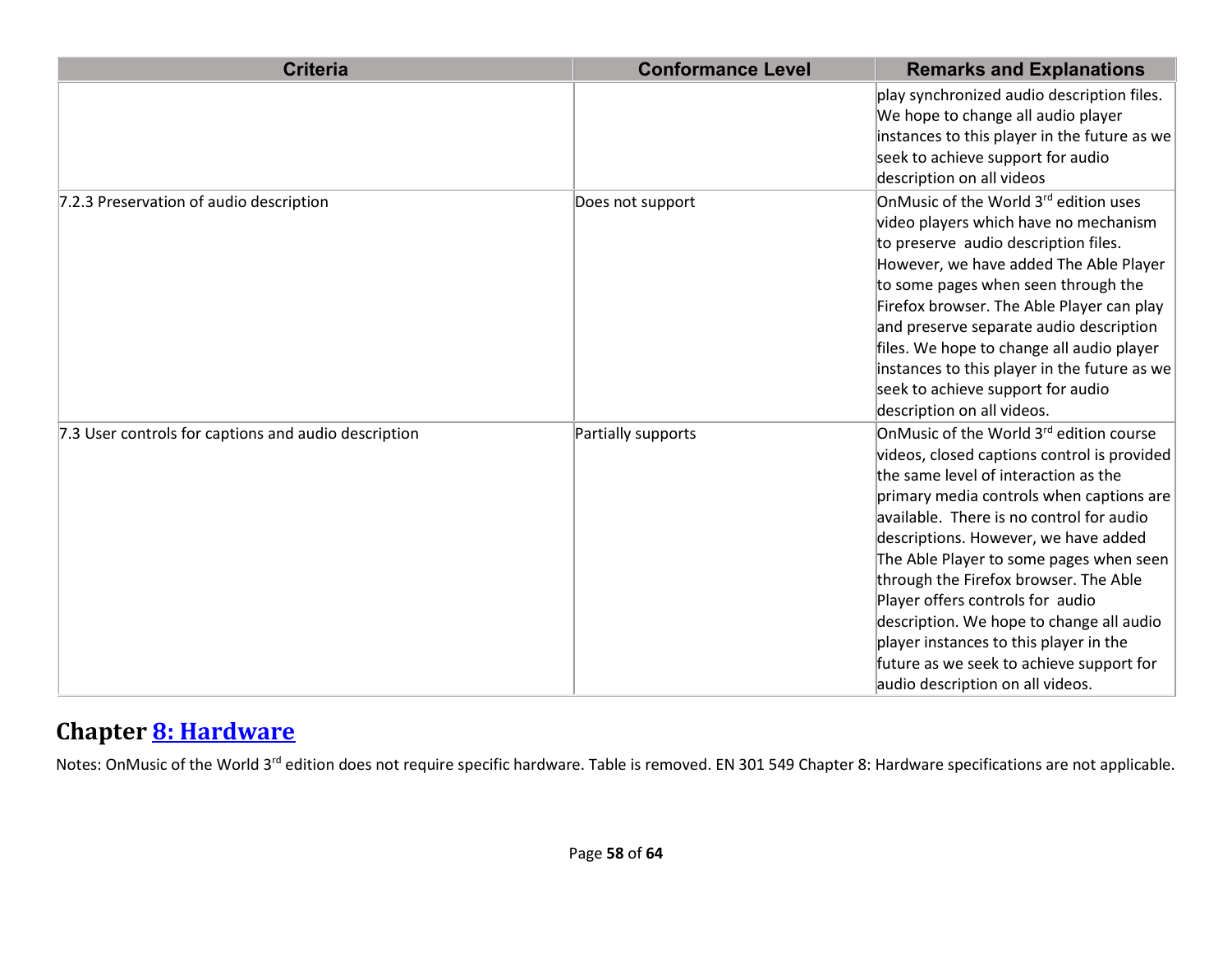Notes:

### **Chapter [10: Non-web Documents](http://www.etsi.org/deliver/etsi_en/301500_301599/301549/01.01.02_60/en_301549v010102p.pdf#page=43)**

Notes: OnMusic of the World 3<sup>rd</sup> edition is displayed over the web by design and practice. If a user is not able to use a web page due to any type of challenge, we will provide them with an accessible PDF document of the text lecture content. The following section refers to the accessible PDF of lecture content under those circumstances only.

| <b>Criteria</b>                  | <b>Conformance Level</b>            | <b>Remarks and Explanations</b>                                                                                |
|----------------------------------|-------------------------------------|----------------------------------------------------------------------------------------------------------------|
| 10.1 General                     | Heading cell - no response required | Heading cell - no response required                                                                            |
| 10.2 Document success criteria   | Heading cell - no response required | Heading cell - no response required                                                                            |
| 10.2.1 through 10.2.38           | See WCAG 2.0 section                | See information in WCAG section                                                                                |
| 10.2.39 Caption positioning      | Supported                           | Accessible PDF copies of the text lecture<br>content are 'text only' and do not contain<br>synchronized media. |
| 10.2.40 Audio description timing | Supported                           | Accessible PDF copies of the text lecture<br>content are 'text only' and do not contain<br>synchronized media. |

#### **Chapter [11: Software](http://www.etsi.org/deliver/etsi_en/301500_301599/301549/01.01.02_60/en_301549v010102p.pdf#page=53)**

Notes: This chapter refers exclusively to the Spotify® Desktop App and its user interface, as it is used with OnMusic of the World 3<sup>rd</sup> edition to play to play course audio.

| <b>Criteria</b>                                                                                                               | <b>Conformance Level</b>            | <b>Remarks and Explanations</b>                  |
|-------------------------------------------------------------------------------------------------------------------------------|-------------------------------------|--------------------------------------------------|
| 11.2.1 Software success criteria (excluding closed functionality)                                                             | See WCAG 2.0 section                | See information in WCAG section                  |
| 11.2.2 Software success criteria (closed functionality)                                                                       | See WCAG 2.0 section                | See information in WCAG section                  |
| 11.3 Interoperability with assistive technology                                                                               | Heading cell - no response required | Heading cell - no response required              |
| 11.3.1 Closed functionality (informative)                                                                                     | Heading cell - no response required | Heading cell - no response required              |
| 11.3.2 Accessibility services                                                                                                 | Heading cell - no response required | Heading cell - no response required              |
| 11.3.2.1 Platform accessibility service support for software that provides See 11.3.2.5 through 11.3.2.17<br>a user interface |                                     | See information in 11.3.2.5 through<br>11.3.2.17 |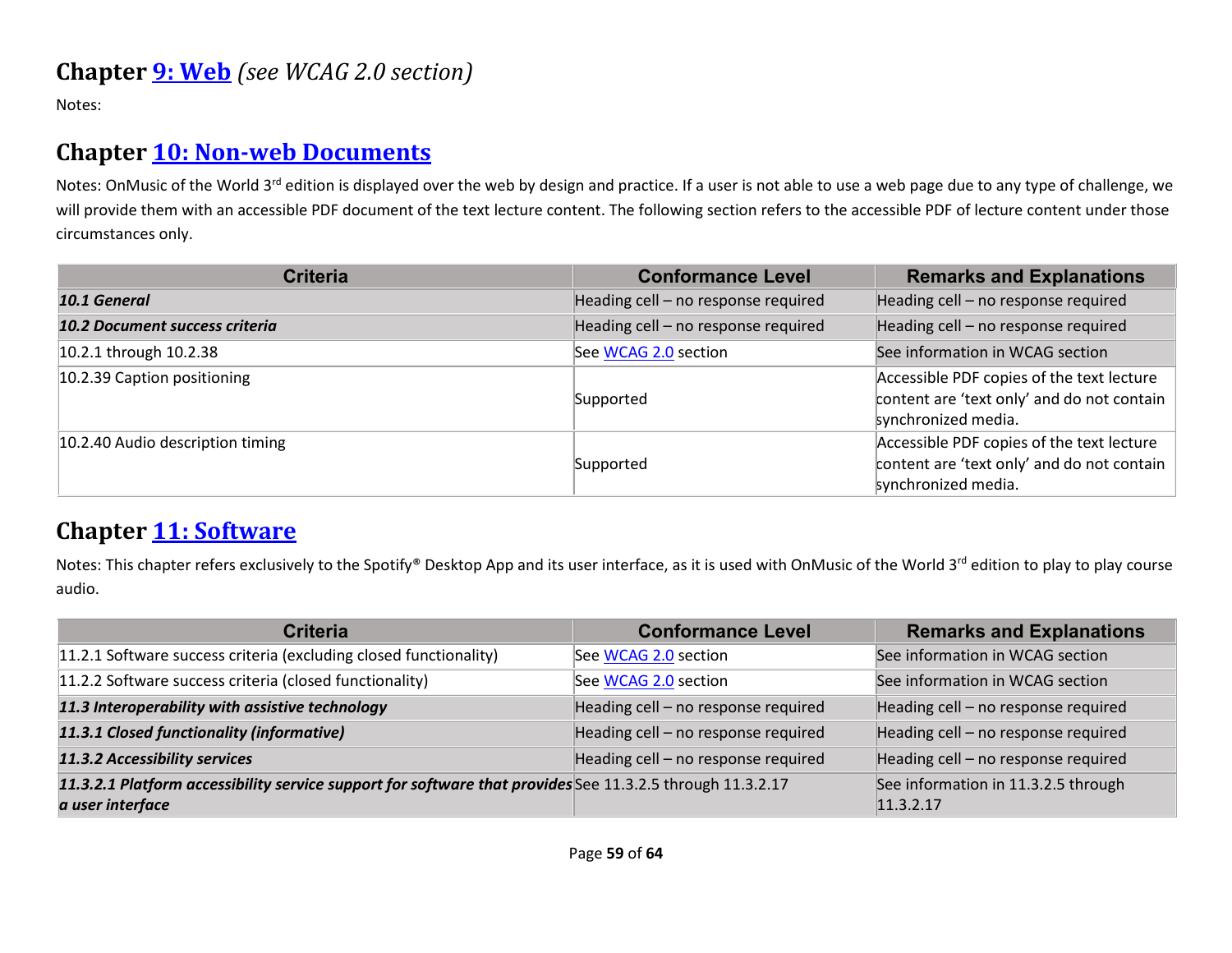| <b>Criteria</b>                                                                                           | <b>Conformance Level</b> | <b>Remarks and Explanations</b>                                                                                                                                                                                                                                                                                                                                   |
|-----------------------------------------------------------------------------------------------------------|--------------------------|-------------------------------------------------------------------------------------------------------------------------------------------------------------------------------------------------------------------------------------------------------------------------------------------------------------------------------------------------------------------|
| 11.3.2.2 Platform accessibility service support for assistive technologies See 11.3.2.5 through 11.3.2.17 |                          | See information in 11.3.2.5 through<br>11.3.2.17                                                                                                                                                                                                                                                                                                                  |
| 11.3.2.3 Use of accessibility services                                                                    | Partially supports       | Assistive technologies tested such as<br>Windows display settings to increase text<br>size, Windows color filtering, NVDA screen<br>reader, touch input, keyboard-only and<br>Windows Magnification are supported.<br>(See WCAG 2.1.1 for keyboard exceptions).<br>Chrome and Firefox browsers assistive<br>technologies worked within all web<br>content tested. |
|                                                                                                           |                          | However, in the Spotify® Desktop App<br>user interface using the NVDA screen<br>reader, the router list of elements cannot<br>be opened. Also: Windows High contrast<br>mode is not supported the Spotify <sup>®</sup><br>Desktop App. The Spotify® Desktop App<br>does support Windows color inversion and<br>filtering.                                         |
| 11.3.2.4 Assistive technology                                                                             | Not applicable           | The Spotify <sup>®</sup> Desktop App is not an<br>assistive technology                                                                                                                                                                                                                                                                                            |
| 11.3.2.5 Object information                                                                               | Partially supports       | Roles, states, and descriptions of user<br>interface elements are provided to<br>Assistive Technologies except for the<br>progress bar and volume slider in the<br>playback controls. These controls are not<br>accessible by keyboard and so their roles,<br>states and values cannot be determined.                                                             |
| 11.3.2.6 Row, column, and headers                                                                         | Supports                 | Table are not created or used.                                                                                                                                                                                                                                                                                                                                    |
| 11.3.2.7 Values                                                                                           | Partially Supports       | Roles, states, and descriptions of user<br>interface elements are provided to<br>Assistive Technologies except for the<br>progress bar and volume slider in the<br>playback controls. These controls are not                                                                                                                                                      |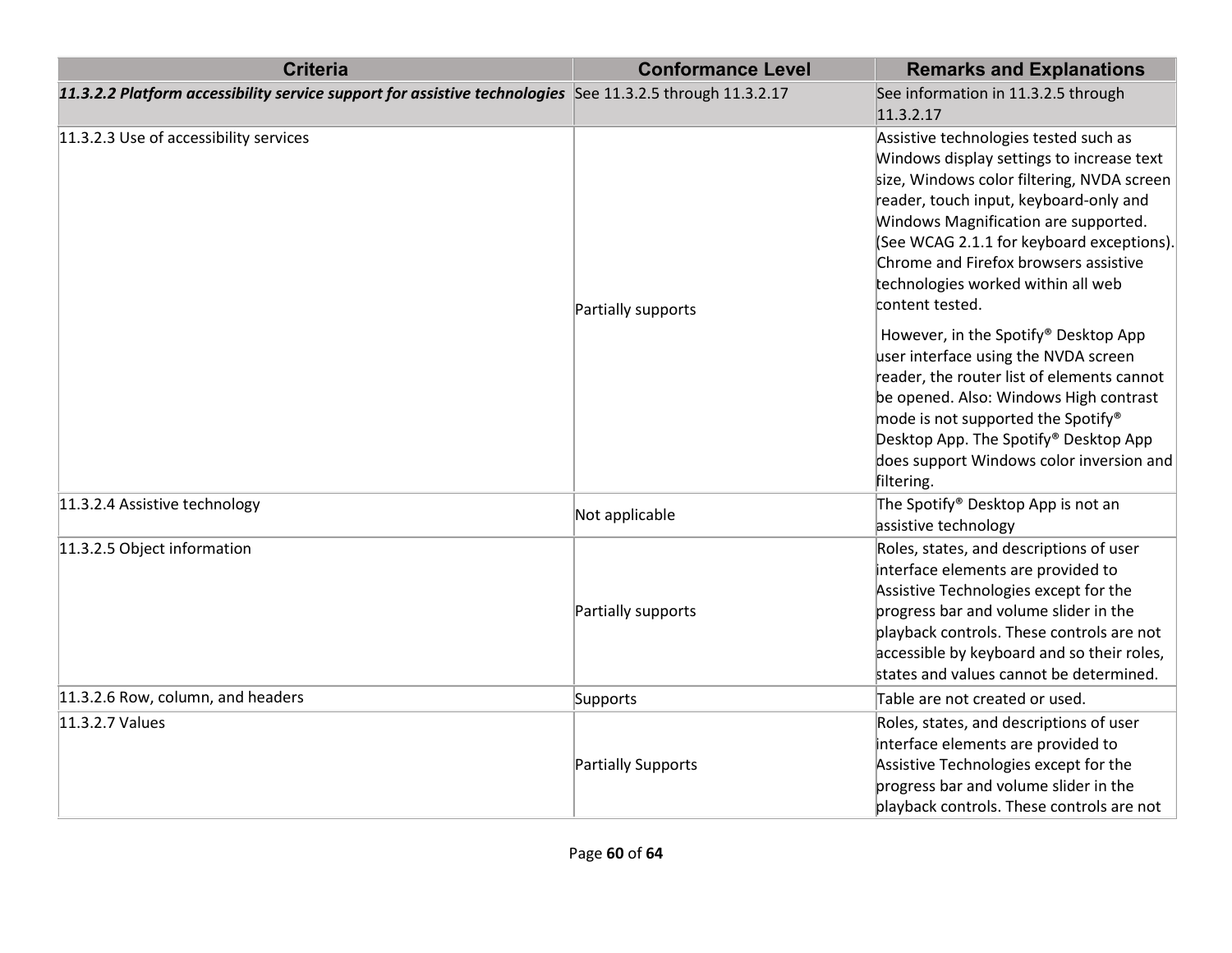| <b>Criteria</b>                                          | <b>Conformance Level</b> | <b>Remarks and Explanations</b>                                                                                                                                                                                                                                                                     |
|----------------------------------------------------------|--------------------------|-----------------------------------------------------------------------------------------------------------------------------------------------------------------------------------------------------------------------------------------------------------------------------------------------------|
|                                                          |                          | accessible by keyboard and so their roles,<br>states and values cannot be determined.                                                                                                                                                                                                               |
| 11.3.2.8 Label relationships                             | Supports                 | Elements are described semantically with<br>labels and ids, as well as ARIA landmarks<br>and labels where appropriate. Images have<br>alt text. (Note: Some third-party<br>advertisements were unlabeled iframes<br>and images, however, these regions were<br>clearly labeled as 'third party ad'. |
| 11.3.2.9 Parent-child relationships                      | Supports                 | The user interface is constructed to<br>include lists and other semantic structures<br>that programmatically reveal parent / child<br>relationships.                                                                                                                                                |
| 11.3.2.10 Text                                           | Supports                 | Text is programmatically determinable by<br>the accessible technologies listed as<br>supported in 11.3.2.3.                                                                                                                                                                                         |
| 11.3.2.11 List of available actions                      | Partially supports       | The list of executable actions offered by<br>each software object is made available<br>programmatically, listed as supported in<br>11.3.2.3.                                                                                                                                                        |
| 11.3.2.12 Execution of available actions                 | Partially supports       | The Spotify <sup>®</sup> Desktop app allows assistive<br>technology to programmatically execute<br>available actions on objects. (See 11.3.2.3<br>for exceptions.)                                                                                                                                  |
| 11.3.2.13 Tracking of focus and selection attributes     | Partially supports       | Spotify <sup>®</sup> Desktop App allows for the<br>tracking of focus by those agents listed as<br>supported in 11.3.2.3. (See WCAG 2.1.1)<br>for keyboard-only users exceptions).                                                                                                                   |
| 11.3.2.14 Modification of focus and selection attributes | Partially supports       | Supported by those agents listed as<br>supported in 11.3.2.3. See WCAG 2.1.1 for<br>keyboard-only user exceptions.                                                                                                                                                                                  |
| 11.3.2.15 Change notification                            | Supports                 | View changes are not initiated without<br>deliberate user input on a labeled control.                                                                                                                                                                                                               |
| 11.3.2.16 Modifications of states and properties         | Partially supports       | All user-set states and properties are<br>capable of being set programmatically,                                                                                                                                                                                                                    |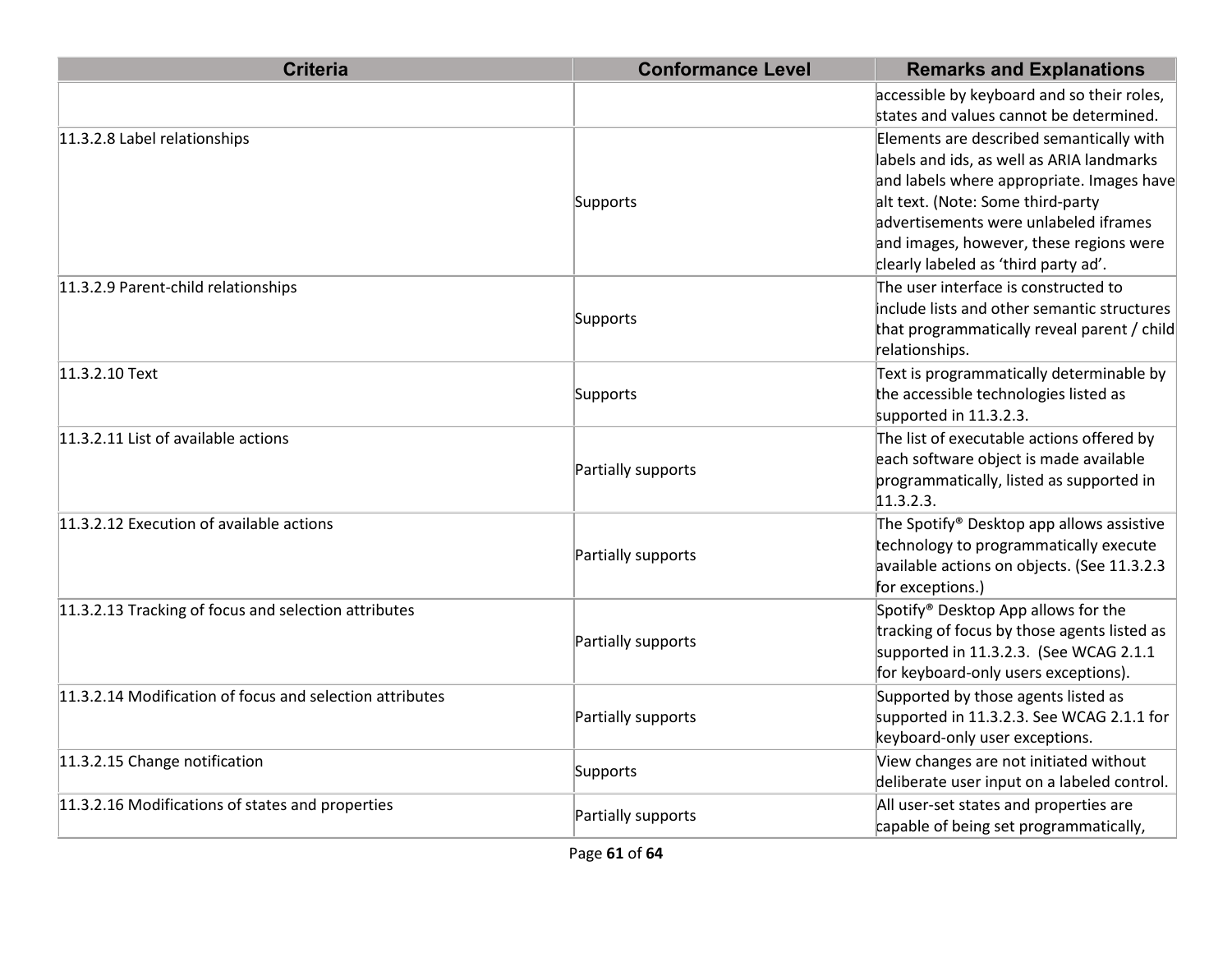| <b>Criteria</b>                                                                       | <b>Conformance Level</b>            | <b>Remarks and Explanations</b>                       |
|---------------------------------------------------------------------------------------|-------------------------------------|-------------------------------------------------------|
|                                                                                       |                                     | including through assistive technologies              |
|                                                                                       |                                     | listed as supported in 11.3.2.3. (See WCAG            |
|                                                                                       |                                     | 2.1.1 for keyboard-only user exceptions).             |
| 11.3.2.17 Modifications of values and text                                            | Partially supports                  | Modifications of values and text can be               |
|                                                                                       |                                     | made through assistive technologies listed            |
|                                                                                       |                                     | as supported in 11.3.2.3. (See WCAG 2.1.1)            |
|                                                                                       |                                     | for keyboard-only user exceptions).                   |
| 11.4 Documented accessibility usage                                                   | Heading cell - no response required | Heading cell - no response required                   |
| 11.4.1 User control of accessibility features                                         | Not applicable                      | The Spotify® Desktop App is not platform<br>software. |
| 11.4.2 No disruption of accessibility features                                        | Partially supports                  | Accessibility features of the platform are            |
|                                                                                       |                                     | supported with exceptions, as described in            |
|                                                                                       |                                     | 11.3.2.3 Use of accessibility services.               |
| 11.5 User preferences                                                                 | Partially supports                  | User preferences of platform settings are             |
|                                                                                       |                                     | supported with exceptions, as described in            |
|                                                                                       |                                     | 11.3.2.3 Use of accessibility services.               |
| 11.6 Authoring tools                                                                  | Heading cell - no response required | Heading cell - no response required                   |
| 11.6.1 Content technology                                                             | Heading cell - no response required | Heading cell - no response required                   |
| 11.6.2 Accessible content creation (if not authoring tool, enter "not<br>applicable") | See WCAG 2.0 section                | See information in WCAG section                       |
| 11.6.3 Preservation of accessibility information in transformations                   | Not applicable                      | The Spotify® Desktop App is not an                    |
|                                                                                       |                                     | authoring tool.                                       |
| 11.6.4 Repair assistance                                                              | Not applicable                      | The Spotify <sup>®</sup> Desktop App is not an        |
|                                                                                       |                                     | authoring tool.                                       |
| 11.6.5 Templates                                                                      | Not applicable                      | The Spotify® Desktop App is not an                    |
|                                                                                       |                                     | authoring tool.                                       |

## **Chapter [12: Documentation and Support Services](http://www.etsi.org/deliver/etsi_en/301500_301599/301549/01.01.02_60/en_301549v010102p.pdf#page=73)**

Notes:

| <b>Criteria</b>            | <b>Conformance Level</b>                                                | <b>Remarks and Explanations</b> |
|----------------------------|-------------------------------------------------------------------------|---------------------------------|
| 12.1 Product documentation | Heading cell – no response required Heading cell – no response required |                                 |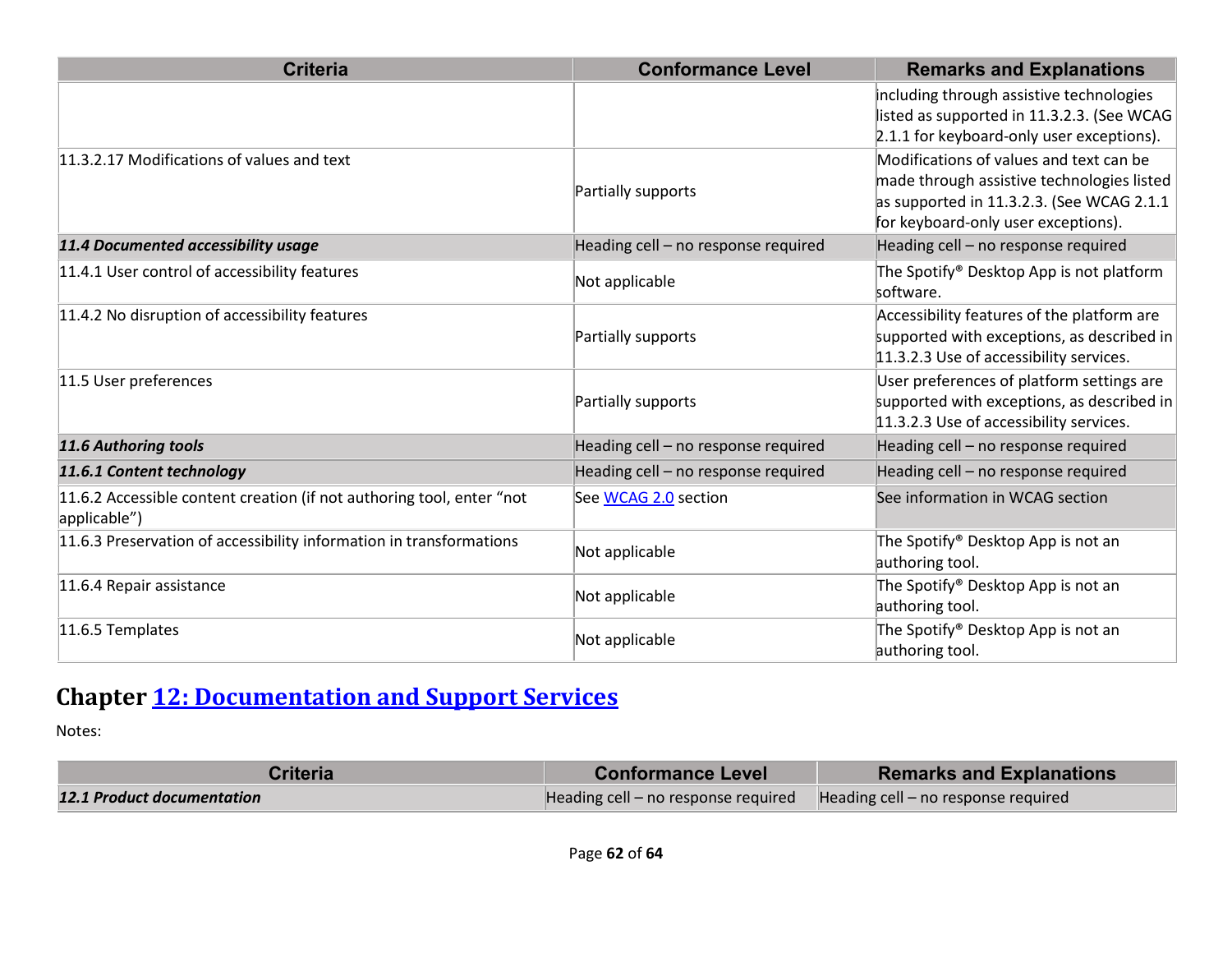| <b>Criteria</b>                                                | <b>Conformance Level</b>            | <b>Remarks and Explanations</b>                                                                      |
|----------------------------------------------------------------|-------------------------------------|------------------------------------------------------------------------------------------------------|
| 12.1.1 Accessibility and compatibility features                | Support                             | OnMusic of the World 3 <sup>rd</sup> edition and the                                                 |
|                                                                |                                     | https://c4elink.org learning management system                                                       |
|                                                                |                                     | platform do not have built in accessibility features.                                                |
| 12.1.2 Accessible documentation                                | See WCAG 2.0 section                | See information in WCAG section                                                                      |
| <b>12.2 Support Services</b>                                   | Heading cell - no response required | Heading cell - no response required                                                                  |
| 12.2.2 Information on accessibility and compatibility features | Supports                            | Accessibility information is provided by contacting<br>us via phone or email.                        |
| 12.2.3 Effective communication                                 | Supports                            | Connect For Education <sup>®</sup> customers have access to                                          |
|                                                                |                                     | electronic support through                                                                           |
|                                                                |                                     | support@connect4education.com. Customers may                                                         |
|                                                                |                                     | also call Technical Support at 1.7038801180 ext.                                                     |
|                                                                |                                     | 200. Our staff will adapt communication to the                                                       |
|                                                                |                                     | needs of our users.                                                                                  |
|                                                                |                                     | Hearing-impaired customers in the U.S. who wish                                                      |
|                                                                |                                     | to speak to a Technical Support specialist may also<br>use a telecommunications relay service (TRS). |
|                                                                |                                     | Information about the TRS is available at                                                            |
|                                                                |                                     | http://www.fcc.gov/cgb/consumerfacts/trs.html,                                                       |
|                                                                |                                     | and a list of telephone numbers is available at                                                      |
|                                                                |                                     | https://www.fcc.gov/general/telecommunications-                                                      |
|                                                                |                                     | relay-services-directory. International hearing-                                                     |
|                                                                |                                     | impaired customers should use the TRS at                                                             |
|                                                                |                                     | $+1.605.224.1837$ . A technical support technician                                                   |
|                                                                |                                     | will respond to technical issues according to the                                                    |
|                                                                |                                     | standard service request process.                                                                    |
| 12.2.4 Accessible documentation                                | See WCAG 2.0 section                | See information in WCAG section                                                                      |

#### **Chapter [13: ICT Providing Relay or Emergency Service Access](http://www.etsi.org/deliver/etsi_en/301500_301599/301549/01.01.02_60/en_301549v010102p.pdf#page=74)**

Notes: This chapter is not applicable to OnMusic of the World 3<sup>rd</sup> edition as it does not provide or need to provide Relay or Emergency Service Access. This table has been removed.

## **Legal Disclaimer (Connect For Education®)**